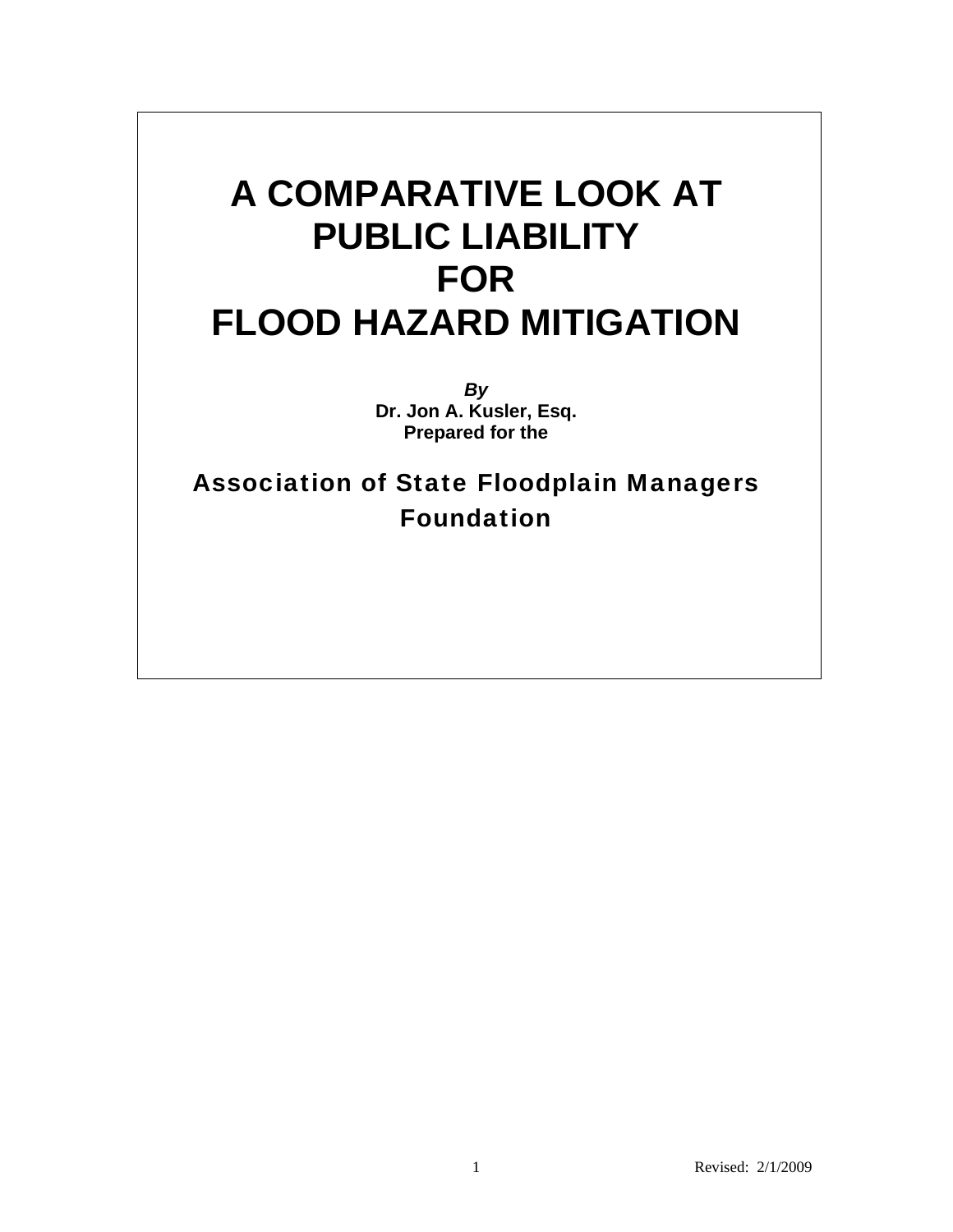#### **FOREWORD**

This paper takes a comparative look at government liability for flood hazard "mitigation" measures. The term "mitigation" is broadly used in the paper to include hazard reduction measures such as dams, levees and other structures. Mitigation measures also include loss reduction efforts such as flood hazard mapping, warning systems, evacuation planning, and floodplain regulations such as zoning and building codes. The paper briefly considers, as well, suits against government to compel payment of disaster assistance and government flood insurance.

This paper is one of a series of papers concerning flood-related liability prepared by the author and Ed Thomas, Esq. with support from the Association of State Floodplain Managers Foundation. These also include papers dealing with "no adverse impact" floodplain management, liability for levees and dams, and professional liability for construction in flood hazard areas. See http://www.floods.org/home/default.asp.

This paper addresses topics not extensively covered by earlier papers. It begins with a comparison of liability for the full range of hazard reduction and loss reduction measures. It next considers various factors considered by the courts in determining whether a government is liable for flood or erosion losses. It then considers the liability implications of various steps or stages in government hazard and loss reduction. It next considers case law addressing individual hazard reduction and loss reduction measures. It concludes with recommendations for governments to avoid or reduce potential liability.

This paper attempts to simplify a complicated subject. An effort has been made to make the paper understandable by nonlawyers while, simultaneously, providing many footnotes to court cases for the lawyers.

#### **DISCLAIMER**

The paper does not provide legal advice for your state. For legal advice including the status of statutory and case law in your jurisdiction consult a lawyer licensed in your state. The paper describes the general status of law throughout the nation and not that of a particular jurisdiction. It reflects our own opinions concerning the content of cases and trends in the law. It, should, therefore, be used with care.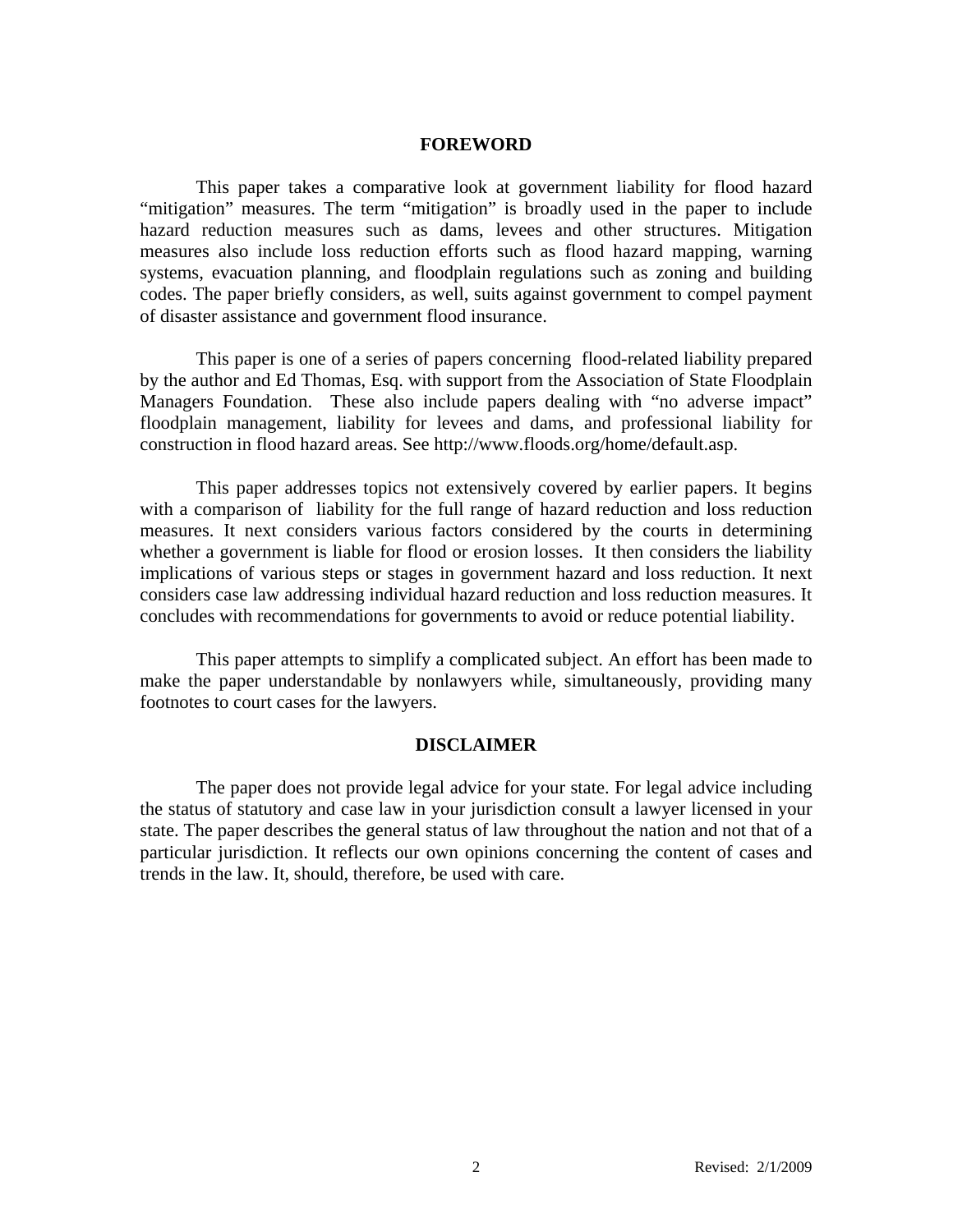## **ACKNOWLEDGEMENTS**

This paper has been prepared with funding support from the Association of State Floodplain Managers Foundation. It draws upon other studies by the author including a book to be published in 2009: Jon Kusler, Public Liability for Floods and Other Natural Hazards. This funding support from the Foundation for the following paper and two earlier papers by the author and Ed Thomas which are available on the Association of State Floodplain Managers web site, **www.floods.org**, is gratefully acknowledged. The encouragement and help of Ed Thomas and Larry Larson are particularly appreciated.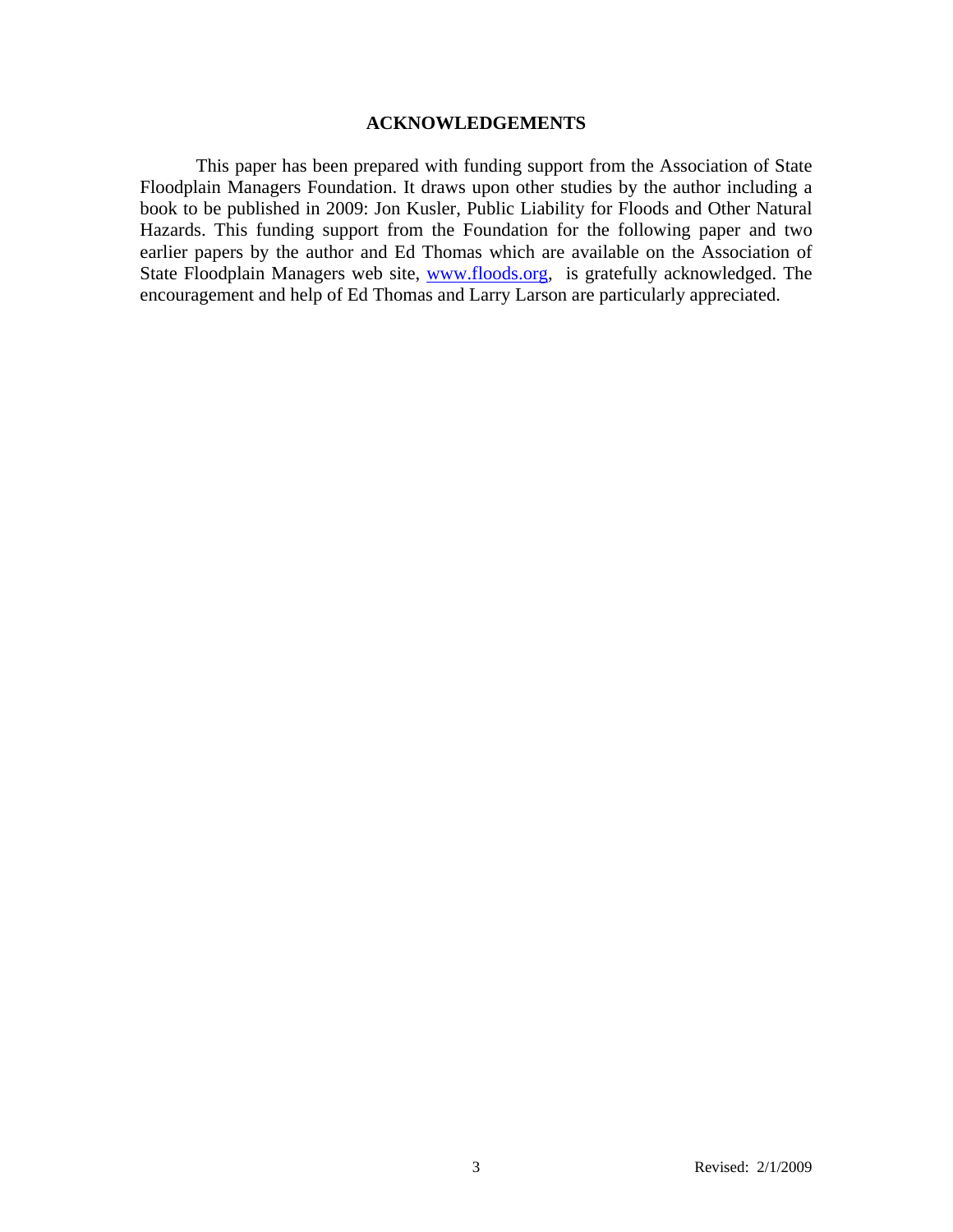## **SUMMARY**

Over the last four decades, governments have broadly adopted flood loss reduction measures including both structural measures (dikes, dams, levees, grounds, stormwater systems) and nonstructural measures (building codes, land use planning, flood predictions, warning systems, other). These measures have, to a greater or lesser extent, resulted in law suits when flood or erosion losses do occur. In addition, landowners have sued governments in some instances for floodplain regulations, claiming an unconstitutional taking of private property or that permits to build have increased flooding on their properties.

To what extent and in what contexts have governments been held liable for undertaking structural and nonstructural flood loss reduction measures under negligence, trespass, strict liability, nuisance, inverse condemnation or other legal theories? Are successful suits more common for some measures than others? Why? What factors contribute to successful and unsuccessful suits? How may governments reduce the potential for successful suits?

## **Comparative Overview of Liability**

**Liability for structural measures**: Courts have often held governments liable for increasing flood or erosion hazards on adjacent lands by grading or filling land or by constructing structural hazard reduction measures such as dikes, dams, and levees. Although often intended to reduce flood losses, structural measures increase flood losses in some circumstances, particularly when design frequencies are exceeded or measures are inadequately designed, constructed, operated, or maintained. When injuries occur, private landowners and other members of the public increasingly sue governments for economic flood damages and in some instances pain, and suffering. Many successful suits have targeted "ministerial" government actions during the construction or administration phases of structural projects such as failure to maintain ditches and storm water facilities.

With regard to liability for structural measures, courts have more specifically often found governments:

--Strictly liable for constructing dams which collapse due to inadequate design, construction, operation or maintenance. They have also found governments liable for negligence or a taking of property due to seepage caused by dams.

--Liable for negligence in the design (in some instances), construction, maintenance and operation of groins, sea walls, levees, bridges, and stormwater facilities which increase flooding or erosion on private properties.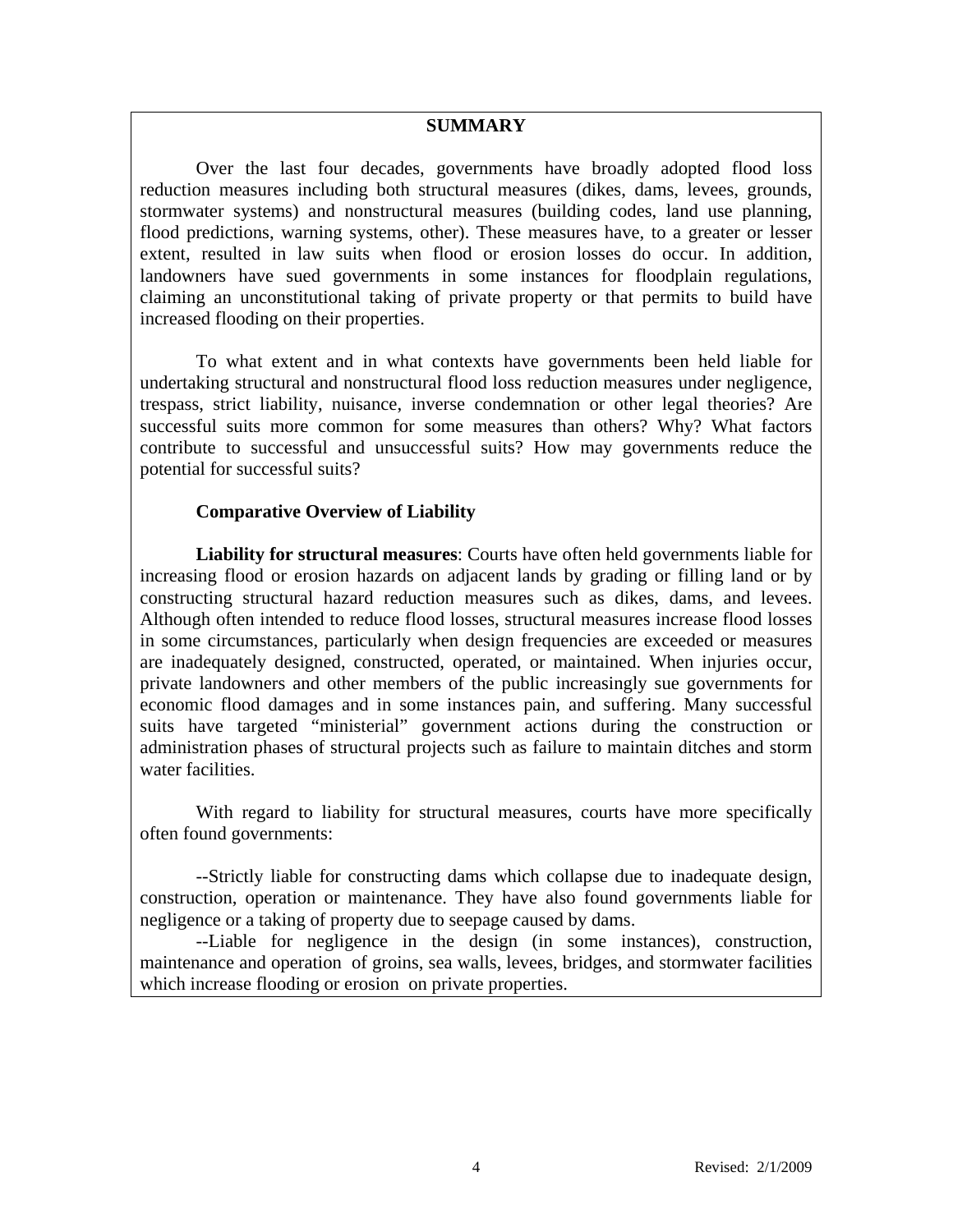**Liability for nonstructural measures (other than regulations)**. Courts have held governments liable in small number of cases for nonstructural loss reduction measures such as inadequate flood warnings, inadequate dissemination of flood information, and other nonstructural flood loss reduction measures. Few of these cases have succeeded due to explicit liability exemptions in state tort claim and emergency management statutes, because government has no duty to provide "benefits", and because many of these measures such as weather prediction involve a great deal of discretion.

With regard to liability for nonstructural measures, courts have more specifically:

--Not found governments liable for weather and flood forecasts because of the large amount of discretion involved in making such forecasts.

--In only a few cases found governments liable for inadequate dissemination of weather or flood forecast information.

--Not found governments liable for inadequate flood maps.

--In only a few cases found governments liable for inadequate emergency management activities.

**Liability for regulations**. Courts have held governments liable in even a smaller number of cases for "taking" private property without payment of just compensation through adoption, administration and enforcement of floodplain regulations or refusing to issue permits pursuant to regulations.

 However, some courts have also held governments liable for negligence or nuisances when governments issue regulatory permits for buildings, other structures, or subdivisions which cause increased flood hazards on other property. This is particularly true where governments not only approve but accept dedications of stormwater, flood control and other facilities.

More specifically, courts have:

--Strongly and universally supported performance-oriented floodplain regulations against takings claims.

--Broadly supported regulations which exceed minimum Federal Emergency Management Agency (FEMA) standards including flood protection elevations which exceed FEMA requirements, floodway designations (e.g., zero rise), and beach and river setbacks. Courts have only held highly restrictive floodplain regulations a taking in a few cases in which the regulations denied all economic use of entire parcels.

--In some jurisdictions, held governments liable for negligence or nuisances when governments issue regulatory permits for buildings, other structures, or subdivisions which cause increased flood hazards on other property or for inadequate inspections or monitoring.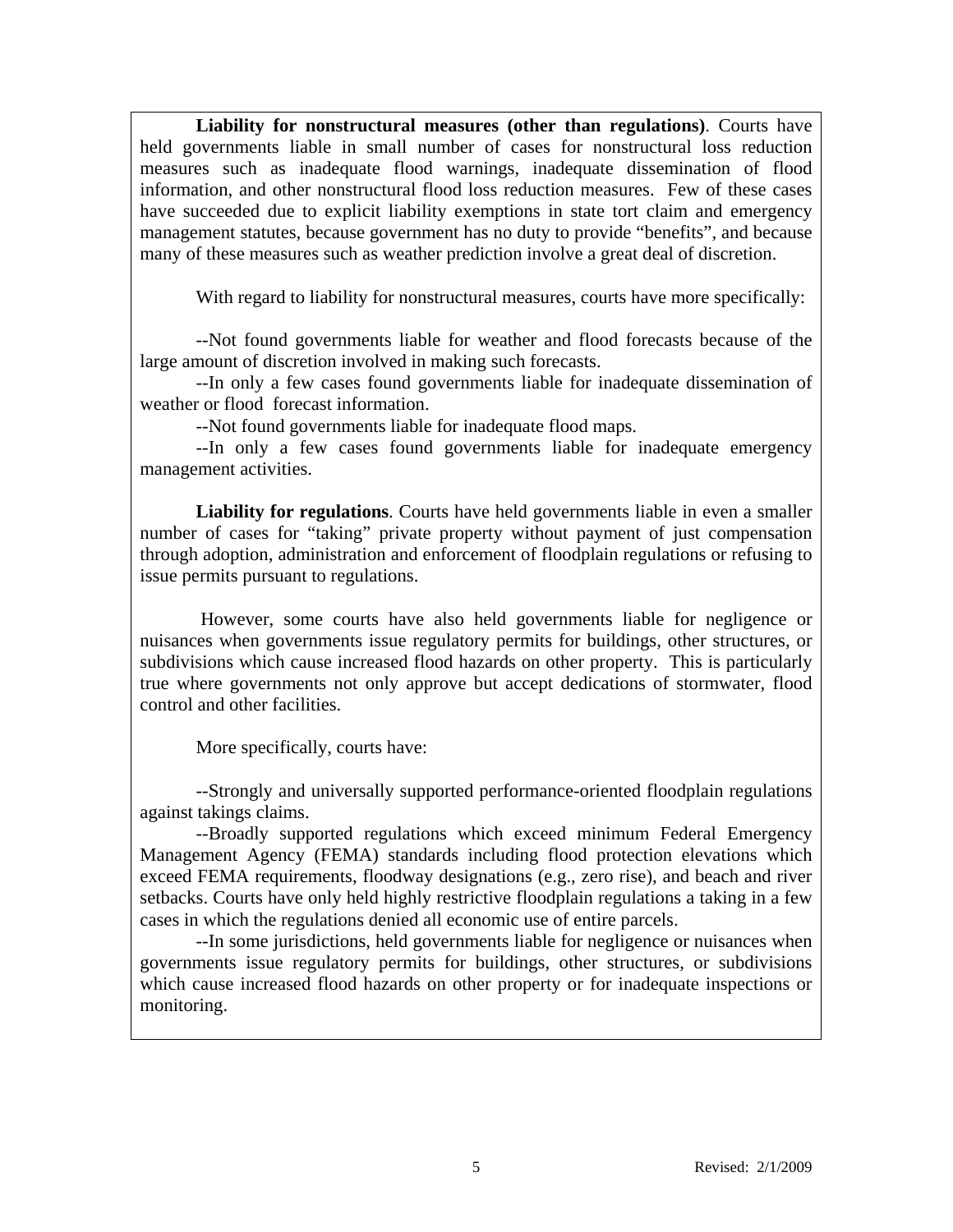## **Reducing Liability**

Because of the large number of successful liability suits concerning structural hazard reduction measures, governments should approach design, construction, operation and maintenance of such measures with particular care. Residual risks from floods exceeding design frequencies need to be evaluated and reflected in hazard management and communicated to floodplain occupants.

In light of the small number of successful suits with nonstructural measures, governments can have more confidence that nonstructural mitigation measures will not be subject to successful liability suites. However, despite the relatively small number of successful suits to date, governments need to take increasing care in flood mapping, design and implementation of warning systems and application of other nonstructural mitigation measures. The standard of care needed to avoid liability in the use of such measures will continually rise as technology and data bases improve.

Governments may also have confidence that floodplain regulations will be upheld against "takings" challenges, providing regulations do not deny all economic, nonnuisance use of entire parcels of floodplain lands. However, governments also need to exercise care in drafting and administering regulations. They need to be fair and evenhanded in administering regulations. In addition, they need to be increasingly careful in issuing building permits, approving subdivision plans, and accepting dedications of stormwater systems which may increase flooding on the property of other landowners. They need to apply a "no adverse impact" standard. They need to insure that dedication requirements (e.g., requiring that floodplains or floodways be dedicated as open space) are roughly proportional to the burdens imposed by proposed buildings, subdivisions and other activities in the floodplain.

Governments have available to them a variety of more specific strategies to avoid or reduce the potential for liability from floods and erosion hazards while, simultaneously, achieve sound land management objectives. See discussion at the end of this paper.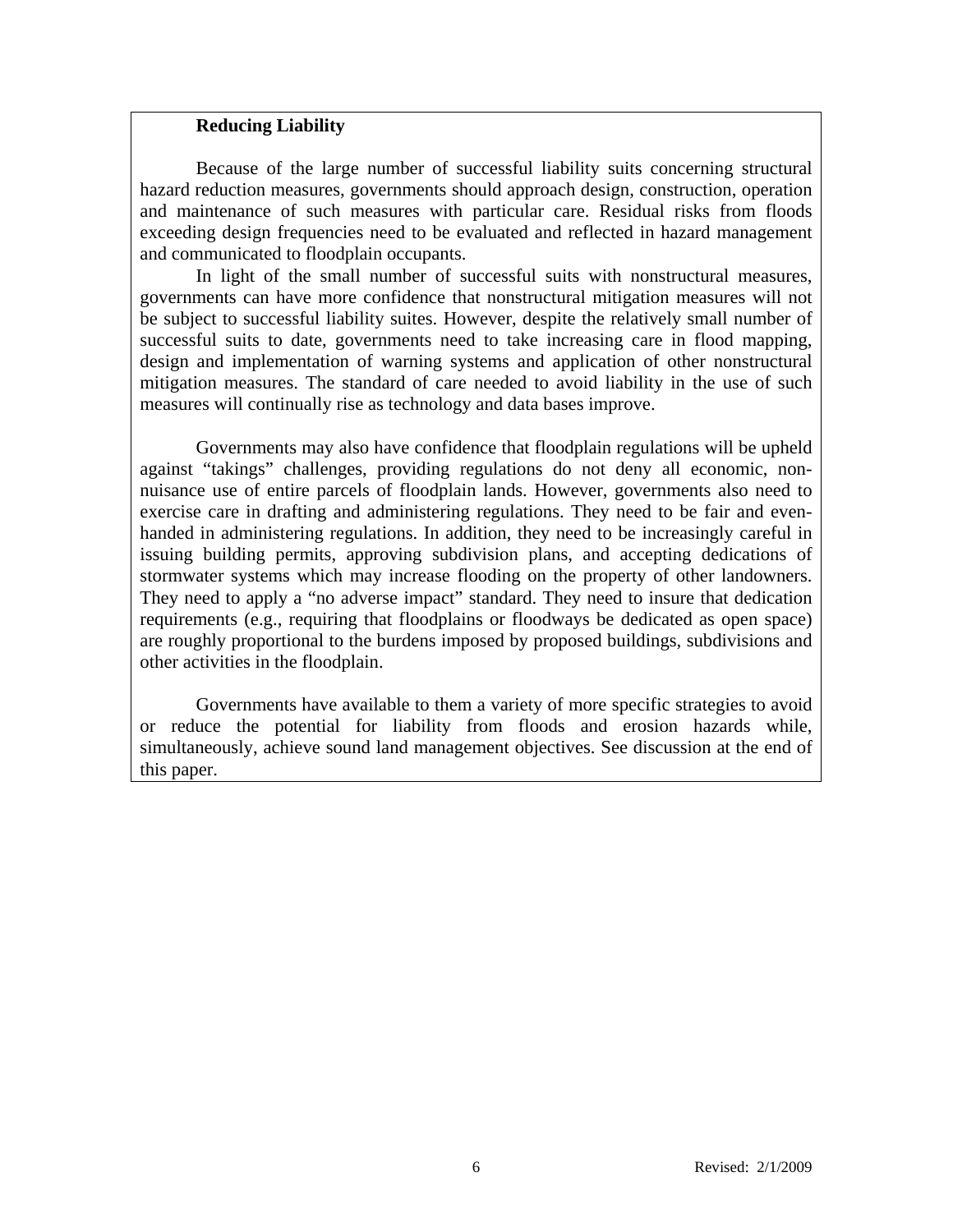# **TABLE OF CONTENTS**

| <b>LIABILITY CONTEXTS</b>                                                                                             | 8                |
|-----------------------------------------------------------------------------------------------------------------------|------------------|
| <b>OVERVIEW: LOSS REDUCTION MEASURES IN THE COURTS</b>                                                                | $\boldsymbol{9}$ |
| <b>FACTORS CONSIDERED RELEVANT BY COURTS IN DETERMINING WHETHER</b>                                                   |                  |
|                                                                                                                       | 12               |
|                                                                                                                       |                  |
|                                                                                                                       |                  |
|                                                                                                                       |                  |
| How Great Are the Risks?                                                                                              | 14               |
| Do Tort Claim Act, Emergency Management Statutes Exempt the Activity?<br>24.14                                        |                  |
| How Much Discretion Is Exercised?                                                                                     |                  |
| Does Public Policy Favor Liability? _________<br>$\frac{15}{2}$                                                       |                  |
| LIABILITY AS RELATED TO VARIOUS STAGES OR PHASES ________________________________ 16                                  |                  |
| Decision Whether or Not to Adopt a Protection or Mitigation Measure 16                                                |                  |
|                                                                                                                       | -17              |
|                                                                                                                       |                  |
|                                                                                                                       | 21               |
|                                                                                                                       | 21               |
| $\sim$ 22                                                                                                             |                  |
|                                                                                                                       |                  |
| LIABILITY FOR NONSTRUCTURAL FLOOD LOSS REDUCTION MEASURES 24                                                          |                  |
| Flood/Weather Prediction                                                                                              | 24               |
| Dissemination of Hazard Information                                                                                   | 25               |
| Warning Signs, Warning Systems, Other Warnings __________________________________                                     | 25               |
| <u> 1980 - Johann Barbara, martxa alemaniar amerikan basar da da a shekara a shekara a shekara a shekara a shekar</u> | 29               |
|                                                                                                                       |                  |
|                                                                                                                       |                  |
| 35                                                                                                                    |                  |
|                                                                                                                       |                  |
| 36<br>Emergency Shelters                                                                                              |                  |
| <b>GOVERNMENT LIABILITY FOR REGULATING PRIVATE DEVELOPMENT 36</b>                                                     |                  |
| "Taking" Without Payment of Just Compensation __________________________________                                      | 36               |
| Factors Considered Be the Courts; Tests for Taking                                                                    | 37               |
|                                                                                                                       | 38               |
| TORT LIABILITY FOR FAILING TO ADEQUATELY REGULATE FLOOD PRONE                                                         |                  |
| AREAS<br>$\sim$ 41                                                                                                    |                  |
| <b>Failing to Regulate</b>                                                                                            | -41              |
|                                                                                                                       |                  |
| Acceptance of Dedicated Storm Sewers, Street, Other Facilities                                                        | 45               |
| <b>Inadequate Inspections</b>                                                                                         | 46               |
| Inadequate Enforcement of Regulations _                                                                               | 47               |
| <b>LIABILITY FOR MEASURES DESIGNED TO COMPENSATE INDIVIDUALS FOR</b>                                                  |                  |
|                                                                                                                       | 47               |
|                                                                                                                       | 48               |
| Disaster Assistance                                                                                                   | 49               |
| <b>CONCLUSIONS</b>                                                                                                    | 49               |
| REDUCING POTENTIAL LIABILITY                                                                                          | 50               |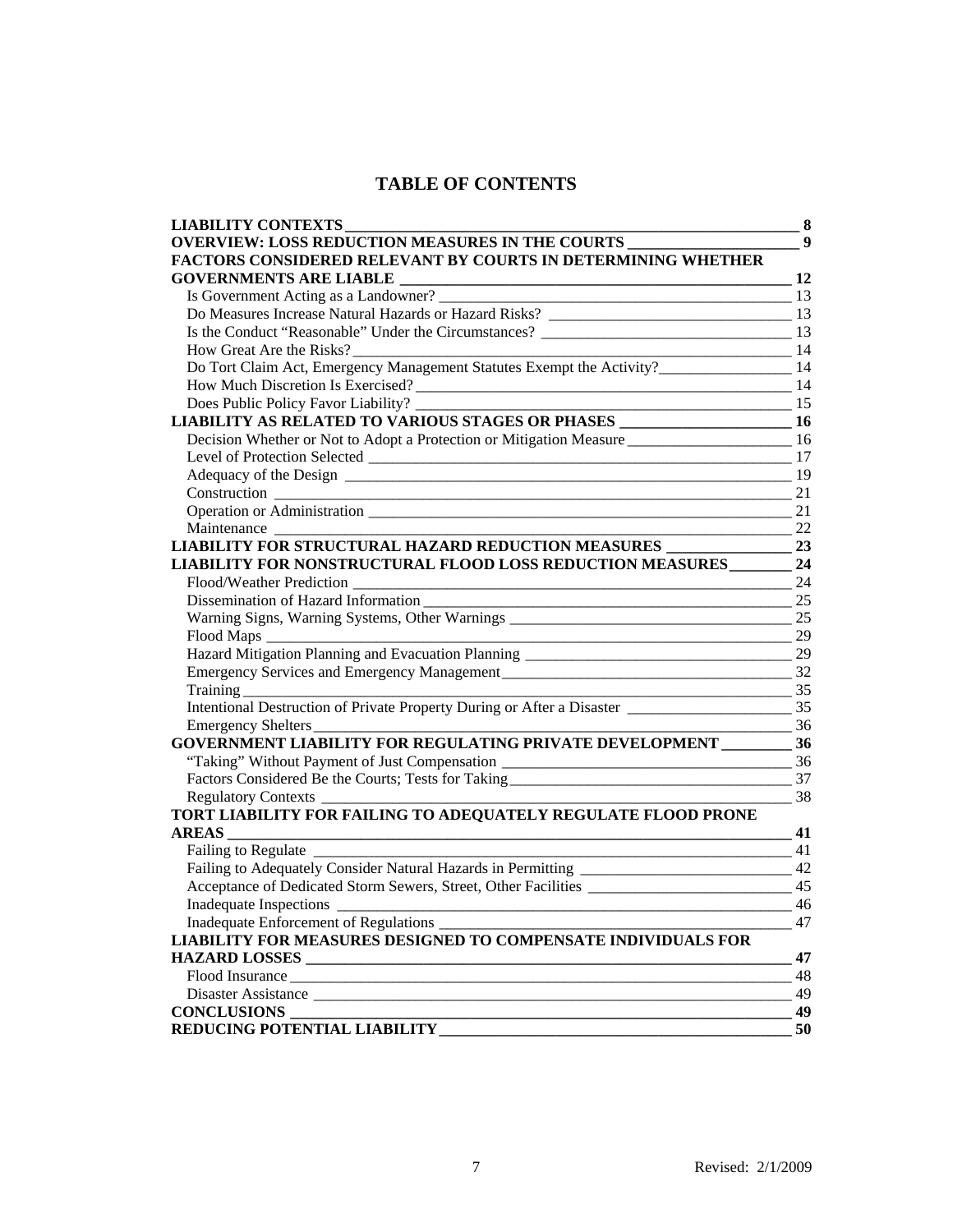#### **LIABILITY CONTEXTS**

Despite the expenditure of more than 200 billion nationally for dams, dikes, levees, and other flood control structures, flood losses in the U.S. continue to rise. Rising losses are accompanied by increased "liability" suits. Private landowners who are damaged by floods increasingly file nuisance, trespass, negligence, or "taking" claims against governmental entities claiming that governments are responsible for flood or erosion losses. In one levee breach suit alone in California, 3000 landowners are recovering 464 million dollars from the state in damages for defective levees.  $\frac{1}{1}$  More than 250,000 claimants in New Orleans and along the Mississippi and Louisiana coasts have filed suites for more than 285 billion dollars against all levels of government for flood damages caused by Hurricane Katrina.<sup>2</sup>

 Most of the successful suits based upon flooding or erosion occur when governments interfere with flood flows or drainage by fills or grading or flood and erosion control structures (e.g., dikes, dams, levees, groins, seawalls, stormwater systems). Private landowners often sue governments for increasing hazards on private lands by the construction, operation, or improper maintenance of structures on adjacent lands. Structures may divert floodwaters onto other properties and increase natural hazards in some circumstances although they may decrease them in others. For example, dams and levees may burst or be overtopped when their design capacities are exceeded although they provide protection for smaller floods. Stormwater systems often flood streets and basements when improperly designed or maintained or their design frequencies are exceeded. Sea walls and groins often accelerate erosion on adjacent lands.

As will be discussed below, a much smaller number of successful suits have concerned nonstructural hazard loss reduction measures such as hazard predictions, flood mapping, flood warning systems, and evacuation plans.

Finally a small number of successful suits have concerned floodplain regulations where landowners have challenged regulations as a taking of private property without payment of just compensation.

Table 1 provides a list of flood-related government activities which may result in flood-related liability suits. These activities will be collectively and individually examined below.

 $\overline{a}$ 

<sup>1</sup> See Paterno vs. State of California, 113 Cal.App.4<sup>th</sup> 998 (Calif., 2003).

<sup>&</sup>lt;sup>2</sup> See E. Thomas, 2007, Recovery Following Hurricane Katrina: Will Litigation and Uncertainty Today Make for an Improved Tomorrow? Vol 29, no. 5, National Wetlands Newsletter, Environmental Law Institute, Washington, D.C.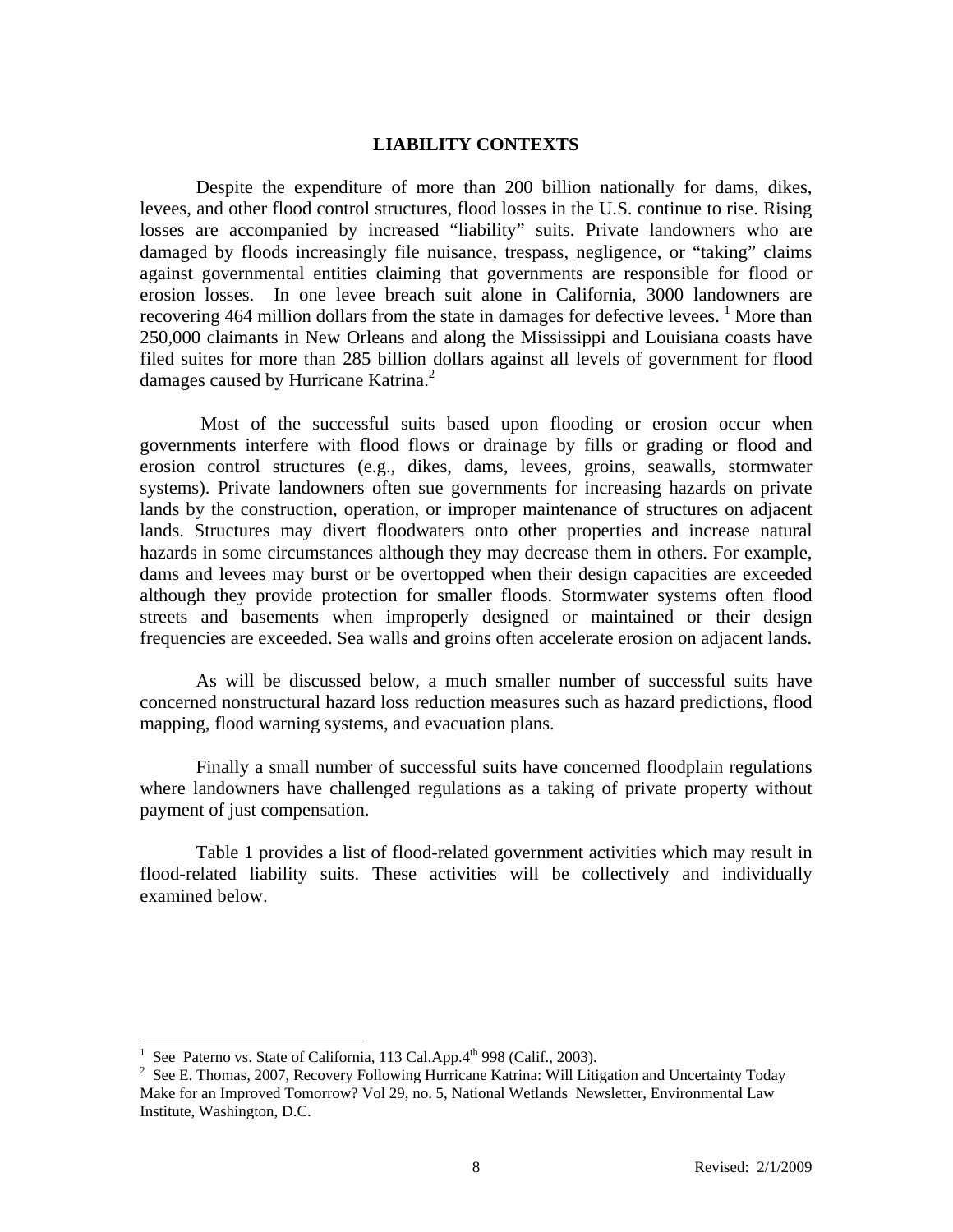## **Table 1 Liability Contexts**

Liability contexts include:

--Design, construction, operation, and maintenance of **structures** to reduce naturally occurring hazards on private or public lands such as dikes, dams, levees, stormwater facilities, groins, debris basins, and landslide control structures;

 --Issuance of **hazard predictions** (weather conditions, floods, earthquakes, volcanic eruptions, etc.);

--Construction and operation of **warning systems** (this includes not only predictions but dissemination of information) and erection of warning signs;

 --Preparation, issuance and distribution of **hazard maps** and their use in regulatory and nonregulatory contexts;

--**Hazard mitigation planning** and the implementation of these plans;

 --Performance of **emergency services** during or after a hazard event such as search and rescue, fire-fighting, and traffic control;

--Adoption, administration and enforcement of **regulations** including inspections, permit processing, etc.;

--Identification, construction, operation of **shelters** (tornado, hurricane, flood, etc.) for use during and immediately after a hazard event;

 --Administration of government **insurance** programs (e.g., the National Flood Insurance Program) including issuance of policies, rating, payment of claims, etc.; and

--Distribution of **disaster assistance** including food, clothing, housing, grants, and loans.

# **OVERVIEW: LOSS REDUCTION MEASURES IN THE COURTS**

 Both structural and nonstructural measures are designed to reduce or "mitigate" flood losses. Yet, there are huge differences in the number of successful liability suits pertaining to each.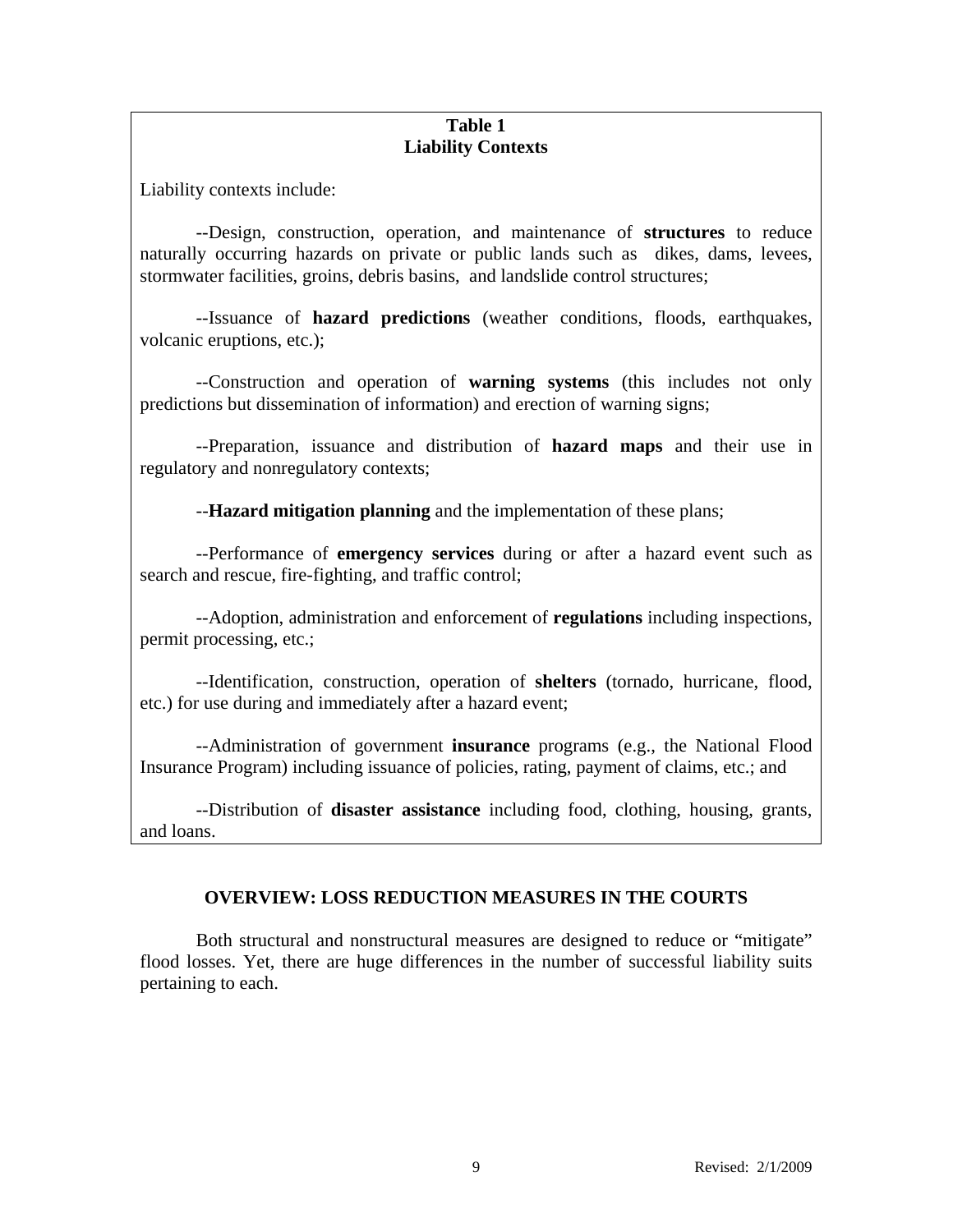## Why?

 $\overline{a}$ 

A number of reasons may be suggested:

- (1) **Flood and erosion control structures**. Structural measures are particularly susceptible to successful suits for a number of reasons:
- Government flood and stormwater control structures typically involve public ownership of land or public acquisition of easements. Courts tend to treat governments like private landowners when governments own and manage lands. Governments are then considered to be operating in a "proprietary" rather than "governmental" capacity and the defense of sovereign immunity does not apply.
- Governmental units have no duty to the public under most circumstances to reduce naturally occurring flooding. But, once they decide to act, they must act reasonably. Governments are often held liable for structures which increase flooding and flood/erosion in certain circumstances although they may reduce hazards in others.<sup>3</sup> Structures may increase the upstream or downstream total amount of flood waters, peak flows, flood depths, and flood velocities in some instances. They may change the point of flood discharge. Such increases and changes form basis for suits based upon "nuisance", "trespass", violation of "riparian" rights, and violation of "surface water" rights and duties. They may also constitute a "takings" without payment of just compensation or constitute negligence.
- Catastrophic damages may result if structural designs are exceeded. Structures are, therefore, "high risk" and governments must exercise particularly great care.
- In many states, governments may be held "strictly liable" for damages due to a collapse of a dam.<sup>4</sup> With strict liability, damaged individuals need not demonstrate the unreasonableness of conduct.
- Under common law and state tort claim acts, governments do not enjoy sovereign immunity and are therefore subject to suit when they create nuisances or physically "take" private property without payment of just compensation. Fills, drainage and structures often result in physical water and erosion damage to other properties and a resulting "taking".

<sup>&</sup>lt;sup>3</sup> See cases cited in notes 19-49 and accompanying text. See Kusler and Thomas, No Adverse Impact Floodplain Management and the Courts, http://www.floods.org/PDF/ASFPM\_NAI\_Legal\_Paper\_1107.pdf <sup>4</sup> See Thomas, Liability for Water Control Structure Failure Due to Flooding, http://www.floods.org/PDF/NAI\_Liability\_Failure\_Facilities\_0906.pdf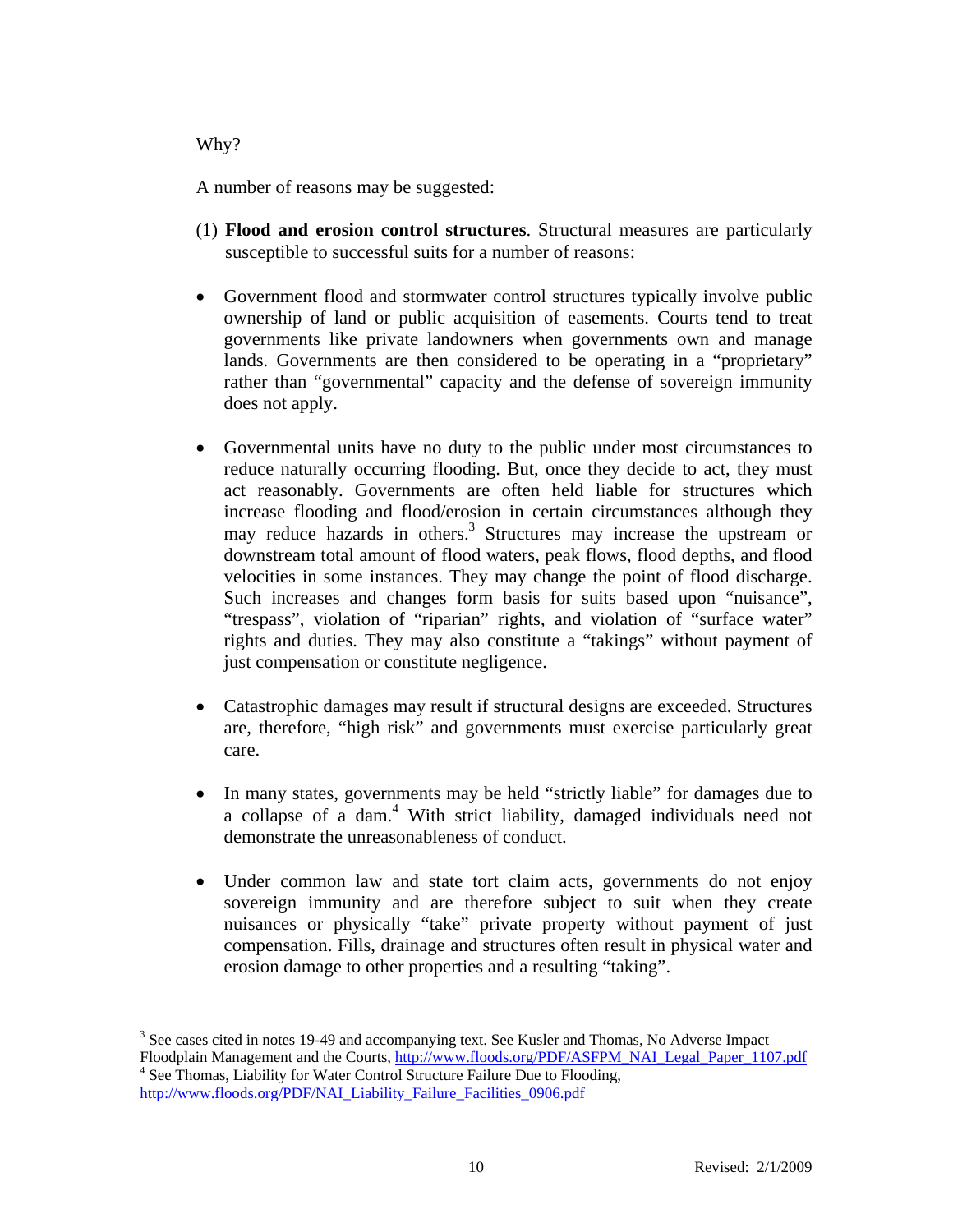**(2) Nonstructural loss reduction measures (other than regulations):**  Nonstructural flood loss reduction measures are less susceptible to successful suits for several reasons:

- Nonstructural measures do not typically involve public ownership and public management of land. See above. Consequently, most nonstructural measures are considered by the courts to be "governmental" rather than "proprietary" in nature and sovereign immunity applies.
- Nonstructural measures (e.g., flood warning systems) do not increase naturally occurring flood or erosion levels as do some structural measures (e.g., catastrophic damages from the burst of a dam). Therefore, nonstructural measures do not ordinarily form the basis for a suit based on trespass, nuisance, riparian rights, or the law of diffused surface water. Nonstructural measures may, however, form the basis for a suit based on negligence (lack of reasonable care) under certain circumstances.
- The design and implementation of nonstructural measures typically involve large amounts of discretion (e.g., flood forecasting) Courts generally do not hold governments liable for discretionary acts because sovereign immunity applies.<sup>5</sup>
- Nonstructural measures such emergency planning, flood warning systems, and issuance of permits are often exempted from liability by state emergency management and tort claim acts.<sup>6</sup> Sovereign immunity, therefore, applies. Structural measures are not similarly exempted.

 **(3) Regulations:** Only a very small number of landowner challenges to regulations as a taking of private property without payment of just compensation have succeeded for several reasons:<sup>7</sup>

- The burden is upon a landowner to show a taking. This is a difficult burden to meet because he or she must show compliance with a number of procedural requirements and typically must show that the regulations deny all economic use of entire parcels.
- A number of procedural legal defenses may apply:
	- o Statute of limitation has run.
	- o The landowner has not applied for a permit.
	- o The landowner has not applied for a variance.

 $5$  See cases and discussion accompanying note 19 below.

<sup>6</sup> See cases and discussion accompanying notes 88-103 below.

<sup>&</sup>lt;sup>7</sup> See cases and discussion accompanying notes 111-130 below.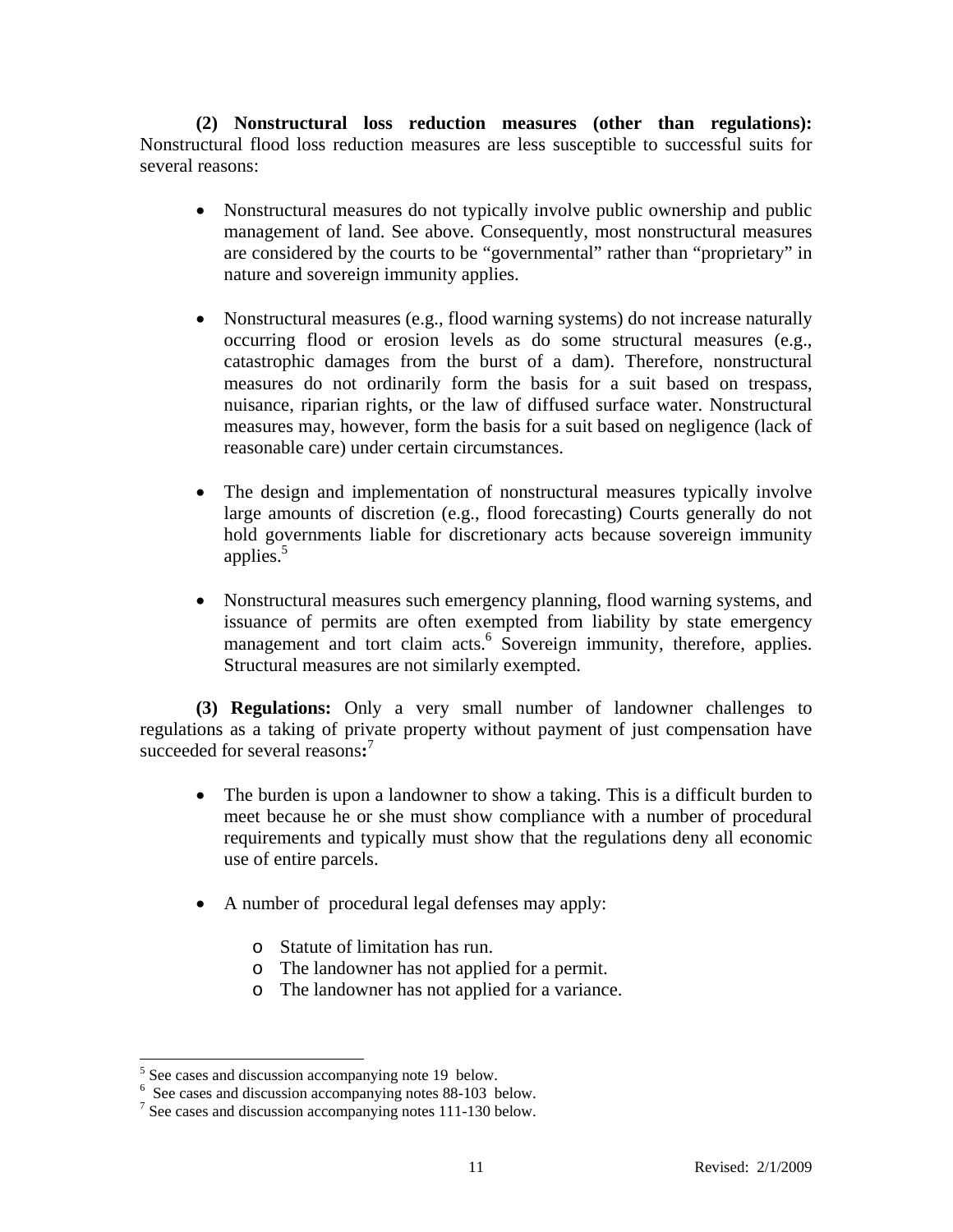- o The landowner has not first submitted his or her claim for damages first to the state or local government as required by the applicable tort claim act before filing suit.
- o The landowner has not litigated his or her taking claim in state court before filing suit in federal court.
- A landowner has no right at common law to make a nuisance of himself or herself or to threaten public safety. Often landowners propose uses such as fills or structures (e.g., levees) in floodways which increase flood heights and damage to adjacent lands.
- Courts give great weight to protection of public safety and prevention of nuisances in balancing public interests and private rights.
- Public rights (public trust, navigable servitude) often apply, particularly to lands below the high water mark of rivers, streams, lakes and the oceans. Private rights are subservient to public rights in such contexts and private activities may be tightly controlled without "taking" private property.
- A landowner is often aware of the floodplain regulations when he or she purchases floodplain property. Awareness of regulations does not prevent a constitutional challenge but it does reduce a landowner's "investment-backed expectations" and the likely success of such a challenge.
- Regulations are technically based. Courts tend to defer to regulations based on technical studies and generally defer to the decision-making of expert government agencies.
- Floodplain regulations are part of a national regulatory scheme involving federal, state, and local regulations. Courts have offered this as a reason for supporting regulations in several cases. $8$

# **FACTORS CONSIDERED RELEVANT BY COURTS IN DETERMINING WHETHER GOVERNMENTS ARE LIABLE**

A number of factors affect the success of liability suits applying to structural and nonstructural measures. These factors to some extent cut across the various legal theories which form the basis for suits—negligence, trespass, nuisance, riparian rights, surface water law, and inverse condemnation. Some of the more important include:

l <sup>8</sup> See generally North Carolina Supreme Court in Responsible Citizens in Opposition to Flood Plain Ordinance v. City of Asheville, 302 S.E.2d 204 (N.C., 1983; R&&, Inc. v. Municipality of Anchorage, 34 P.3d 289, 298 (Ala., 2001)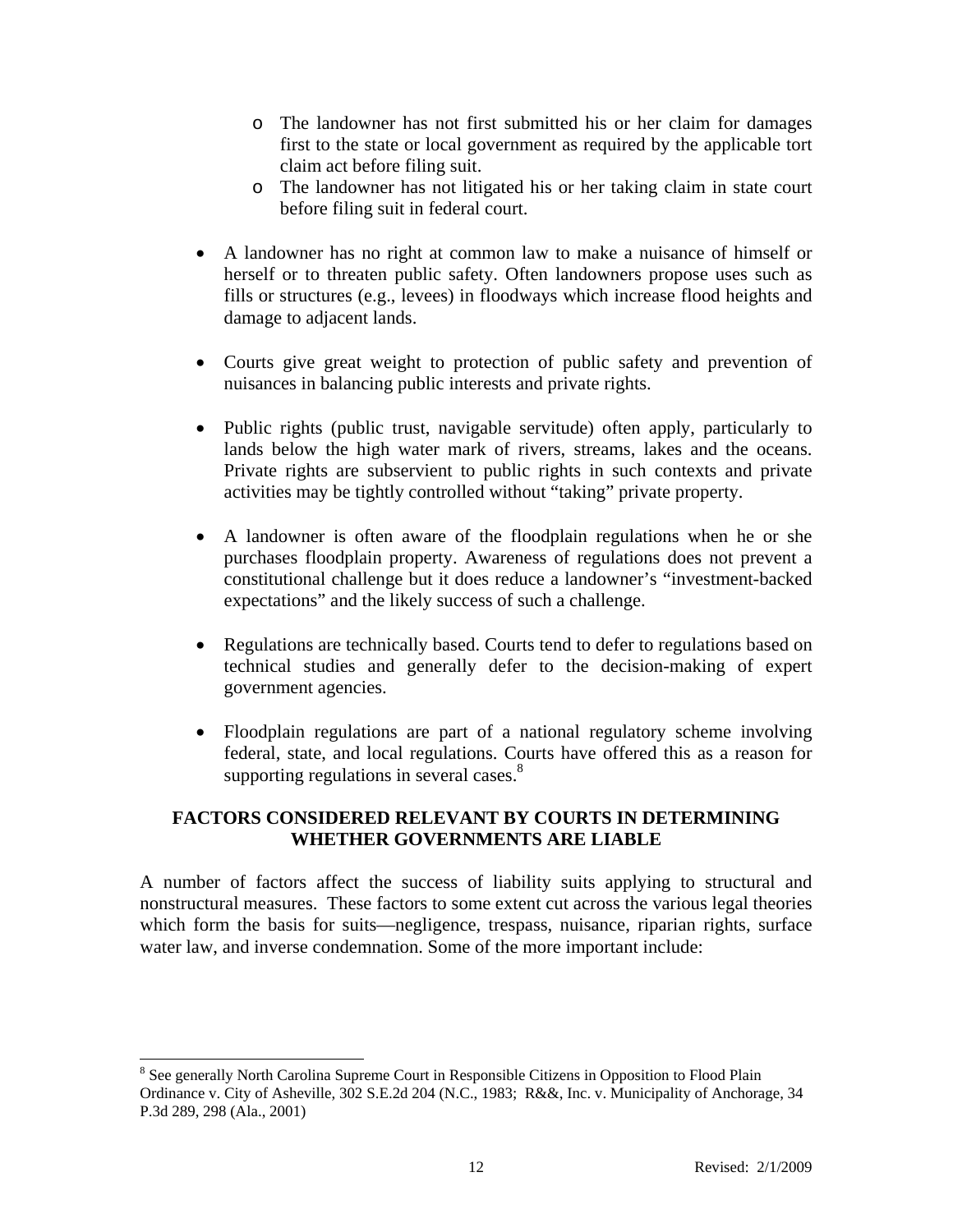#### **Is Government Acting as a Landowner?**

 Governments are generally acting as "landowners" when they construct and operate structural measures (dams, levees, groins, etc). Courts therefore consider governments to be acting in a "proprietary" rather than a "governmental" capacity.<sup>9</sup> Sovereign immunity does not apply and adjacent landowners may sue governments, like adjacent private landowners, for nuisance, trespass, strict liability, and violation of riparian rights. Impacted landowners may also sue governments for "inverse condemnation."

 In contrast, governments are rarely acting as landowners when they implement nonstructural hazard loss mitigation measures. Governments are, instead, considered to be acting in a "governmental" capacity and sovereign immunity is usually a defense. They may be sued for negligence in some instances--"unreasonable" conduct—but are not strictly liable.

## **Do Measures Increase Natural Hazards or Hazard Risks?**

 Most of the successful flood-related suits against governments to date have involved situations in which government drainage ditches, fills, grading or structural flood hazard reduction measures have increased natural hazards or hazard risks. Such increases may form the grounds for suits based upon trespass, nuisance, negligence, strict liability, riparian rights or violation of the rules of surface water.  $^{10}$ 

In contrast, nonstructural loss reduction measures rarely increase natural hazards.

## **Is the Conduct "Reasonable" Under the Circumstances?**

 Governments are often liable for flood damages when the flood or erosion damages are caused by what courts or juries consider "unreasonable" government conduct.<sup>11</sup> This is true for both structural and nonstructural measures.

 A broad range of factors are relevant to the reasonableness of government conduct in a particular instance such as whether government staff have knowledge of potential flood problems, the foreseeability of floods and resulting damage to individuals, the degree of risk involved, , the norms of the profession, applicable regulations, and the amount of discretion involved. There are many agreed upon and specific standards in the literature and in the engineering profession for design of dams, dikes, levees, stormwater systems and other structures. This facilitates proof of a "norm" and "unreasonableness" in design, construction, operation, or maintenance. In contrast, there are no bright lines for the determining the unreasonableness of government decisions pertaining to

 9 See, e.g., Heffner v. Montgomery County, 545 A.2d 67 (Md., 1988).

<sup>10</sup> See, e.g., Hernier v. Mongomery Councy, Councy, Council of American Council Council See generally cases and discussion below. See also Kusler and Thomas, No Adverse Impact Floodplain Management and the Courts, http://www.floods.org/PDF/ASFPM\_NAI\_Legal\_Paper\_1107.pdf <sup>11</sup> See, e.g., Scully v. Middleton, 751 S.W.2d 5 (Ark., 1988).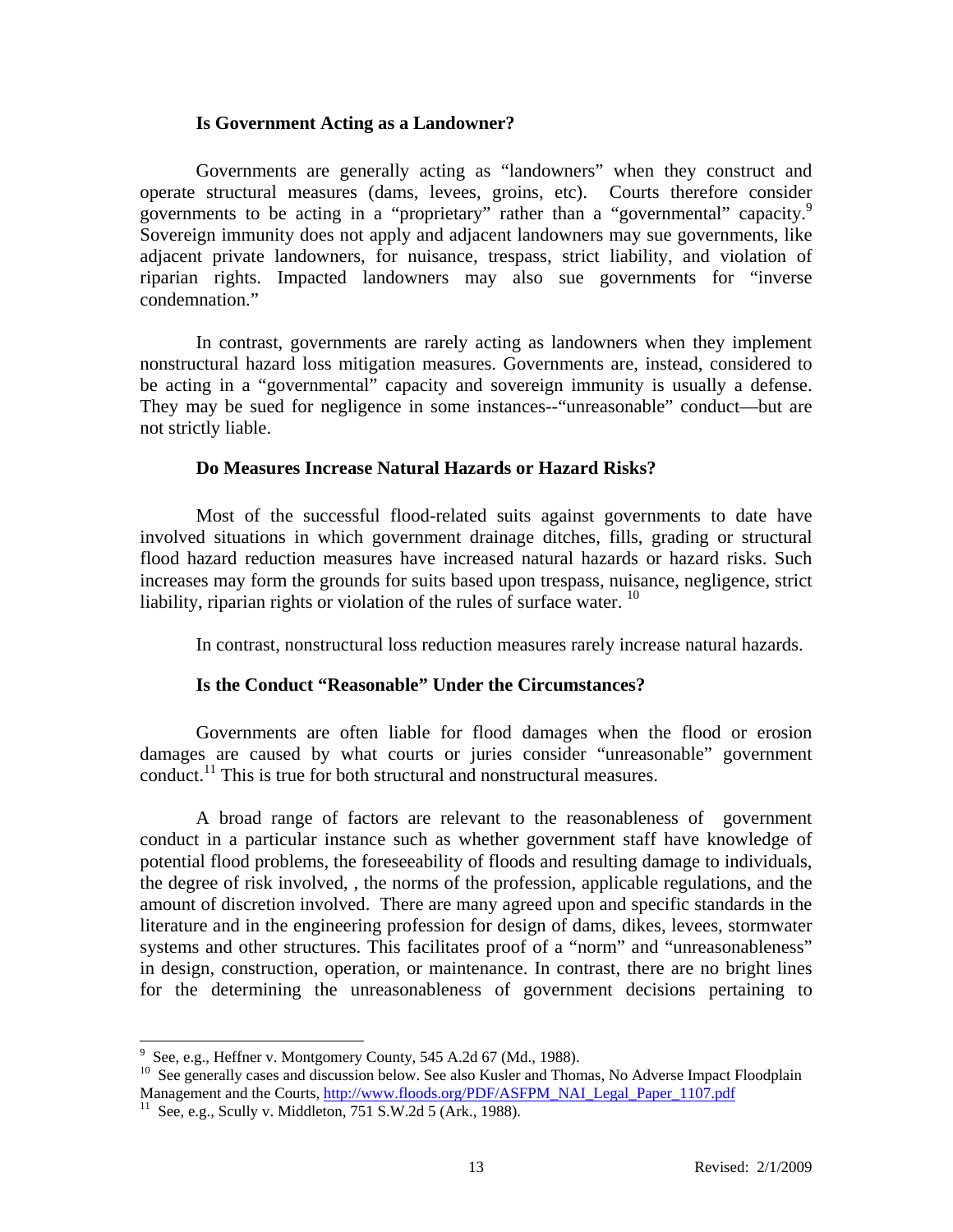nonstructural measures (e.g., flood predictions or warnings) and this results in less successful suits.

## **How Great Are the Risks?**

 The amount of care which a governmental unit must exercise in carrying out a flood-related activity depends upon the magnitude of the risk. Governmental units must be very careful in dealing with high risk situations where loss of life and severe economic losses may occur such as the design, construction, operation and maintenance of a dam or levee. Because of the high risks involved, courts in many states have held public and private owners or dams and levees "strictly" liable for damages resulting from their design, construction, operation, and maintenance.  $^{12}$ 

 Nonstructural measures usually pose lesser risk; a "reasonableness" rather than strict liability standard is applied.

## **Do Tort Claim Act, Emergency Management Statutes Exempt the Activity?**

 All states and the federal government have adopted tort claim and emergency management statutes.<sup>13</sup> These statutes limit the types of activities for which governmental units may be held liable. State statutes typically exempt a variety of nonstructural measures from suit such as emergency evacuations and certain fire and police activities.<sup>14</sup> However, structural flood loss reduction activities are not exempted at state or local levels.

 The Federal Flood Control Act of 1936 (Section 402(c)) exempts the federal government from liability for negligence in constructing and operating flood control works.<sup>15</sup> This is an extremely important exemption and has substantially limited floodrelated suits against the federal government. It does not, however, apply to state or local government activities.

## **How Much Discretion Is Exercised?**

With some exceptions, courts do not hold governments liable for "discretionary" acts which result in flood damages.<sup>16</sup> Courts do hold governments liable for "ministerial" acts. As will be discussed shortly, courts generally consider certain aspects of project design and implementation for both structural and nonstructural flood loss reduction measures to be discretionary such as the level of flood protection afforded and overall project design. On the other hand, courts consider actual construction, operation and maintenance, to a greater or lesser extent, ministerial and subject to liability.

 $\overline{a}$ 

 $12$  See Thomas, Liability for Water Control Structure Failure Due to Flooding, http://www.floods.org/PDF/NAI\_Liability\_Failure\_Facilities\_0906.pdf<br><sup>13</sup> See cases and discussion accompanying notes 99-104 below.

<sup>&</sup>lt;sup>14</sup> See, for example, Youngblood v. Village of Cazenovia, 462 N.Y.S.2d 526 (N.Y., 1982); Oahe

Conservancy Sub-District v. Alexander, 493 F. Supp. 1294 (D.S.D., 1980).<br><sup>15</sup> See discussion and cases accompanying notes 48-50 below.

 $16$  See cases and discussion accompanying notes 19-26 below.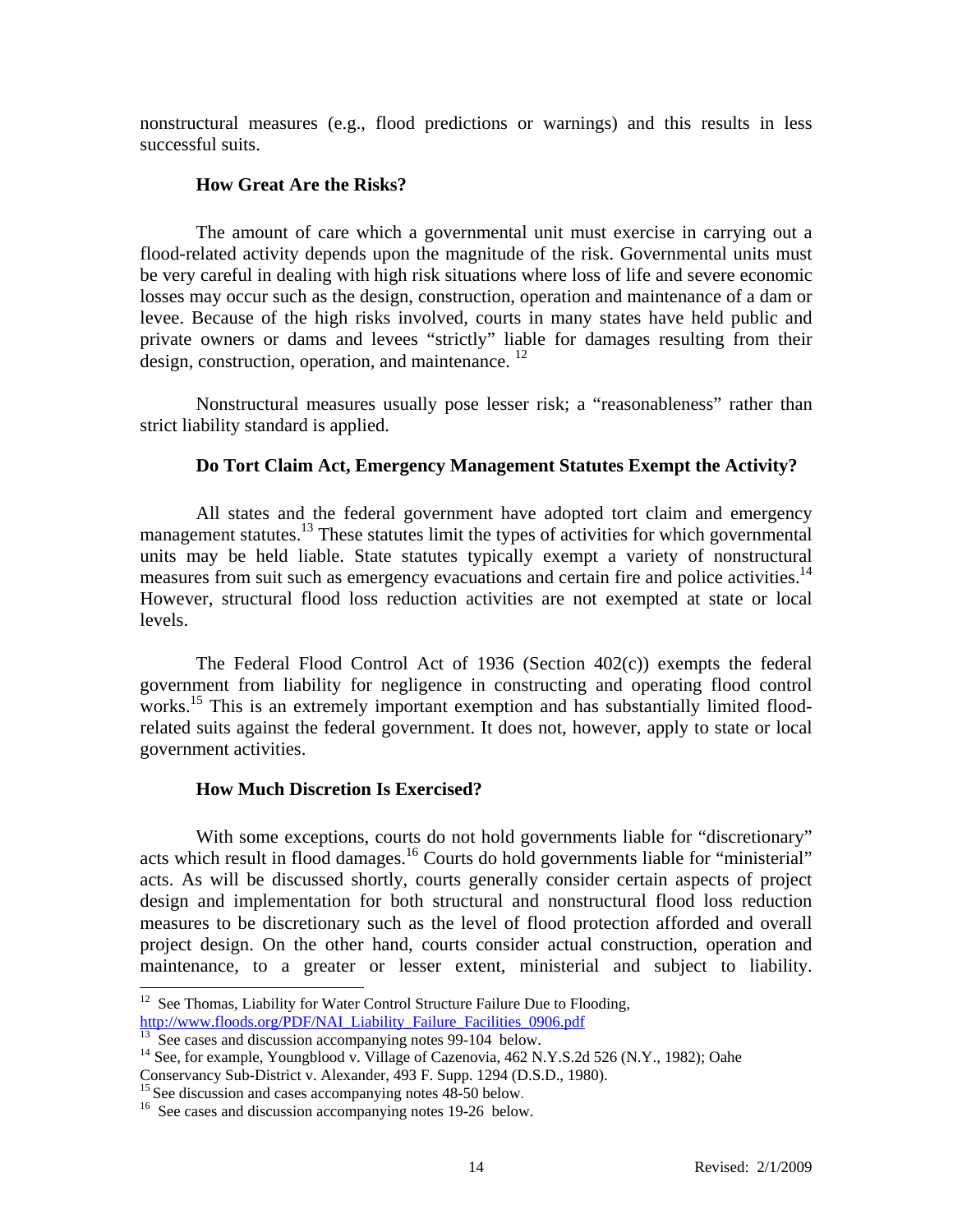Governments are particularly vulnerable to suite for inadequate maintenance of flood and stormwater control structures because maintenance is a "ministerial" activity.

## **Does Public Policy Favor Liability?**

 Courts consider public policy in deciding whether to hold governments or others liable for flood damages in some circumstances. For example, courts in the West have often refused to hold governments and landowners maintaining irrigation canals liable for the drowning of children based upon public policy considerations favoring irrigation.<sup>17</sup> Similarly, a Wisconsin court refused to hold private contractors and a municipality liable for flood damages for their failed efforts to remedy "naturally" occurring flooding due to fluctuating levels of a lake because holding them liable would be against sound public policy.<sup>18</sup>

In deciding whether to impose liability upon governments which provide assistance to those who occupy hazard areas where there is no underlying duty to do so, courts and juries are faced with a dilemma. Courts and juries must apply broad rules of negligence and other theories applicable to society as a whole including situations in which it is desirable to encourage rather than discourage government assistance to hazard area occupants. Holding governments liable for assistance may discourage future government efforts to provide such assistance. On the other hand, failing to hold governments liable for negligence or other theories in such contexts leaves victims of government carelessness without a remedy and may encourage carelessness.

#### **Table 2 Defenses**

Governments may raise a variety of legal defenses in natural hazard damage related suits. Defenses vary depending upon the facts and theories or grounds for action. Defenses may include (depending upon the circumstances):

--No affirmative duty to provide protection from natural hazards,

--"Public duty" but no duty to individuals,

- --Limited duty consistent with class of user on public land (e.g., trespasser versus licensee),
- --Inadequate proof of causation (i.e., showing of proximate cause),
- --Inadequate proof of damage,

--Sovereign immunity,

- --"Governmental" rather than "proprietary" act,
- --Discretionary act,

 $\overline{a}$ 

 $17$  See, e.g., Golding v. Ashley Cent. Irr. Co., 902 P.2d 142, 146 (Utah, 1995).

<sup>&</sup>lt;sup>18</sup> See, e.g., Butler v. Ads, 717 N.W.2d 760 (Wisc., 2006) (Wisconsin Supreme court held as a matter of public policy that the City of Shell Lake was not liable for gradually rising waters in Shell Lake and resulting flood damage.)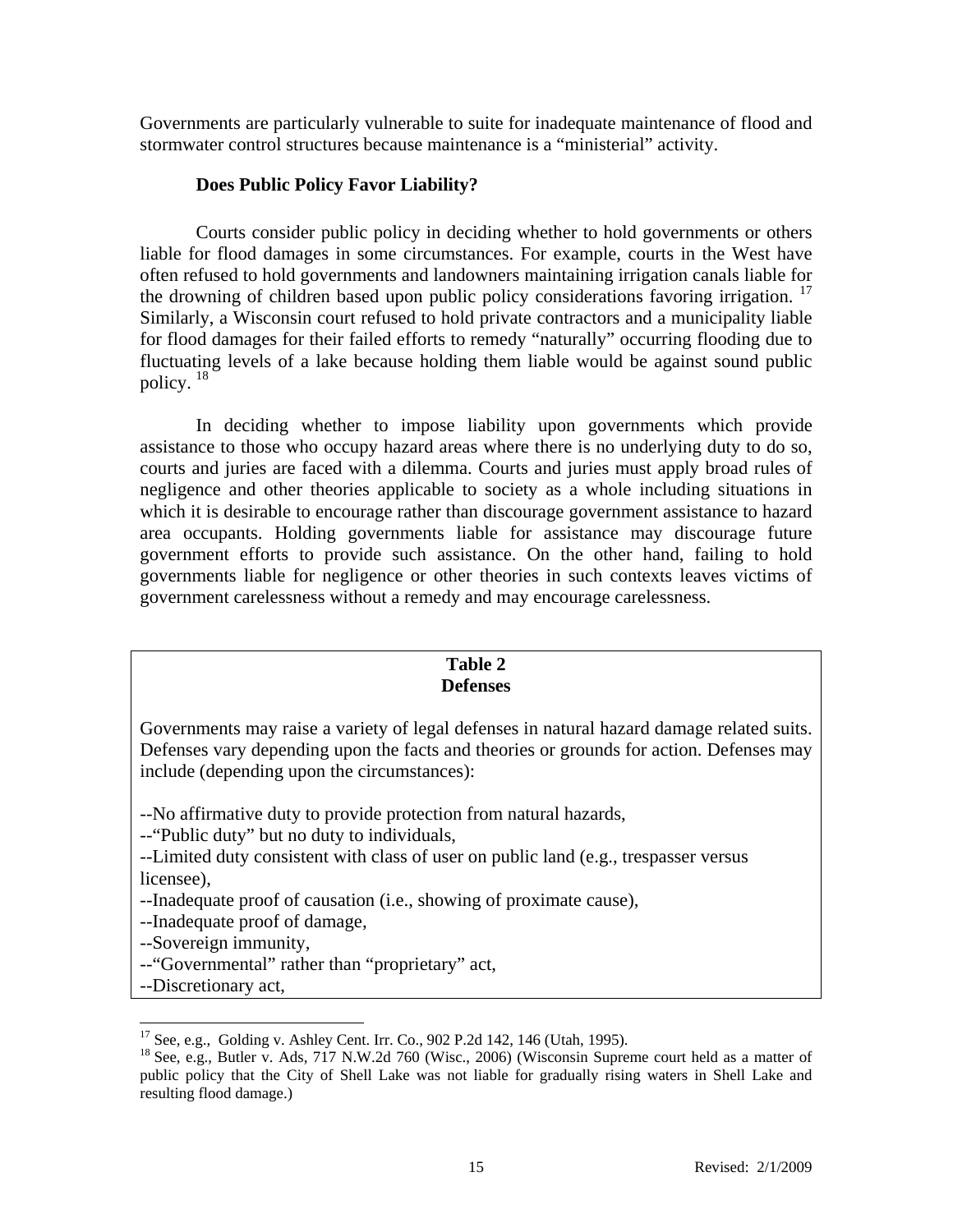--Activity or class of government official exempted from liability by state or federal tort claims act, emergency management act,

- --Action is "reasonable" in circumstances,
- --Danger obvious (e.g. river in flood stage),
- --Government had no knowledge of danger and should not have known,
- --Waiver or assumption of liability (implied or explicit),
- --Contributory negligence,
- --Strict liability does not apply,

--Act of God.

 $\overline{a}$ 

## **LIABILITY AS RELATED TO VARIOUS STAGES OR PHASES**

 Liability for structural and nonstructural hazard mitigation measures (which are listed in table 1 and will be individually discussed below) may be analyzed in terms of six steps or phases of activity required for implementation of such measures. All six are not present in every implementation effort and often the steps overlap. Government actions in each of the steps have somewhat different liability implications.

These steps include: (1) the initial decision to initiate or not to initiate a mitigation measure; (2) selection of the level of protection to be afforded; (3) project design in carrying out project goals; (4) project construction; (5) project operation and/or administration; and, finally, (6) project maintenance. Each will be briefly discussed:

## **Decision Whether or Not to Adopt a Protection or Mitigation Measure**

Courts at all levels of government have held, with few exceptions, that legislative or agency decisions **whether or not to mitigate hazards or adopt loss reduction measures** are "legislative", "discretionary", or "policy" decisions which are not in themselves subject to liability unless there is a specific statutory or regulatory requirement for specific actions. Courts have reasoned that discretionary functions do not create a duty; and, therefore, no liability follows. Governments usually have no affirmative duty to undertake reduction of naturally occurring hazards unless a special relationship exists between government and a particular individual or class of individuals (e.g., government is landowner and injured individual was invitee on public land) or a legislature has specifically mandated such protection.

Many examples can be provided where courts have held that the basic decision to protect or not protect is not subject to liability under theories of either no duty or discretionary function.  $19$ 

<sup>&</sup>lt;sup>19</sup> See, for example, Tri-Chem Inc. v. Los Angeles County Flood Control District, 132 Cal. Rptr. 142 (Calif., 1976) (County has no duty to construct flood control system adequate to handle infrequent floods for area that acts as natural sump.); Goldstein v. County of Monroe, 432 N.Y.S.2d 966 (1980) (Municipal corporation is not liable for failing to restrain waters between banks of creek or keep channel free from obstruction it did not cause.); Louisville v. Louisville Seed Co., 433 S.W.2d 638 (Ky., 1968) (City not liable for failure to place floodgate due to public duty doctrine. However, this decision was overruled in part by Gas Service Co., Inc. v. City of London, 687 S.W.2d 144 (Ky. 1985).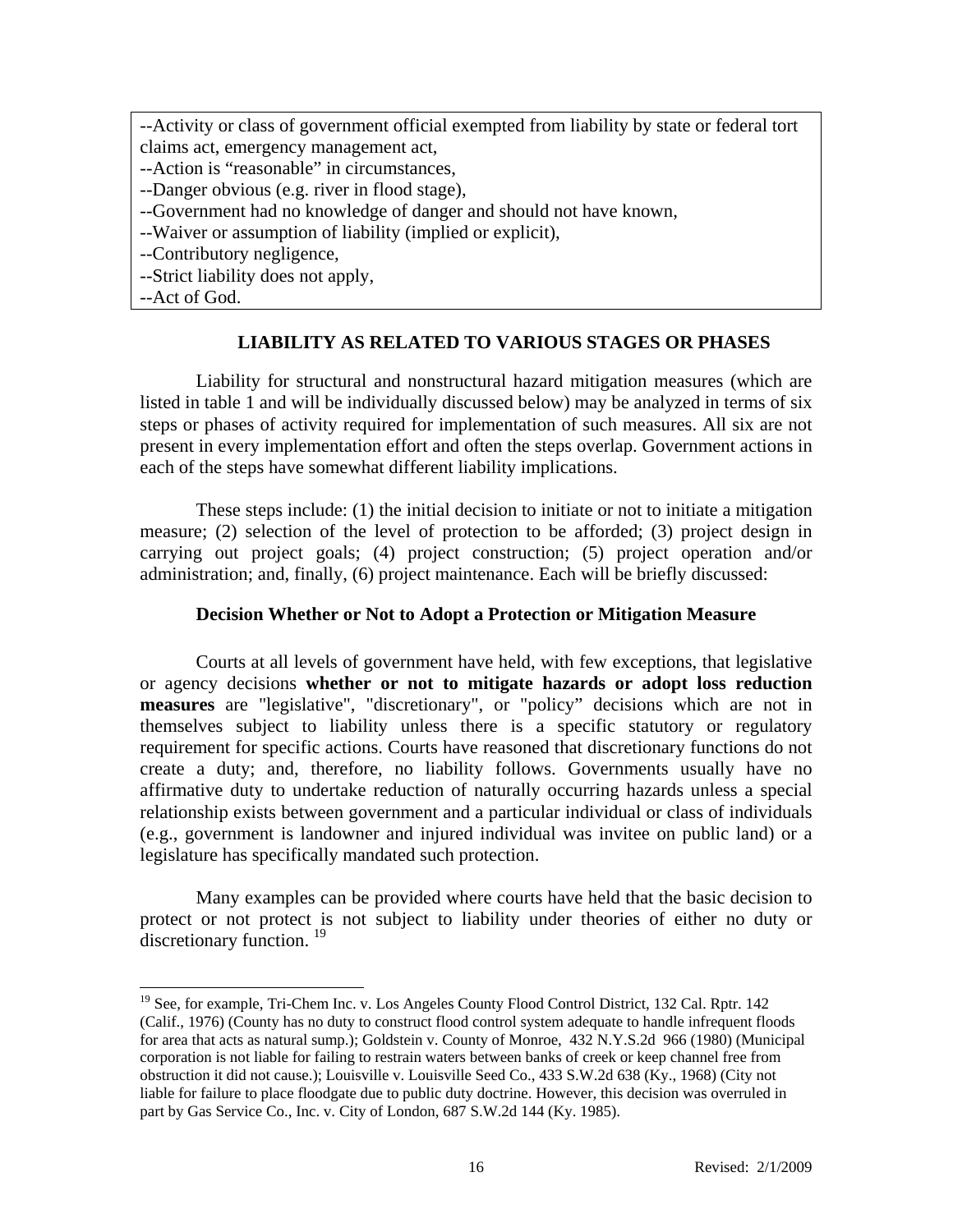A more difficult issue arises where a legislature directs agencies or municipalities to provide certain types of services or protection from hazards, creating a general duty. Even here, however, governments may be partially protected by the "public duty" doctrine (no special duty owed to particular individuals). Courts have also generally held that an agency or municipal decision to provide those services in a particular circumstance and the nature of these services is a discretionary or policy decision, also not subject to liability.20

 Where courts have held that a specific duty is mandated (nondiscretionary), they have usually narrowly interpreted such a duty. For example, an Oklahoma court  $21$  held that although city must maintain streets it has no legally enforceable duty to regulate traffic or provide police.

#### **Level of Protection Selected**

Courts have also held, with some exceptions, once a decision has been made to undertake a hazard reduction or a hazard loss reduction action, the degree or level of protection afforded is also a discretionary question and not subject to liability unless a particular level of protection is mandated by legislation or an agency's own guidelines. This assumes that the level of protection selected does not increase naturally occurring hazards. A detailed discussion of factors determining whether a decision would be discretionary versus operational was provided by the Supreme Court of Hawaii in Julius Rothschild & Co. v. State  $^{22}$ . This decision is worth examining in some detail because it involves an interesting mitigation design question common to many mitigation contexts including both initial level of protection and retrofitting or upgrading facilities.

 In this case, the court held that the state decision not to reconstruct or replace a two-span concrete bridge with the capacity to convey a 25-year storm with one which could convey a 50-year storm was a discretionary decision subject to sovereign immunity pursuant to the Hawaii State Tort Liability Act. Therefore, owners and operators of a warehouse damaged by a flash flood with a larger estimated reoccurrence interval when the bridge acted as a dam could not maintain a suit against the state. The warehouse owners did not argue that the original bridge which was constructed in 1954 to the 25 year design standard was inadequate but argued that the replacement span was inadequate in light of a hydraulic design report prepared by a firm contracted by the state prior to the reconstruction. This report had recommended replacement of the bridge deck consistent with a 50-year design frequency.

l

 $20$  See, for example Commonwealth of Pennsylvania v. National Association of Flood Insurers, 520 F.2d 11 (3rd Cir. 1975), on remand, 420 F. Supp. 221 (D.M.D. Pa. 1976) where the court held that Federal Insurance Administration (FIA) had discretion in deciding how to carry out mandate of National Flood Insurance Program enabling act that FIA publicize the program. The agency had, in fact, distributed brochures and carried out other public information activities.) For non hazard cases, see Trujillo v. City of Albuquerque, 603 P.2d 303 (N.M. App., 1979) (Municipality not liable for failing to provide police protection in park because police protection is a governmental function.)<br><sup>21</sup> See Ochoa v. Taylor, 635 P.2d 604 (Okla., 1981)<br><sup>22</sup> 655 P.2d 877 (Haw., 1982)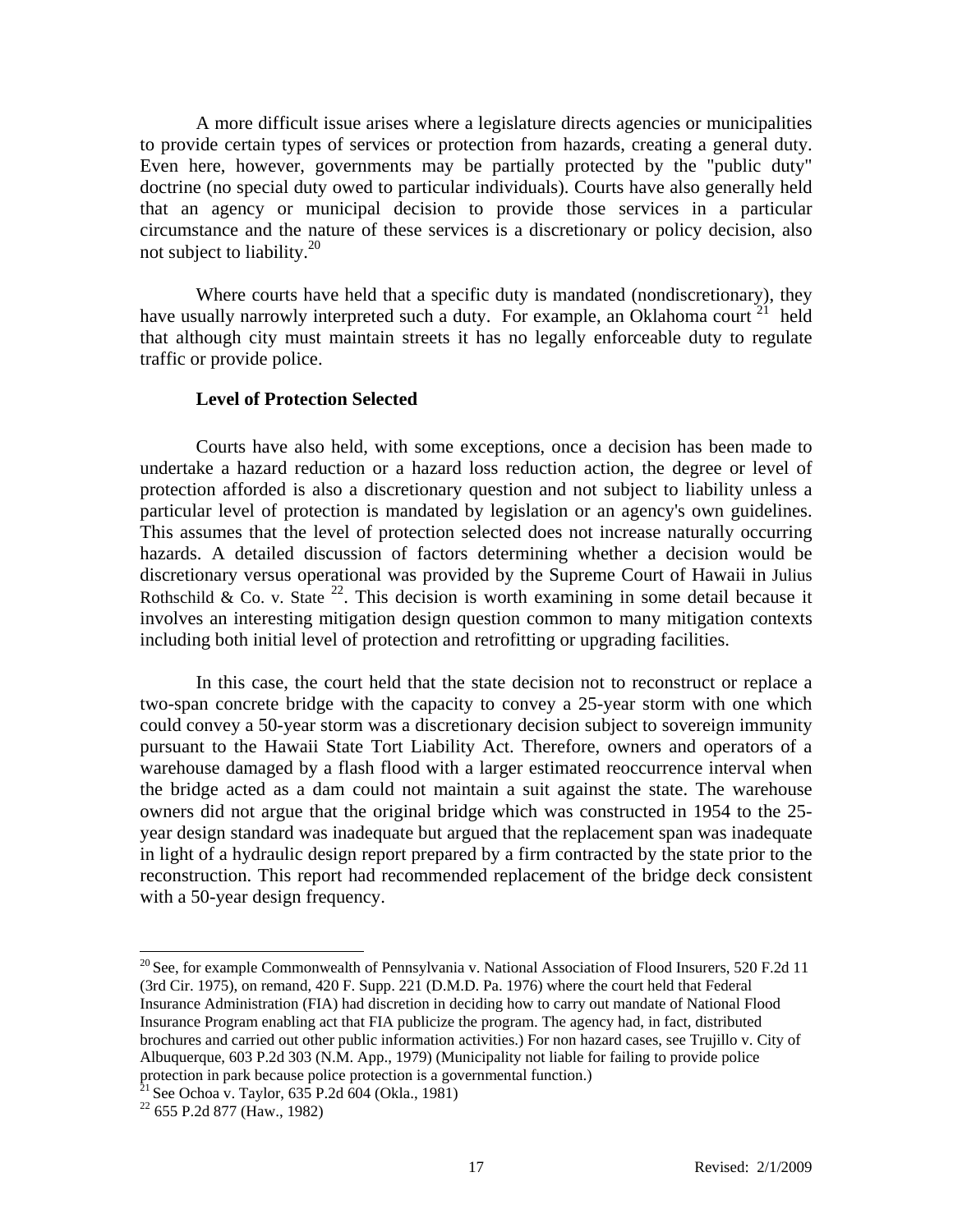In its analysis, the court distinguished discretionary from operational level decisions. Operational level decisions not within the discretionary function exception and subject to suit were defined by the court to "generally mean those which concern routine, every day matters, not requiring evaluation of broad policy matters".<sup>23</sup> In contrast, discretionary decisions were defined as those in which "the decision to act or not to act involves the evaluation of broad policy factors. Such an evaluation would include a consideration of the financial, political, economic, and social effects of a given plan or policy."<sup>24</sup> In holding that the decision to rebuild or not rebuild to a particular design frequency was a discretionary decision, the court noted that "We are not here dealing with a project of relatively minor dimensions or importance...What the plaintiffsappellants propose is the costly reconstruction or replacement of a two-span permanent concrete structure which is presently an integrated part of a heavily-traveled highway...It (such a project) would require a weighing of priorities at the higher levels of government, and would surely entail evaluations based on financial, political, and economic considerations. The Governor, for example, must decide its order of priority. The legislature must decide whether to fund the project. These would be policy decisions immune from judicial review." <sup>25</sup>

 Other cases have generally held the level of protection afforded by particular mitigation actions to be discretionary.  $26$ 

 On the other hand, once a governmental unit decides to provide protection from hazards, some courts have held that the governmental unit must anticipate the negative impacts of this protection in the level of protection selected. For example, in Barr v. Game, Fish and Parks Commission<sup>27</sup> the Colorado Supreme Court held that the Colorado Department of Fish and Game should have anticipated flooding from a "maximum probable flood" in designing the spillway of a reservoir.

 $\overline{a}$ 

<sup>&</sup>lt;sup>23</sup> Id. at 880.<br><sup>24</sup> Id. at 881.<br><sup>25</sup> Id. at 881.<br><sup>25</sup> See, e.g., Valley Cattle Co. v. United States, 258 F. Supp. 12 (D. Haw., 1966). (Decision to construct culverts capable of accommodating only the waters of 2-year storms held to be a discretionary act.); United States v. Sponenbarger, 308 U.S. 256 (S.Ct.,1939) (Supreme Court held that when the government attempts to protect an area from a flood hazard, landowners whom the attempt fails to or cannot protect are not entitled to compensation under the Fifth Amendment.); Wright v. United States, 568 F.2d 153 (10th Cir., 1977) (Court held that design of highway bridge designed for a 25-year flood was a discretionary function and there was no liability when the bridge washed out in a 42-55 year storm and two occupants of a car attempting to pass over the bridge were killed.); PDTC Owners Ass'n v. Coachella Valley Cty Water Dist., 443 F. Supp. 338 (D. Cal., 1978). (Court held that owners of land damaged by floods could not recover compensation from a county water district under the Fifth and Fourteenth Amendments for failure to construct a levee large enough to protect landowners from a 50-year flood. The levee which had been constructed was made of sand, was not riprapped, and provided protection only from a 30-year flood.); Chabot v. City of Sauk Rapids, 422 N.W.2d 708 (Minn., 1988) (City not responsible for failing to hold back water in natural holding pond to protect landowner's property despite city's engineering report that suggested the pond be increased in size.); City of Watauga v. Taylor, 752 S.W.2d 199 (Tex., 1988) (City undertaking storm sewer has no duty to provide facilities adequate for all floods that may be reasonably anticipated but can be held liable for negligently constructed or maintained facilities.). 27 497 P.2d 340 (Colo., 1972).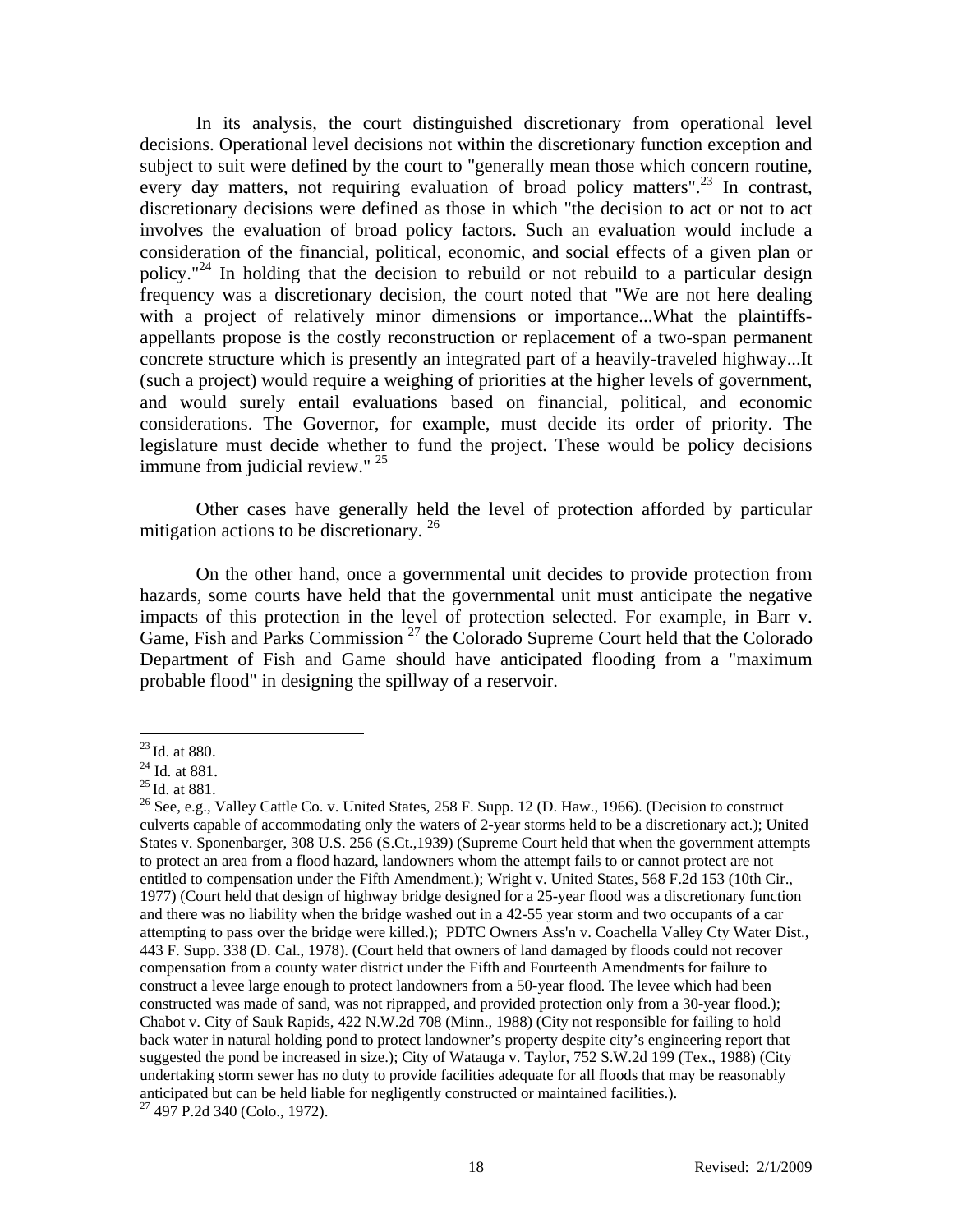#### **Adequacy of the Design**

Certain aspects of project design such as precise location of a structure on a parcel of land are typically considered discretionary by the courts.28 But other aspects of design such as the actual specifications and the materials used for a flood control structure may be "operational" or "ministerial" decisions and subject to suit if unreasonable. See, for example, Stewart v. State<sup>29</sup> in which the Supreme Court of Washington held that the decision to install lighting and a sign warning of narrow passage on a bridge was not a discretionary design decision but a ministerial act. The court observed that the government's decision to build the bridge, locate the bridge across the river, and designate the number of lanes might be considered discretionary but that later more detailed design was not.

 Often actual design for a government mitigation measure is undertaken by a consultant engineer or engineering firm. In such circumstances, the issue is not simply the negligence of the government but the extent to which negligence of an independent contractor can be attributed to government.<sup>30</sup>

 When sued for negligence or breach of professional contract, engineers and architects and their government employers or contractors are generally held, at a minimum, to a standard of "reasonable care" applicable to engineers or architects in the profession. The elements of a plaintiff's action for negligence and breach of implied warranty are often the same. $31$  However, engineers and architects are not held strictly liable for any damage that may result from their work. As the Minnesota Supreme Court expressed in City of Mounds View v. Walijarvi  $^{32}$ :

 $\overline{a}$ 

 $^{28}$  See generally Gleason v. U.S. on Behalf of Dept. of Army Corps of Engineers, 857 F.2d 1208 (D. Ark., 1988); In re Ohio River Disaster Litigation, 862 F.2d 1237 (6th Cir., 1988).

 $^{29}$  597 P.2d 101 (Wash., 1979). See also Japan Air Lines Co. Ltd., v. State, 628 P.2d 934 (Alaska, 1981) (Design of airport runway "operational" and state liable.); Andrus v. State, 541 P.2d 1117 (Utah, 1975) (Preparation of plans and specifications for highway and supervising work nondiscretionary where highway caused flooding.); Annot., Government Liability--Design of Highway, 45 A.L.R.3d 875 (1972).

<sup>&</sup>lt;sup>30</sup> See Japan Air Lines Co. Ltd., v. State, 628 P.2d 934 (Alaska, 1981) (Design of airport runway "operational" and state liable.); Andrus v. State, 541 P.2d 1117 (Utah, 1975) (Preparation of plans and specifications for highway and supervising work nondiscretionary where highway caused flooding.); Annot., Government Liability--Design of Highway, 45 A.L.R.3d 875 (1972).<br><sup>31</sup> Klein v. Catalano, 437 N.E.2d 514 (Mass, 1982).

<sup>32 263</sup> N.W.2d 420, 424 (Minn., 1978).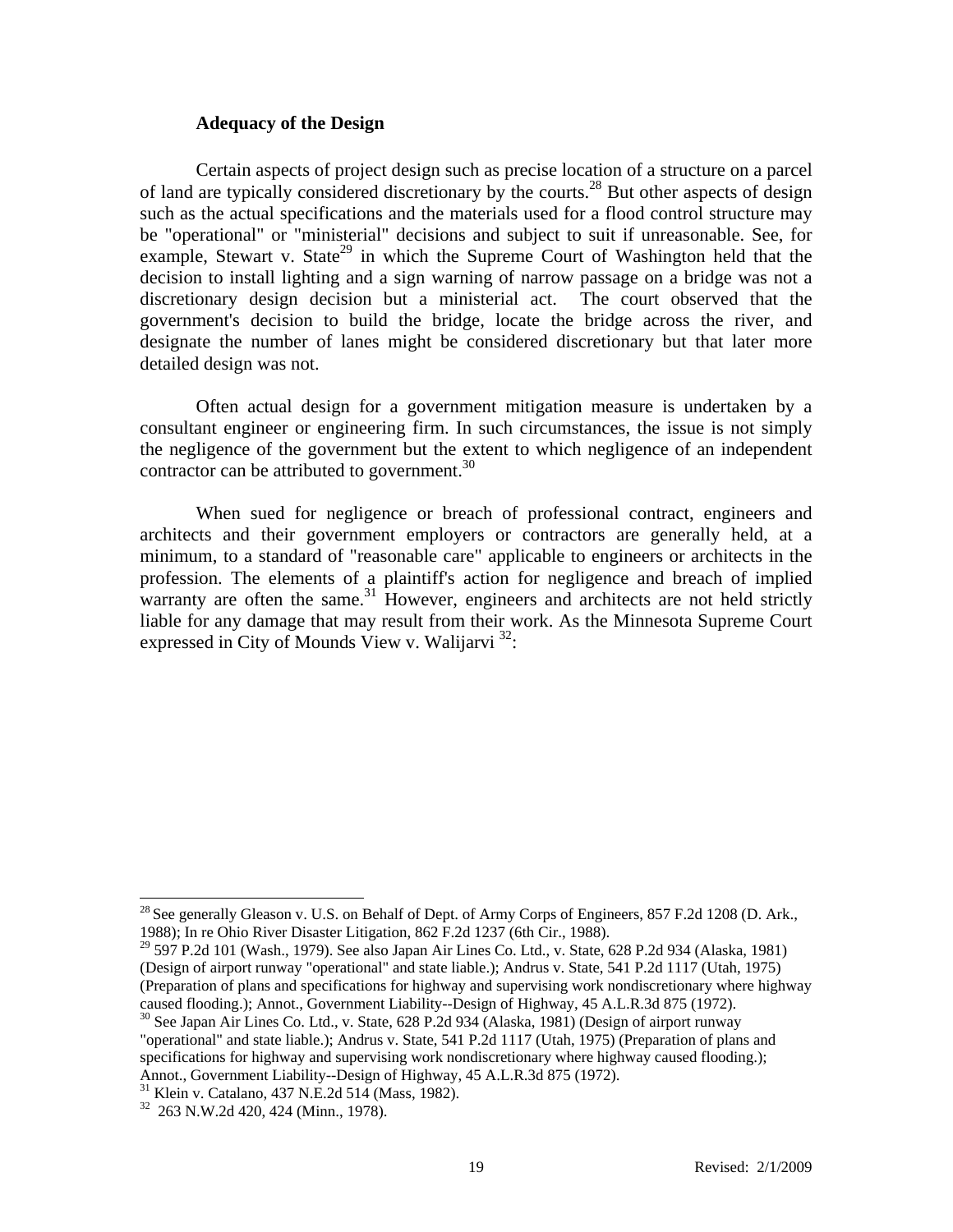Architects...engineers, and others deal in somewhat inexact sciences and are continually called upon to exercise their skilled judgment in order to anticipate and provide for random factors which are incapable of precise measurement. The indeterminate nature of these factors makes it impossible for professional service people to gauge them with complete accuracy in every instance. Thus...an architect cannot be certain that a structural design will interact with natural forces as anticipated. Because of the inescapable possibility of error which inheres in these services, the law has traditionally required not perfect results, but rather the exercise of skill and judgment which can be reasonably expected from similarly situated professionals.

 Although not ordinarily the guarantor of a safe or successful project, architects and engineers must consider a variety of factual matters in specific design including the severity of the threats to health and safety which may result from the failure of a project. In addition, the design must conform with all applicable regulations.

 Courts have, in most jurisdictions, held governments "strictly liable" for the failure of dams. So, the lack of negligence for the design of a dam on the part of an engineer or architect is no defense. However, strict liability has only been applied to dams and, to a lesser extent, levees. There has been a trend in the courts away from strict liability even for dams.  $33$ 

One of the most troubling issues is to what extent governments must use "state of the art" technology in various hazard mitigation measures (e.g., warning systems) as opposed to commonly used technologies. Often state of the art designs and technologies are expensive although they may decrease risks and losses. To what extent can a government balance cost with risks in the application of technologies?

 In general, courts have held that selection of appropriate technology is discretionary. But some courts have held that a very high level of technology must be applied when the risks are great and improved technologies are available even though they may not be generally applied in the profession or area. For example, in The T.J. Hooper  $34$  a federal court of appeals held that the owner of a tug company was liable to the owner of two barges lost in a storm for failure to equip the tug boats with radios (which would have provided timely warnings of the approaching storm) although such radios were not in 1928 a common practice on tugs. The court observed that the radios could have been provided at small cost and would have been of great value. See also Riley v. Burlington Northern,  $Inc^{35}$  in which the court held that the decision of Yakima County not to install a more sophisticated warning system than a non-mechanical railroad approach warning sign at a railroad crossing was nondiscretionary and subject to potential suit for negligence.

l

<sup>&</sup>lt;sup>33</sup> See, e.g., Gutierrez v. Rio Rancho Estates, Inc., 607 P.2d 622 (N.M., 1979).<br><sup>34</sup> 60 F.2d 737 (2d Cir., 1932).

<sup>35 615</sup> P.2d 516 (Wash., 1980).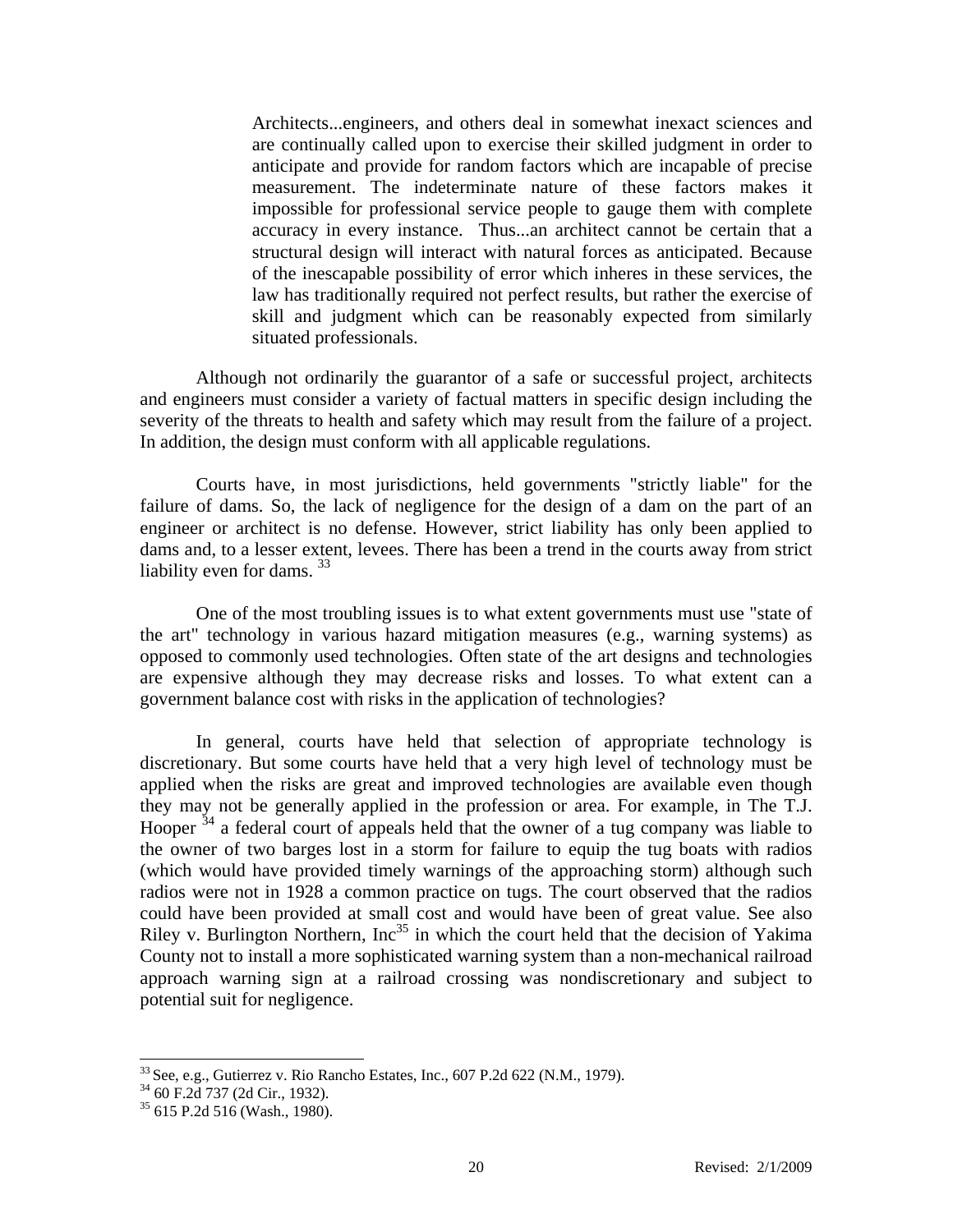Some states have adopted statutes partially or wholly exempting government design decisions from liability under certain circumstances. For example, Cal. Govt. C. Sec. 830.6 provides that damages from design features of public improvements are not the basis for legal action if the design feature was approved in advance by the public entity exercising its discretionary authority in some explicit manner, and the choice of the design feature is supported by "substantial evidence." However, the California courts have created an exception to design immunity where "changed conditions" subsequent to the original design approval creates a dangerous condition and the public entity has constructive or actual notice of the condition.  $36$  For a case more broadly interpreting a design immunity statute to provide perpetual immunity (changed conditions are not considered) see Leliefeld v. Johnson.<sup>3</sup>

#### **Construction**

Construction is usually considered a ministerial, nondiscretionary task and governments may be held liable for negligence of employees in actual construction or the negligence of contractors who have not been properly supervised. <sup>38</sup> See, for example, Price v. United States  $39$  in which a federal district court held the Corps of Engineers liable for negligence of contractor who dredged an area subject to hurricane damage, created deep hole, and failed to provide warnings.

Courts have also held municipalities liable for flood damages resulting from improperly designed storm sewer systems constructed by landowners, dedicated to the cities, and accepted by the cities. See discussion and cites below.

#### **Operation or Administration**

In general, operation or administration of a hazard mitigation measure is considered ministerial and governments are responsible for negligence. See, for example, Valley Cattle Co. v. United States <sup>40</sup> in which a district court allowed recovery against the United States for flood damage caused by the Government's negligent maintenance of a stream and culverts. However, certain operational decisions such as releases from dams have also been considered discretionary, depending upon the circumstances. For example, in Oahe Conservancy Sub-District v. Alexander <sup>41</sup> a federal court held that landowners downstream of a federal dam had no right to operation of a dam in a manner to maximize benefits to them:

 $36$  See Baldwin v. State, 491 P.2d 1121 (Cal., 1972).<br> $37$  659 P.2d 111 (Ida., 1983).

 $38$  See generally cases cited in Annot., Municipalities Liability Arising from Negligence or Other Wrongful Act in Carrying Out Construction or Repair of Sewers and Drains, 61 A.L.R.2d 874 (1958); Galluzzi v. Beverly, 34 N.E.2d 492 (Mass., 1941) (City liable for water damage due to inadequate construction procedures for sewer.); McNeill v. A. Teichert and Son, Inc., 289 P.2d 595 (Cal., 1955) (City liable for inadequate construction procedures for storm water system.).

<sup>39 530</sup> F. Supp. 1010 (S.D. Miss., 1981).

<sup>40 258</sup> F. Supp. 12 (D. Hawaii, 1966).

<sup>41 493</sup> F. Supp. 1294, 1297 (D. S.D., 1980)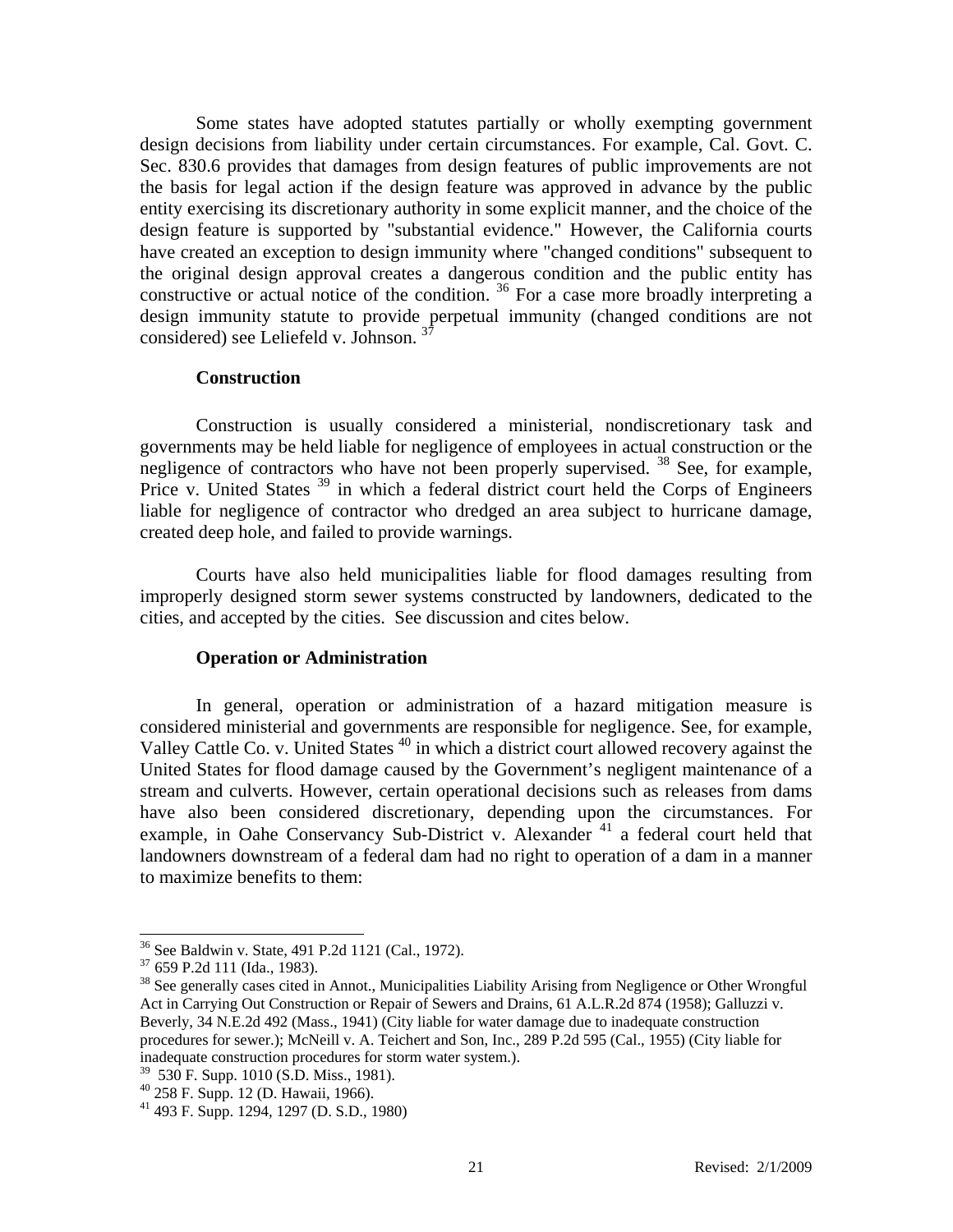Plaintiffs contend that they have a legal right under this statute to receive flood control benefits from these two dams, but that defendants have failed to formulate rules for the regulation of the dams for the maximum benefit possible for the plaintiffs.

…..

Plaintiffs have suggested other procedures by which these dams could be operated. It is possible that the dams could be better regulated, and that defendant's plan of operation is not the best that could possibly be designed. But under the standard of review to which this Court is limited, such possibilities have no place. A court cannot substitute its judgment for that of the agency. The standard is only whether there is a "rational connection between the facts found and the choice made". Taking all the evidence into consideration, this Court finds that rational connection exists here.

Similarly, a federal court of appeals in In re Ohio River Disaster Litigation  $42$  held that a decision of Corps of Engineers to manage water levels and releases in reservoirs to prevent build-up of ice was a discretionary function.

Other examples of operational decisions which have often been considered discretionary include weather and flood prediction, issuance of permits, inspections, and enforcement of regulations which are discussed below.

#### **Maintenance**

 $\overline{\phantom{a}}$ 

In general, maintenance of a mitigation measure is considered ministerial and governmental units are responsible for negligence. For example, in Carlotto Ltd v. County of Ventura  $43$  a California court held a county liable for an inadequate maintenance of a debris basin. The county had failed to maintain the debris basin behind a dam with the result that only 2.5 acre feet of its entire 12.7 acre feet of water storage remained. See also City of Prichard v. Lasner<sup>44</sup> in which an Alabama court held the city liable for failure to maintain a drainage ditch resulting in flooding of leased premises. The court observed that: "One who volunteers to act, though under no duty to do so, is

<sup>42</sup> 862 F.2d 1237 (6th Cir., 1988). See also Amelchenko v. Borough of Freehold, 201 A.2d 726 (N.J., 1964) (Decisions as to when, where, and in what priority snow-removing personnel and equipment are to be used are governmental in nature and not subject to review in court.)

<sup>&</sup>lt;sup>43</sup> 121 Cal. Rptr. 171 (Cal., 1975). See also Wilson v. Texas Parks and Wildlife Department, 8 S.W.3d 634 (Tex., 1999) in which the Texas Supreme Court held the Parks and Wildlife Department potentially liable for in adequately functioning "flood early warning" system which resulted in deaths although the Department did not own the river.

<sup>44 406</sup> So. 2d 990, 992 (Ala., 1981). See also Central Nat. Ins. Co. v. City of Kansas City, Mo., 546 F. Supp. 1237 (W.D., Miss., 1982) (City could be held liable for failure to maintain natural watercourse which the city adopts as part of its drainage system.); True v. Mayor & Commissioners of Westernport, 76 A.2d 135 (Md., 1950). (City liable for negligence in failing to keep sewer in proper repair.); Lott v. City of Daphne, 539 So. 2d 241 (Ala., 1989) (If city begins to use natural gully as part of stormwater drainage system, city must exercise due care in preventing erosion damage to adjoining properties.)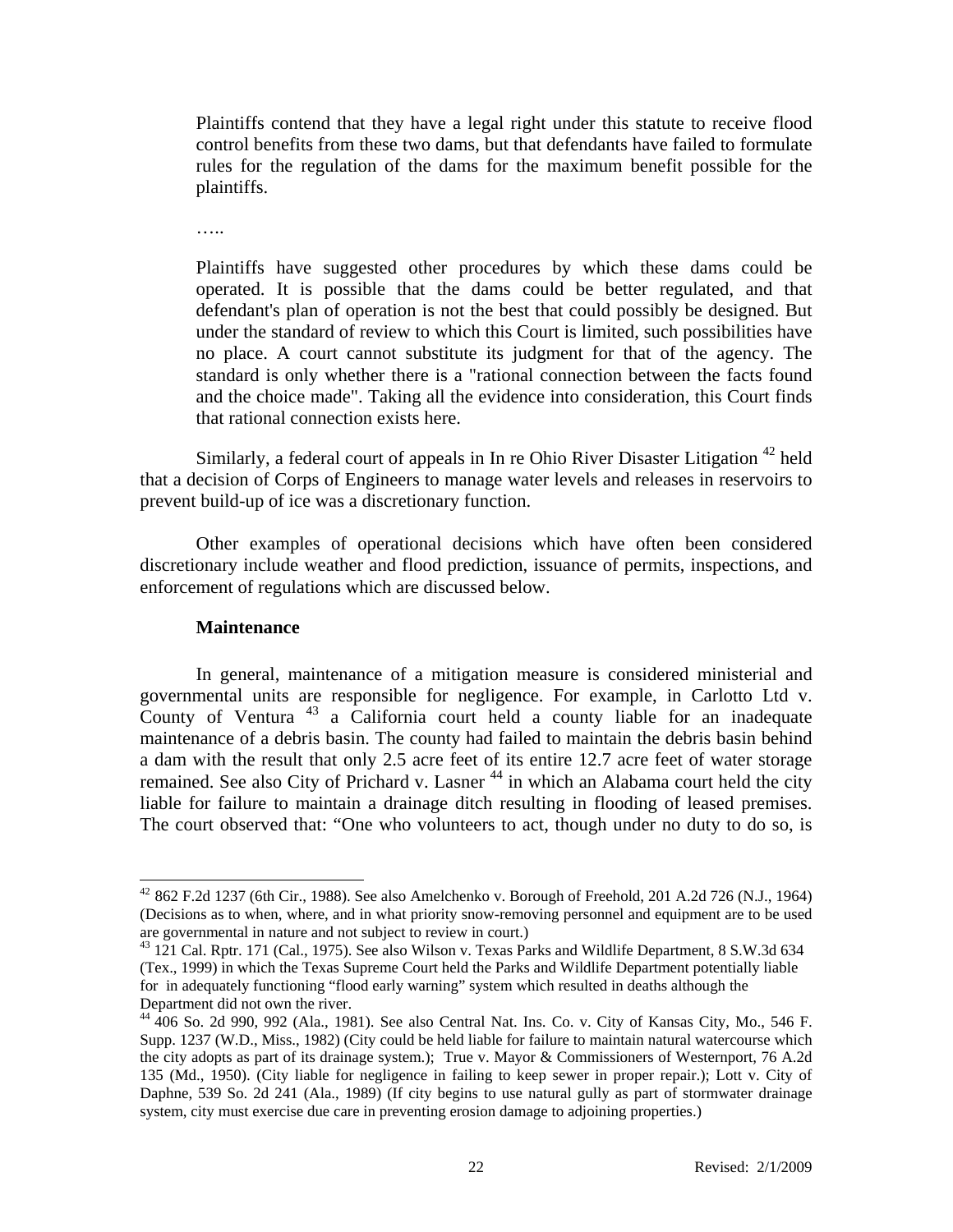thereafter charged with the duty of acting with due care and is liable for negligence in connection therewith."

On the other hand, in some instances, courts have held that governmental units are not liable for inadequate maintenance because it is a "discretionary" or governmental function. See, for example, Slemp v. City of North Miami<sup>45</sup> in which a Florida court held that the city was not liable for flooding caused by failure to maintain stormwater pumps because this was held to be a discretionary function and subject to sovereign immunity. Courts have also refused to hold governments liable for failure to maintain facilities where there is an inadequate showing of negligence or causation.<sup>46</sup>

## **LIABILITY FOR STRUCTURAL HAZARD REDUCTION MEASURES**

We will now consider government liability for individual types of structural and nonstructural hazard reduction and loss reduction measures. We will begin with a discussion of structural hazard reduction measures.

 As already discussed above, many successful liability suits for government "mitigation" measures have involved blockage of flood flows or drainage by roads, bridges, grading or fills or the design, operation, or maintenance of structural hazard reduction measures such as dikes, dams, levees, ditches, stormwater management facilities, groins, and sea walls. These measures may increase hazards on some lands while reducing it on others, particularly when design frequencies are exceeded or structures are not adequately maintained. Landowners damaged by increased hazards may sue governments based upon nuisance, trespass, violation of riparian rights, strict liability, and inverse condemnation theories. The large number of successful suits pertaining to structural measures reflects the high residual risks associated with flood and erosion control measures.

 As noted above, governmental units have not generally been held liable for failing to provide structural hazard mitigation altogether or for selecting one level of protection rather than another. They have been held liable for inadequate design, construction, operation, and (especially) maintenance of structures which increase natural hazard damages on private property. This is particularly true for high risk structures such as dams. Even where there is a trend away from strict liability for construction and maintenance of dams, courts often hold governmental units to a very high standard of care due to the high risks.

 Most the cases cited above dealing with design, construction, operation and maintenance address structural flood loss reduction measures. Although many successful suits deal with state or local liability for flood control structures, it is to be noted again that the federal government is, in general, not responsible for damages for federal flood control works due to the section 702c exemption contained in the Flood Control Act of

<sup>45 515</sup> So. 2d 353 (Fla., 1987).

<sup>46</sup> See, e.g., E.B. Metal and Rubber Industries, Inc. v. County of Washington, 513 N.Y.S.2d 293 (N.Y., 1987) (Plaintiff proved negligence in maintenance of town dike but failed to show that such negligence was the proximate cause of flood damages.)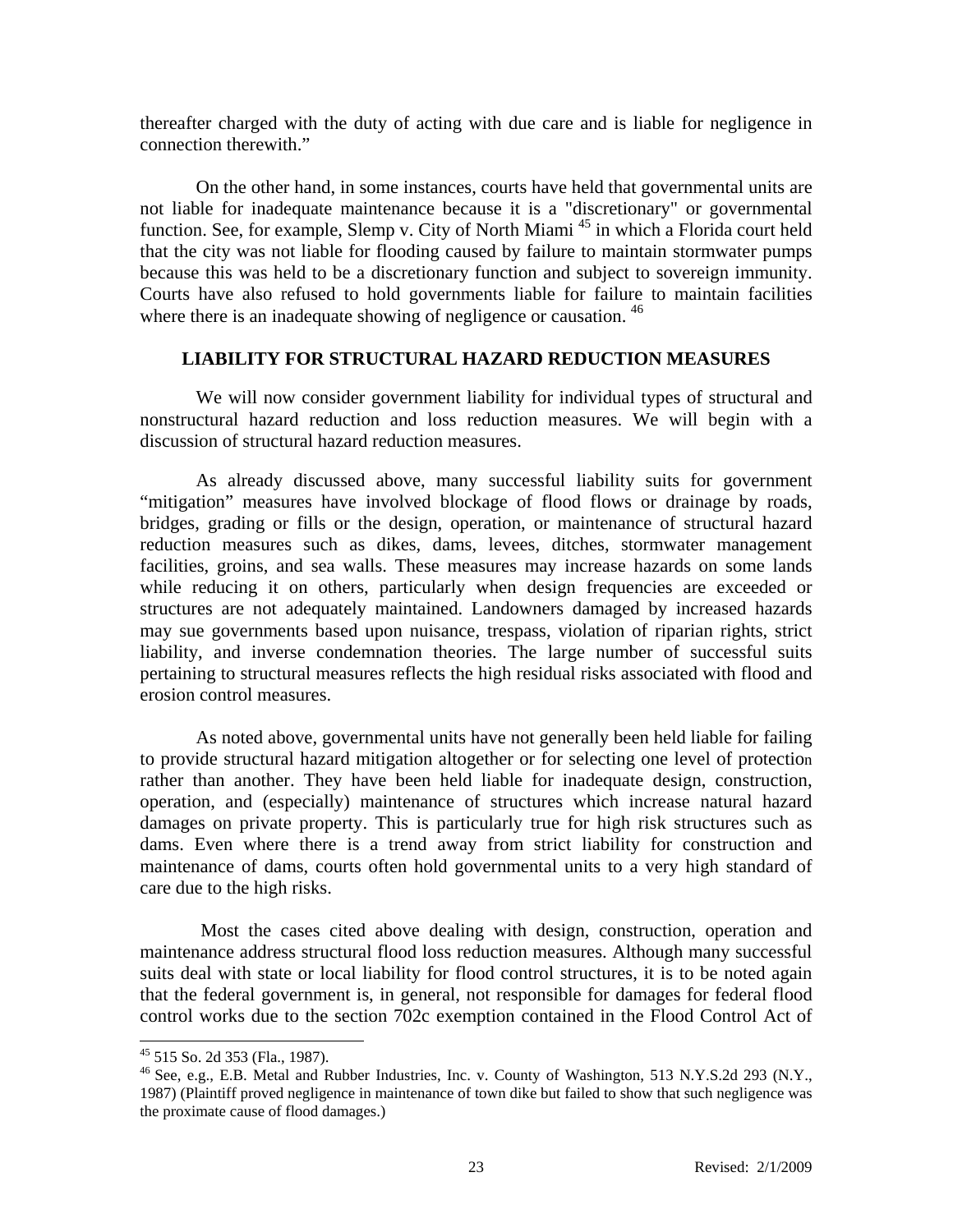1936. Since many flood control structures are cooperative efforts between the federal government and states or local governments, it is not surprising that states and local governments often argue that federal immunity extends to them when they are sued for negligence. Such arguments have prevailed in some but not all instances. See, e.g., Florida East Coast Railway Company v. U.S<sup>47</sup> in which a federal court of appeals court held that a flood control district was liable for damages to railroad due to improper maintenance of federal flood control levee. The flood control district had worked with the Corps in planning the project, reviewed the plans, was responsible for the alignment of the project, and provided advice and assistance to the Corps in construction including a 15 percent cost share. Contractors who construct flood control structures for the federal government may also claim "shared" immunity in some circumstances. <sup>48</sup>

Although the federal government is not in general responsible for flood losses, federal agencies may be liable in a specific case for structures which have incidental flood control benefits but are designed and operated primarily for navigation, recreation, or other purposes. 49

## **LIABILITY FOR NONSTRUCTURAL FLOOD LOSS REDUCTION MEASURES**

 There have been far fewer successful suits with nonstructural flood loss reduction measures. We will first discuss nonregulatory nonstructural measures and then regulatory measures.

#### **Flood/Weather Prediction**

 A small number of cases have dealt with government liability for various types of flood hazard predictions. Most of these cases have involved weather or flood forecasts, as discussed below. Apparently, no court to date has held a governmental unit liable for errors in prediction, per se, due in part discretionary exceptions to negligence in the federal Tort Claims act and similar state tort claim acts and to the large amount of discretion which must be exercised in making predictions. Examples of cases addressing predictions include National Manufacturing Co. v. United States  $50$  in which a court of appeals held that the National Weather Bureau could not be sued for inadequate predictions and for disseminating erroneous flood and weather information. The court based its rejection of the claim upon a variety of grounds including the "discretionary" function exemption, the "misrepresentation" exemption, and 702c of the Flood Control Act of 1928. See also Brown v. United States <sup>51</sup> in which another federal court of appeals

<sup>47 519</sup> F.2d 1184 (5th Cir., 1975)

<sup>48</sup> See, e.g., Portis v. Folk Const. Co., Inc., 694 F.2d 520 (8th Cir., 1982) (Contractor constructing a flood control structure for the Corps shared federal government immunity when flood damages resulted from that structure.)

 $^{49}$  Denham v. United States, 646 F. Supp. 1021 (D. Tex., 1986) (Immunity does not apply to management of recreational facilities in a park.); Arkansas River Corp. v. U.S. (D. Miss., 1996) (Immunity does not apply to operation of lock and dam for navigation purposes.)

<sup>50 210</sup> F.2d 263 (8th Cir., 1954) cert. denied, 347 U.S. 967 (S.Ct., 1954)

<sup>51</sup> 790 F.2d 199 (1st Cir., 1986). See also Chanon v. United States, 350 F. Supp. 1039, 1041 (S.D. Tex. 1972) (Court concluded that "(w)eather predictions cannot be given the character of established facts" and held that there was no liability for inadequate predictions.)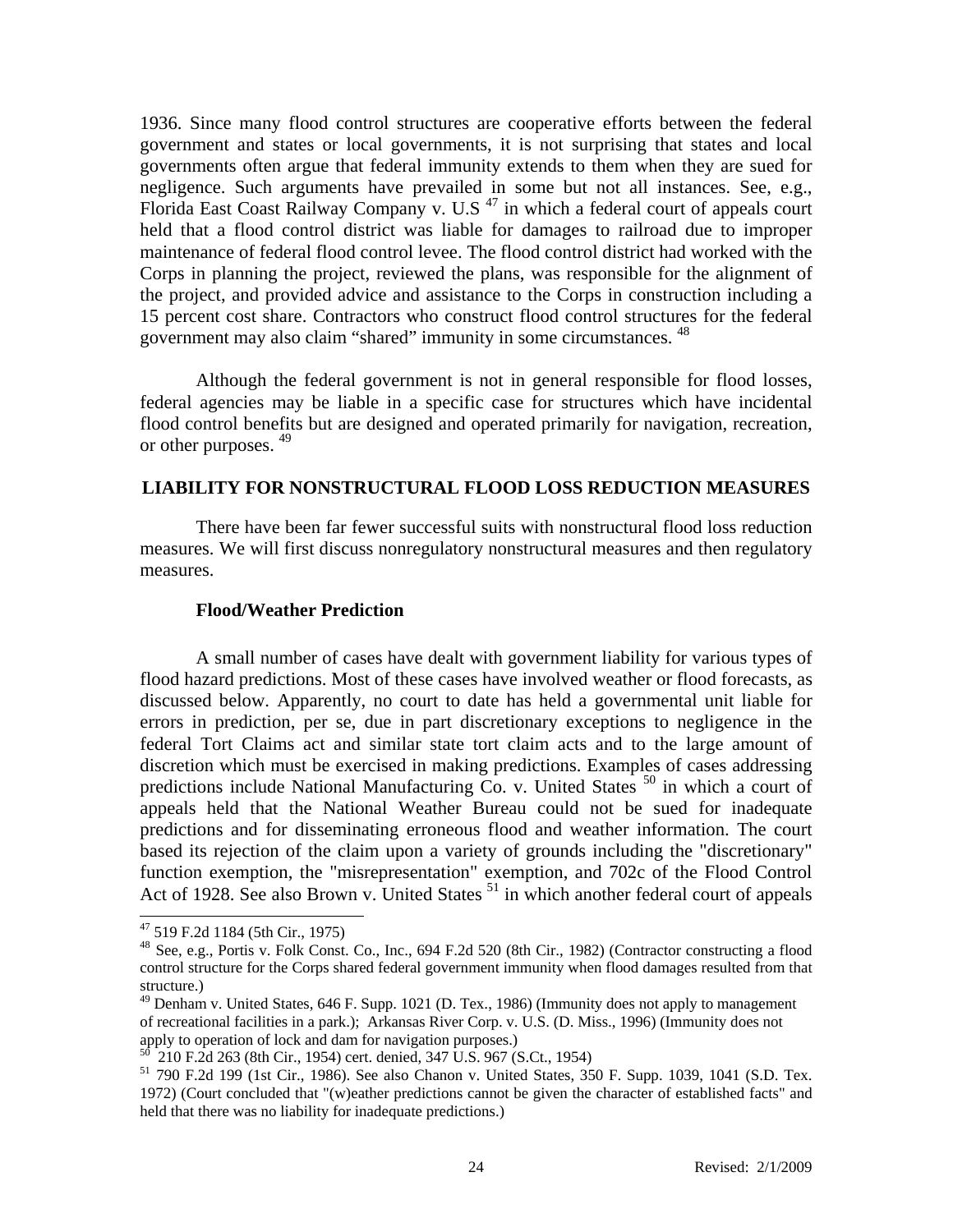held that the National Oceanic and Atmospheric Administration's (NOAA) could not be sued for failure to predict a hurricane on the Outer Banks with resulting loss of life where the lack of an operating weather buoy may have contributed to this lack of predictive capability. The Court relied on the "discretionary" exemption with the rationale that predicting storms requires a great deal of discretion and interpretation and that plaintiff had not shown that the prediction would have been any different had the buoy been operating.

#### **Dissemination of Hazard Information**

 Although courts have not held governments liable for inaccurate predictions of hazard events, courts in several cases have held governmental units responsible for inadequate dissemination of hazard information. Dissemination is more of a ministerial act than prediction. See, for example, Pierce v. United States <sup>52</sup> in which a court of appeals court held that "(s)ince the FAA has undertaken to advise requesting pilots of weather conditions, thus engendering reliance…it is under a duty to see that the information which it furnishes is accurate and complete." See also Weese v. Village of Medina 53 in which a New York court held that the city was liable for giving out misinformation concerning existence of sewer next to building.

 However, other courts have held that dissemination of information falls within the discretionary exception. See, for example, Channon v. United States <sup>54</sup> in which a federal district court held that the Weather Service was not liable for failing to predict hurricane or distribute warnings. See also City of Tarpon Springs v. Garrigan <sup>55</sup> in which a Florida court held that a city not liable as the result of building inspector furnishing homeowner incorrect information regarding federal flood insurance since this was discretionary function.

#### **Warning Signs, Warning Systems, Other Warnings**

 Warnings may or may not be part of a formal warning system. Warnings concerning floods may take a number of different forms including posting of warning signs, distribution of booklets and other printed materials, word of mouth direct warnings, warnings via radio or television, and the use of sirens. It is difficult to generalize concerning public liability for inadequate warnings because liability depends upon whether public or private land is involved, the status of the entrant on the land, the

<sup>52 679</sup> F.2d 617, 621 (6th Cir., 1982). See also Connelly v. State, 84 Cal. Rptr. 257, 263 (Cal., 1970) in which a California Court of Appeals held that the State of California Department of Water Resources might be liable for alleged negligence in calculating and disseminating information concerning flood heights.

<sup>53 443</sup> N.Y.S.2d 529 (N.Y., 1981). See also Brown v. MacPherson's, Inc., 545 P.2d. 13 (Wash., 1975) (Cause of action existed against the State of Washington where an avalanche expert told a state employee that cabins located in a development project were in a high risk avalanche area, that the employee led the expert to believe that the state would warn residents in the area, that the expert refrained from warning residents based upon this representation, and the state employee did not convey avalanche danger information to the resident.)

<sup>54 350</sup> F. Supp. 1039 (D. Texas, 1972).

<sup>55 510</sup> So. 2d 1198 (Fla., 1987).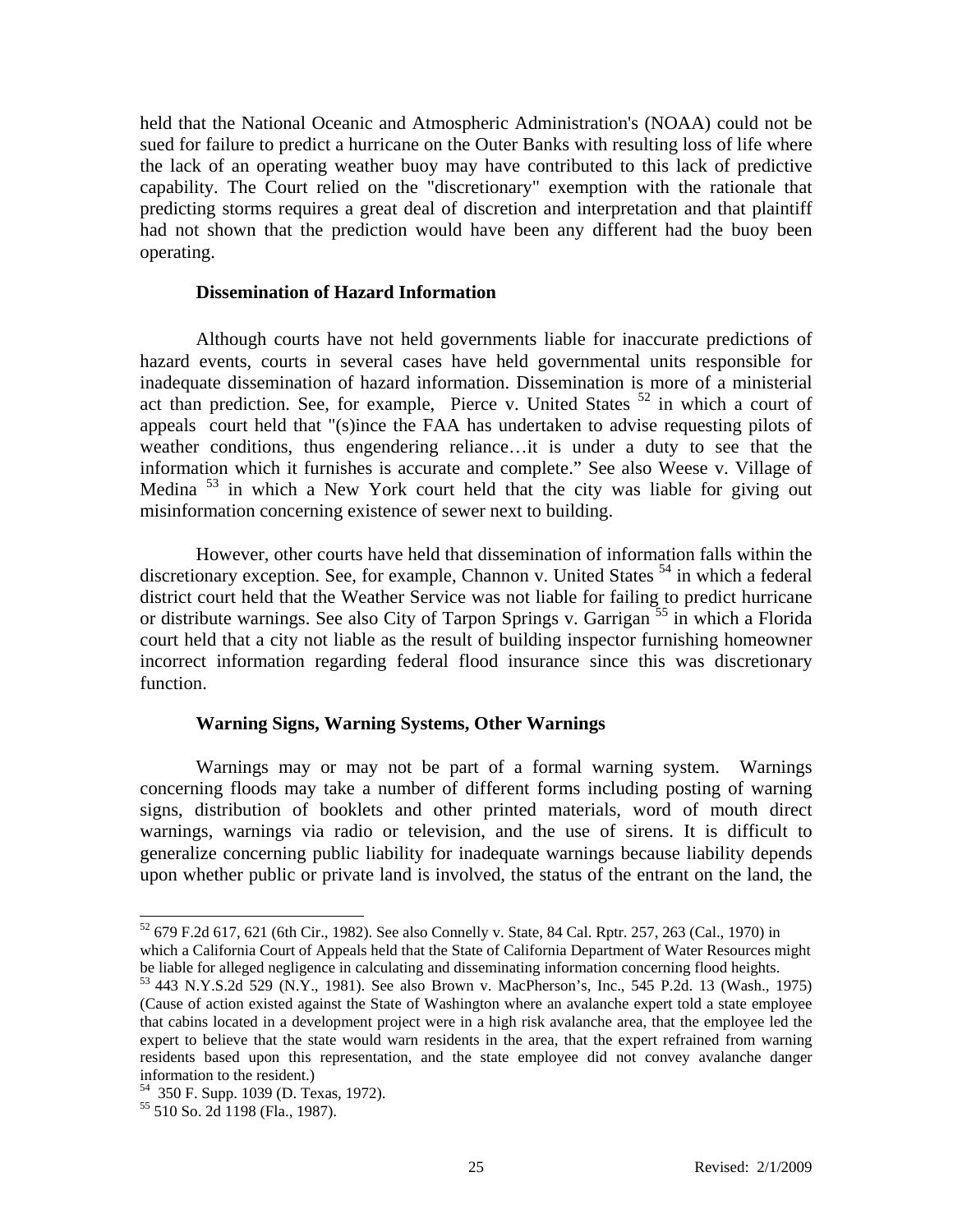relationship between the government entity and the injured party, whether government has helped create or increase the hazard, and other factors. Liability for warnings will also depend upon a state's tort claim or emergency management statute. For example, a Hawaii court in Dyniewicz v. County of Hawaii <sup>56</sup> held that the County of Hawaii was not subject to a suit for inadequate flood warnings and resulting deaths pursuant to an emergency management statute (Hawaii Revised Statutes, #128-18) which relieved the state and political subdivisions for liability for disaster relief functions.

 Absent a statute mandating warnings or a special relationship creating a duty, governments have no general duty to warn private landowners or members of the public using private hazard prone lands. But governments do have a duty, in some instances, to warn employees and members of the public using hazardous public lands. Governments have, in general, a duty to avoid willful and wanton conduct which will injure a trespasser and a limited duty to warn trespassers on public lands of known hazards. Governments have a stronger duty to "licensees" to warn of known dangers. Government has a duty to "invitees" to actively investigate (in some instances) and provide warnings for hidden hazards or to remedy the hazards. Government must use ordinary and reasonable care to keep premises safe.

 Although a governmental unit ordinarily has no general duty to warn, conduct by an official which creates a special relationship with an individual may create such a duty. See, for example, Brown v. MacPherson's  $57$  in which a Washington court held that a state employee who agreed to warn others of avalanche danger but failed to do so was liable.) In addition, a government may be liable if it decides to warn but fails to adequately do so. See, for example, Wilson v. Texas Parks and Wildlife Department  $^{58}$ . in which a Texas court held that the Parks and Wildlife Department was potentially liable for inadequately functioning "flood early warning" system which resulted in deaths.

 The issue of duty to warn depends upon the courts characterization of the government's actions as discretionary versus ministerial in a particular instance. How a court will characterize a specific action is not easy to predict. See, for example, Judd v. U.S.<sup>59</sup> in which a federal district court held that the Forest Service's decision not to post warning signs at waterfall in national forest ¼ mile from campground and not accessible was discretionary. But see Mandel v. United States  $60$  in which a federal court of appeals held that the Park Service was liable for failure to warn of hidden rocks in stream used for swimming and diving.

<sup>56 733</sup> P.2d 1224 (Haw., 1987).

<sup>57 545</sup> P.2d 13 (Wash., 1975.).

<sup>58 8</sup> S.W.3d 634 (Tex., 1999).

<sup>59 650</sup> F. Supp. 1503 (S.D. Cal., 1987).

 $60$  793 F.2d 964 (8<sup>th</sup> Cir., 1986).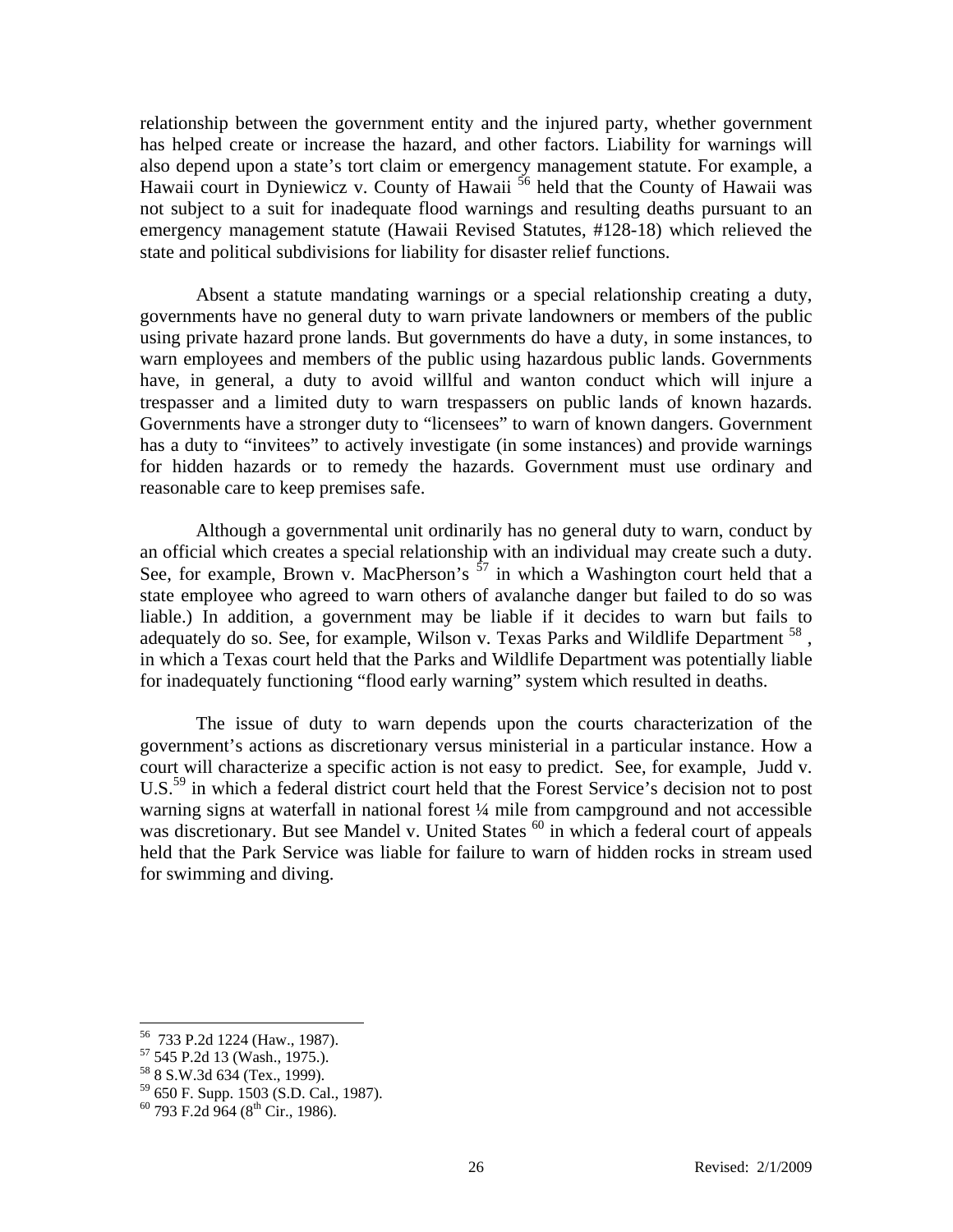Courts have held that a "storm in progress" doctrine applies to warnings for snow or ice whereby a public or private landowner has no duty to warn or to take reasonable measures to remedy a storm-created snow or ice condition until a reasonable time after a storm has ceased.<sup>61</sup>

 Courts are particularly likely to find a government has a duty to warn where a government has created or increased a hazard by a government act or omission.  $62$  Where the defendant has created the dangerous situation, the failure to warn may be considered actionable negligence. $63$ 

 Where hazards are obvious on public lands, courts have generally held that governments have no duty to warn.<sup>64</sup>

 Whether or not a governmental unit has a duty to warn in a specific instance, courts have overall held that once governmental units have decided to warn, they must exercise reasonable care in doing so.<sup>65</sup>

 This duty to use care in warnings has been extended to the prediction process in a few cases. See, e.g., Pierce v. United States <sup>66</sup> in which a court of appeals held that "(s)ince the FAA has undertaken to advise requesting pilots of weather conditions, thus engendering reliance…it is under a duty to see that information which it furnishes is accurate and complete." See also Brown v. United States  $67$  in which a federal district court held that the National Oceanographic and Atmospheric Administration could be sued for failure to predict a hurricane on the Outer Banks with resulting loss of life where the lack of maintenance of a weather buoy may have contributed to this lack of predictive capability. This decision was reversed on appeal because the appellate court found that there was insufficient evidence that lack of the weather buoy would have changed the

 $\overline{a}$ 

<sup>&</sup>lt;sup>61</sup> See e.g., Wheeler v. Grande' Vie Senior Living Community, 819 N.Y.S.2d 188 (N.Y., 2006); Brierley v. Great Lakes Motor Corp., 837 N.Y.S.2d 451 (N.Y., 2007).<br><sup>62</sup> See Annot., Liability of United States for Failure to Warn of Danger or Hazard Resulting From

Governmental Act or Omission as Affected by 'Discretionary Function or Duty' Exception to Federal Tort Claims Act, 65 A.L.R. Fed 358 (1983).

<sup>63</sup> See, Price v. United States, 530 F. Supp. 1010 (S.D. Miss., 1981) (Court held the federal government liable for drowning caused by dredging in area filled by sediment by a hurricane.)<br><sup>64</sup> See, for example, Hall v Lemieux, 378 So. 2d 130 (La., 1979) (Board of commissioners had no duty to

warn of dangers of swimming in bayou next to recreation area although board (allegedly) had knowledge of prior drownings in the bayou.); Gemp v. U.S., 684 F.2d 404 (6th Cir., 1982) (Decision to post warnings around dam was discretionary with Corps; also, Corps had no duty to warn of open and obvious danger.); Hall v. United States, 647 F. Supp. 53 (C.D. Ill., 1986) (Federal government not liable for failure to provide warning of danger of waterfall since danger was open and apparent.); Henretig v. United States, 490 F. Supp. 398 (S.D. Fla., 1980) (Federal government not liable for undeveloped national park trail and failure to post warning signs; the dangers of steepness and loose ground were obvious.)

 $^{65}$  See Anello v. Town of Bablyon, 533 N.Y.S.2d 284 (N.Y., 1988) (Posting of "diving in diving area only sign" and posting of depths were sufficient warnings.). They must use care in hazard prediction, the content of the warning, and the methods used to deliver the warning (e.g. flashing lights, sirens, etc.) including maintenance of equipment.<br> $^{66}$ 679 F.2d 617, 621 (6<sup>th</sup> Cir., 1982).

 $67$  615 F. Supp. 391 (D. Mass., 1984).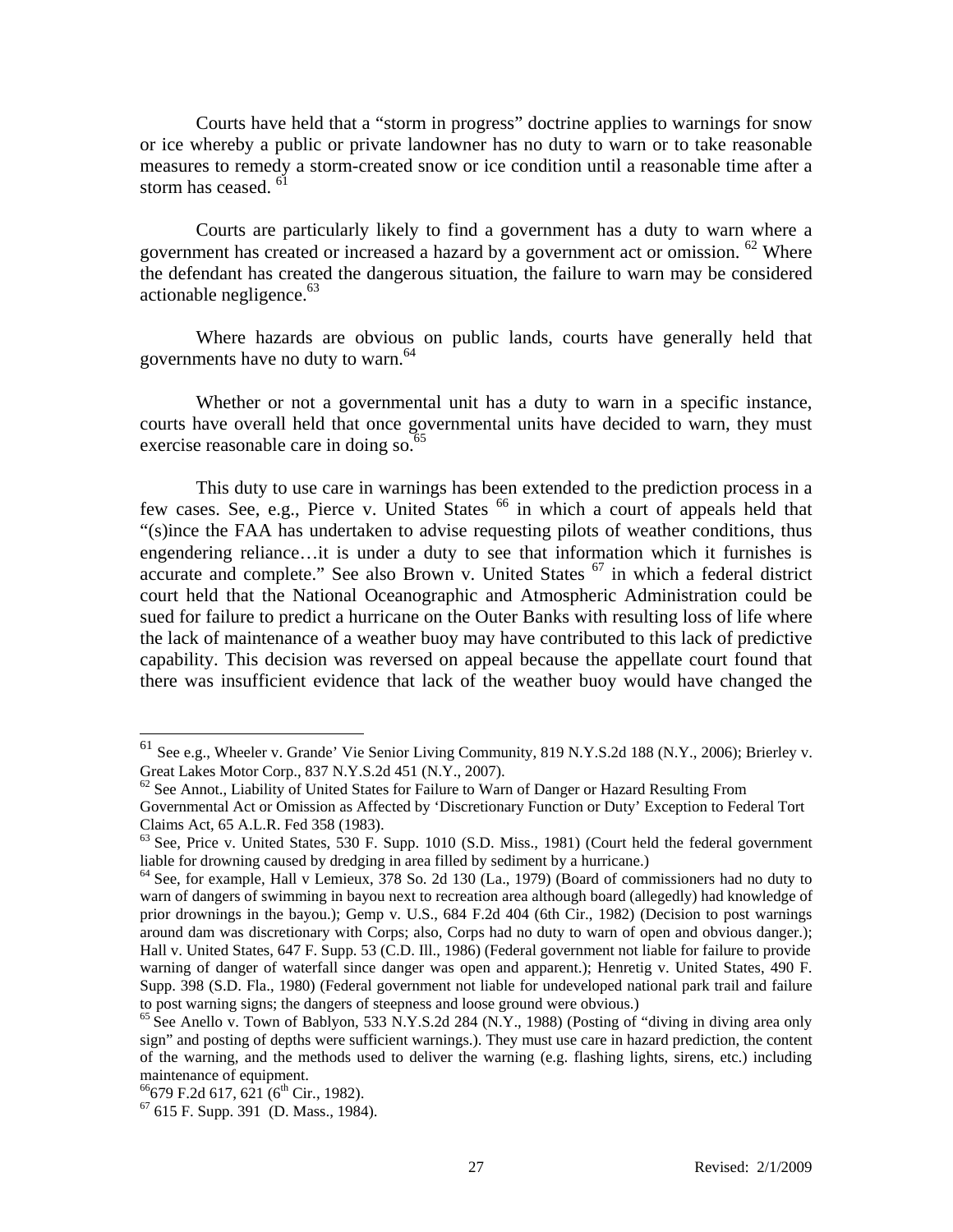weather prediction which was based upon a broad range of sources of information.<sup>68</sup> But, had this broader information base not existed in the case, the appellate court might well have sustained the lower court decision.

 In many situations, hazard warnings are not based upon predictions of specific events such as approaching storms but rather records of historical hazard events or more general knowledge concerning hazards. The issue, then, in such contexts, is whether the government unit received actual knowledge of a dangerous condition or should have carried out investigations to discover the dangerous condition and then provided warnings.

 The adequacy of the content and type of warning is also at issue in some cases. The nature of the warning needed in a particular instance depends, in particular circumstances, upon the type of hazard, the seriousness of the hazard, the type of users of the area (e.g., children versus adults) and other factors. See, for example, Coates v. United States <sup>69</sup> in which a federal district court held that the Park Service could be held liable for death of camper at Rocky Mountain National Park due to flooding from a dam despite warnings from a Park Service employee. The court held that the warnings did not convey an adequate sense of urgency concerning the situation. See also Piggott v. United States<sup>70</sup> in which a federal court of appeals held that the federal government was potentially liable for drowning of two children at historical beach park despite two signs warning that swimming was dangerous due to strong undercurrents and deep holes but there was no lifeguard, tow line, depth marker, safety line or other safety equipment. But see Rubenstein v. United States  $7<sup>1</sup>$  in which a federal district court that there was no federal liability for bear attack in national park where tourists were provided with brochures containing warnings, signs were posted with warnings and there were also direct warnings. The court observed that "Warnings as to known physical dangers such as those in various thermal areas are, of course, required. But warnings as to unanticipated earthquakes, lava flows, and landslides should not be."

 Courts have also held governments liable in a few cases for failure to maintain warning devices. In the best known of these cases, Indian Towing Co. v. United States,  $^{72}$ the U.S. Supreme Court held that the Government was liable to the owner of a vessel which was grounded and damaged as the result of the failure of a light negligently maintained by the Coast Guard. The Court held that the Coast Guard did not need to undertake the lighthouse service:

<sup>&</sup>lt;sup>68</sup> See Brown v. United States, 790 F.2d 199 (1<sup>st</sup> Cir., 1986). <sup>69</sup> 612 F. Supp. 592 (D. Ill., 1985).

 $^{69}$  612 F. Supp. 592 (D. Ill., 1985).<br>  $^{70}$  480 F.2d 138 (4<sup>th</sup> Cir., 1973).<br>
<sup>71</sup> 338 F. Supp. 654, 657 (D. Cal., 1976).

 $72$  350 U.S. 61, 69 (S.Ct., 1955).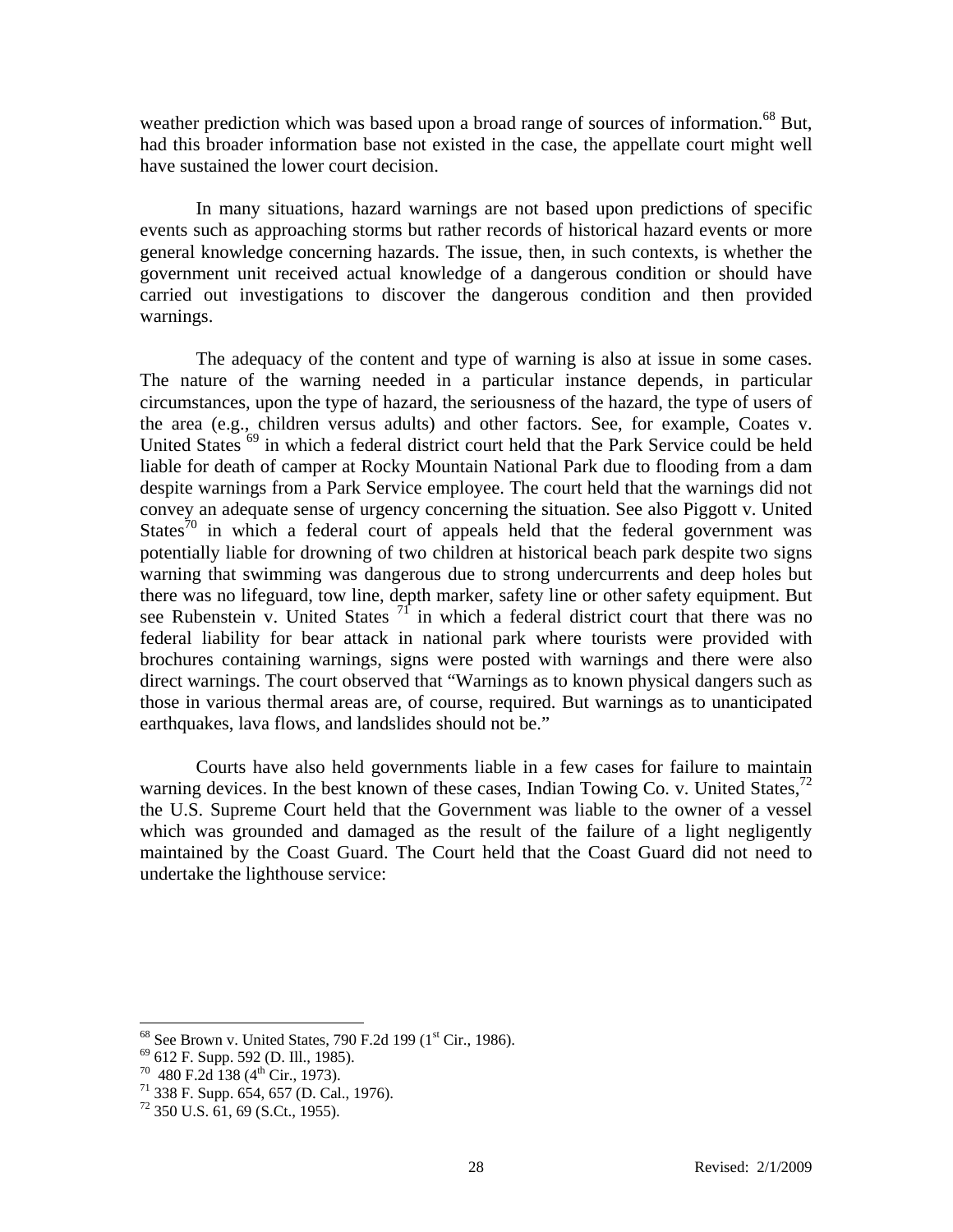But, once it exercised its discretion to operate a light…and engendered reliance on the guidance afforded by the light, it was obligated to use due care to make certain that the light was kept in good working order; and, if the light did become extinguished, then the Coast Guard was further obligated to use due care to discover this fact and to repair the light or give warning that it was not functioning. If the Coast Guard failed in its duty and damage was thereby caused to petitioners, the United States is liable under the Tort Claims Act.

See also Bevilaqua v. United States  $^{73}$  in which a federal district court held that failure of federal employee to light seven kerosene lanterns at navigational lock was nondiscretionary and subjected federal government to liability where two drownings occurred due to a boat colliding with and plunging over 18 foot dam late at night.)

#### **Flood Maps**

 Government hazard maps may, if inaccurate, mislead landowners and banks and encourage them to make unsound investment decisions. On the other hand, hazard maps are useful in warning public and private landowners of potential hazards even if they do contain inaccuracies. Maps are also useful to define areas subject to regulatory jurisdiction. Even if carefully prepared, maps like warnings are somewhat speculative and inaccurate because they often must be based upon limited historical information and model output. Tradeoffs are also necessary between accuracy and scale and the costs of mapping. Because of the inherent inaccuracies and the tradeoffs which must be made in mapping, courts have been reluctant to hold governmental units liable for map inaccuracies. Examples of cases in which no liability was found include State ex rel. Pitz v. City of Columbus  $^{74}$  in which an Ohio court held that zoning restrictions precluding property owner from building on his property based on erroneous floodway map did not constitute a taking. See also Britt v. United States  $^{75}$  in which a Federal district court held that property owners had no claim of negligence against the U.S. for preparing and disseminating inaccurate flood maps due to "flood control" exemption in Federal Tort Claims Act.

#### **Hazard Mitigation Planning and Evacuation Planning**

<sup>73 22</sup> F. Supp. 493 (D. Pa., 1954).

<sup>74 564</sup> N.E.2d 1081 (Ohio, 1988).

<sup>&</sup>lt;sup>75</sup> 515 F. Supp. 1159 (D. Ala., 1981). See also; Baroni v. U.S., 662 F. 2d 287 (5<sup>th</sup> Cir., 1981). (Court held that FHA was not liable to purchasers of subdivision housing units for miscalculation of 50 year flood height in approving plans for a subdivision due to the "flood control" exemption); Ravalese v. Town of East Hartford, 608 F. Supp. 575 (D. Conn., 1985) (Landowner did not have a Constitutionally protected right to have his property excluded from floodplain zone where FEMA map excluded property but town zoning map included property in floodplain); Ahern v. Fuss & O'Neill, Inc., 78 Conn. App. 202 (Conn., 203) (Court dismissed a Section 1983 due process claim when a town employee provided incorrect 100 year flood elevation to a developer. The flood elevation had changed because FEMA had revised its flood map because the map had erroneously listed a lower elevation due to a technical error in preparing the map.)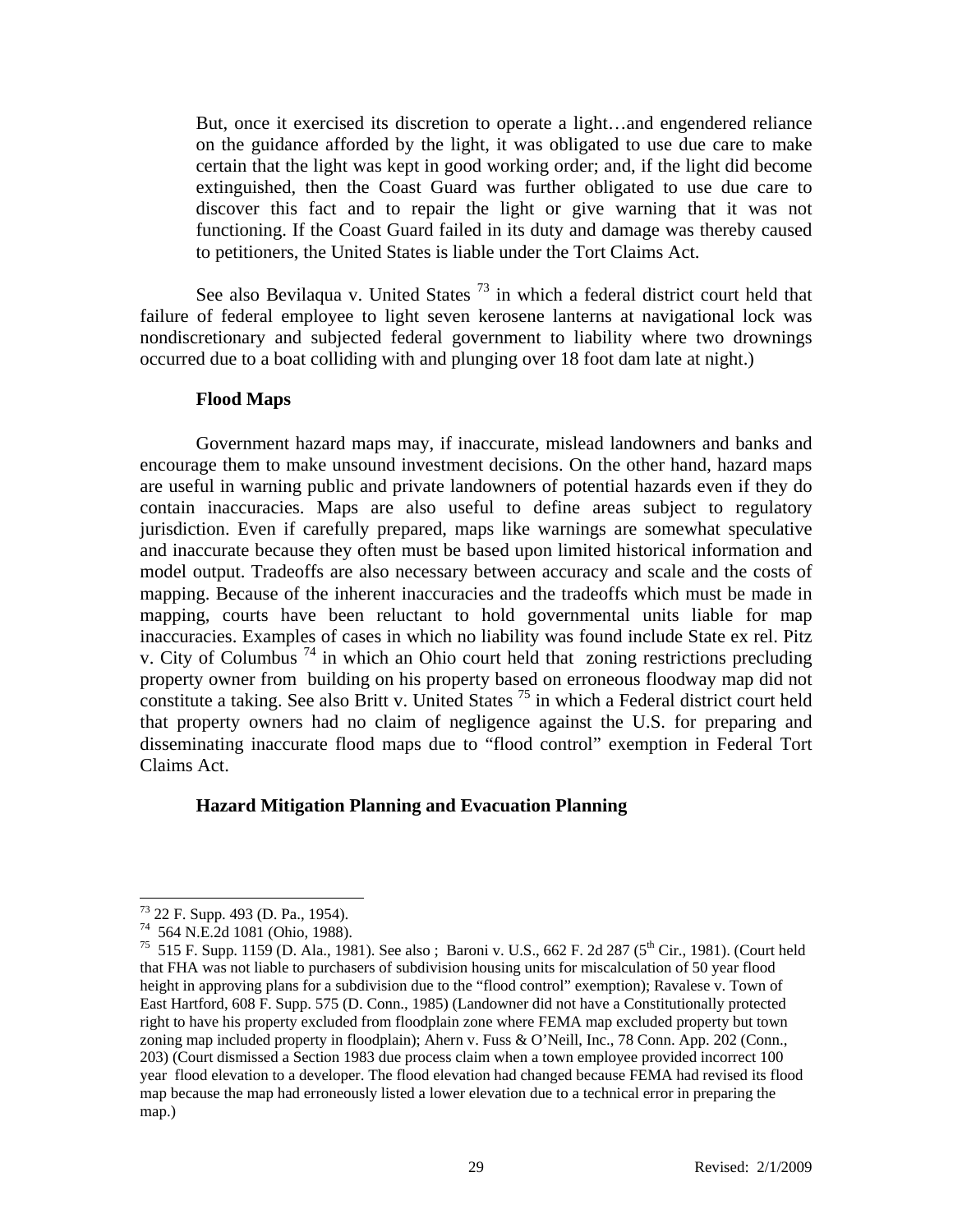Government liability predicated upon the absence of a hazard mitigation plan or the inadequacy of such a plan has been litigated in some cases. In Coates v. United States<sup>76</sup> a federal district court held the National Park Service was liable for providing inadequate warnings in the 1982 flash flood at Estes Park. It also held that the Service had failed to develop an adequate plan for warning and evacuating people in the Park in the event a crisis arose." The court stated:<sup>77</sup>

Because these national parks are outdoors and, therefore, subject to extreme and sometimes unexpected weather changes, structural failures such as the one at issue here, other flash floods, and major fires which occur, changes may be sudden and dramatic (because of acts of God or foibles of man). Therefore, the Government, in creating this relationship with citizens, also creates a duty to itself to develop orderly procedures for dealing with emergencies. It is imperative to have a plan in place because in such situations there is little time for reflection. Priorities should be established before an emergency arises; otherwise personnel are unprepared to deal with them.

See also Ducey v. United States in which a federal court of appeals held that the  $^{78}$ Park Service was possibly liable for failing to warn of or guard against flash flooding.

 Courts have, in some instances, required planning to alleviate known hazardous highway conditions. For example, in New York it has long been held that a municipality "owes to the public the absolute duty of keeping its streets in a reasonably safe condition." See Friedman v. State of New York <sup>79</sup> in which the court addressed the role of transportation planning. The court observed that  $80$ 

In the field of traffic design engineering, the State is accorded a qualified immunity from liability arising out of a highway planning decision…

….

Under this doctrine of qualified immunity, a government body may be held liable when its study of a traffic condition is plainly inadequate or there is no reasonable basis for its traffic plan…Once the State is made aware of a dangerous traffic condition it must undertake reasonable study thereof with an eye toward alleviating the danger. Moreover, after the State implements a traffic plan it is "under a continuing duty to revise its plan in the light of actual operation"…

….

When…analysis of a hazardous condition by the municipality results in the formulation of a remedial plan, an unjustifiable delay in implementing the plan constitute a municipality's duty to the public just as surely as if it had totally failed to study the known condition in the first place.

<sup>76 612</sup> F. Supp. 592 (D. Ill, 1985).

 $^{77}$  Id. at 596.<br><sup>78</sup> 713 F.2d 504 (9<sup>th</sup> Cir., 1983).

 $79\,67\,\mathrm{N.Y}.2d\,271, 283\,\mathrm{(N.Y.,\,1986)}.$ 

<sup>80</sup> Id. at 283-286, case citations omitted.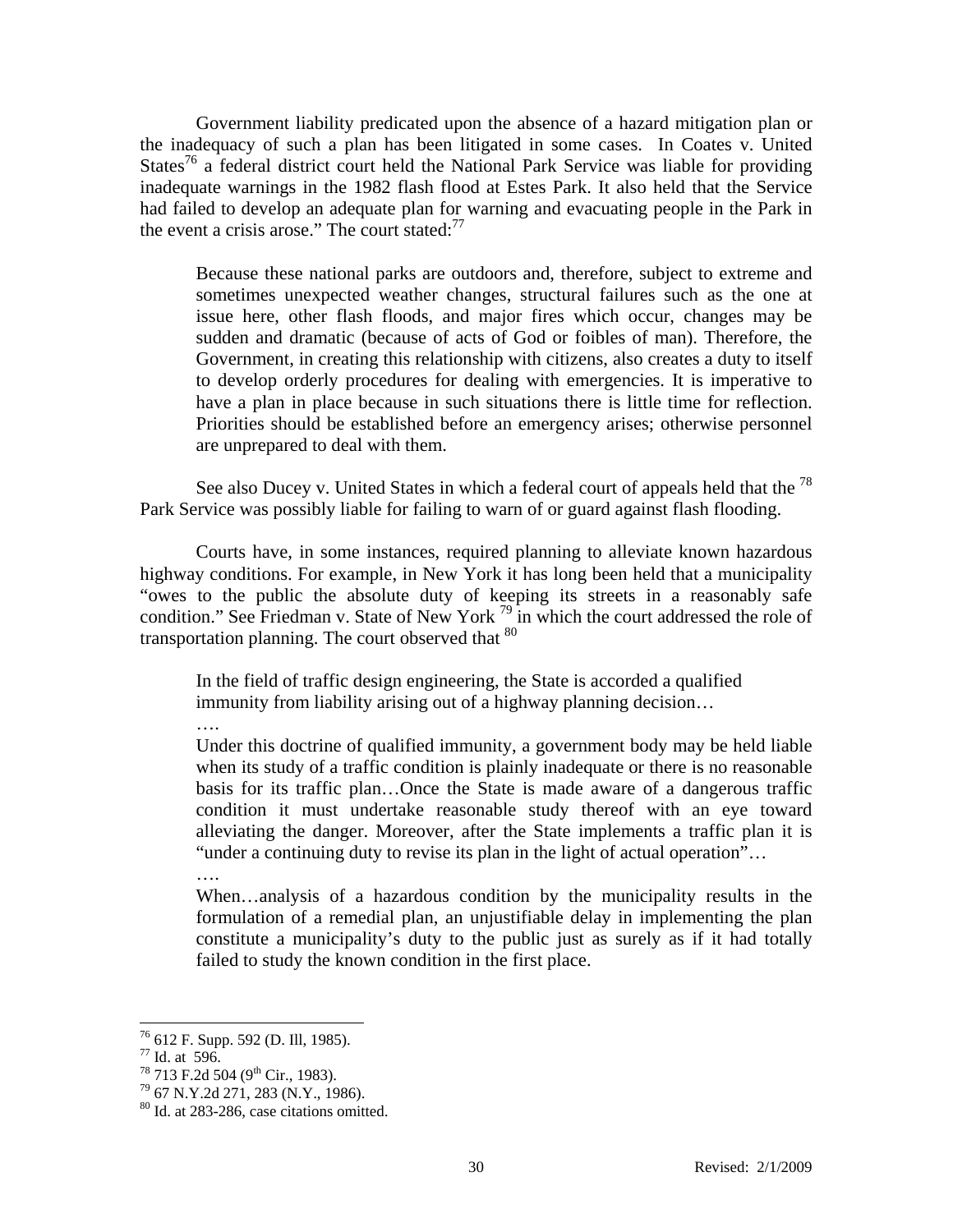See also Dubacs v. State <sup>81</sup> in which a New York court held that the State was liable for failing to correct an icy road condition on a bridge and that this was a recurrent and unusually severe condition of which the state had notice. The court held that: "It was shown that the State did not adopt and implement a reasonable plan for dealing with that specific hazard...." On the other hand a municipality may defend itself if it adopts a traffic plan which is reasonable and based on adequate study. <sup>82</sup>

 Some states such as Texas require that communities prepare hazard mitigation plans "for its area providing for disaster mitigation, preparedness, response, and recovery." See Texas Code Annot., Gov't Code Ch. 418.106 It may be argued that these statutes create a duty to prepare such plans although an individual injured by a natural hazard would need to show that the statute was intended to benefit his or her particular class of individuals and that he or she qualified as a member of that class.<sup>83</sup> Whether the content of the plans would be subject to suit is another matter since most planning decisions are discretionary. See, for example, Dalehite v. United States <sup>84</sup> in which the U.S. Supreme Court held that discretionary functions include "determinations made by executives or administrators in establishing plans, specifications, or schedules of operations. Where there is room for policy judgment and decision there is discretion."

 Evacuation from an area prior to or during a disaster pursuant to an emergency management plan might, potentially, lead to liability if an evacuation plan was seriously flawed and injuries resulted or, more likely, if injuries resulted from inadequate implementation of a plan. However, the content of evacuation plans would, presumably, enjoy "discretionary" function immunity like other hazard mitigation plans. For example, in Cougar Business Owners Association v. State <sup>85</sup> the Washington Supreme Court held that the Washington State governor's evacuation planning and decision to evacuate the area around Mt. St. Helens were immune from suit.

 Implementation of an evacuation plan may result in injuries not only due to the natural hazards but traffic accidents caused by government emergency vehicles. On the other hand, courts have held that government action in an emergency is subject to a lower standard of care than if no emergency exists. See discussion and cases cited below. Some states statutorily exempt emergency management activities from liability. See, for example, Cubit v. Mahaska County  $\frac{86}{6}$  in which the court a held suit by a police officer seeking damages for county negligence resulting in an automobile accident was barred by Iowa's emergency response statute.

 $\overline{a}$ 

 $81$  529 N.Y.S.2d 643 (N.Y., 1988).

<sup>&</sup>lt;sup>82</sup> See Lifson v. City of Syracuse, 838 N.Y.S.2d 323 (N.Y., 2007).<br><sup>83</sup> See generally Trujillo v. City of Albuquerque, 603 P.2d 303 (N.M., 1979).

 $84$  346 U.S. 15, 36, 37 (S.Ct., 1953).

<sup>85 647</sup> P.2d 481 (Wash., 1982) cert. denied 459 U.S. 971 (S. Ct., 1982).

<sup>86 677</sup> N.W.2d 777 (Iowa, 2004).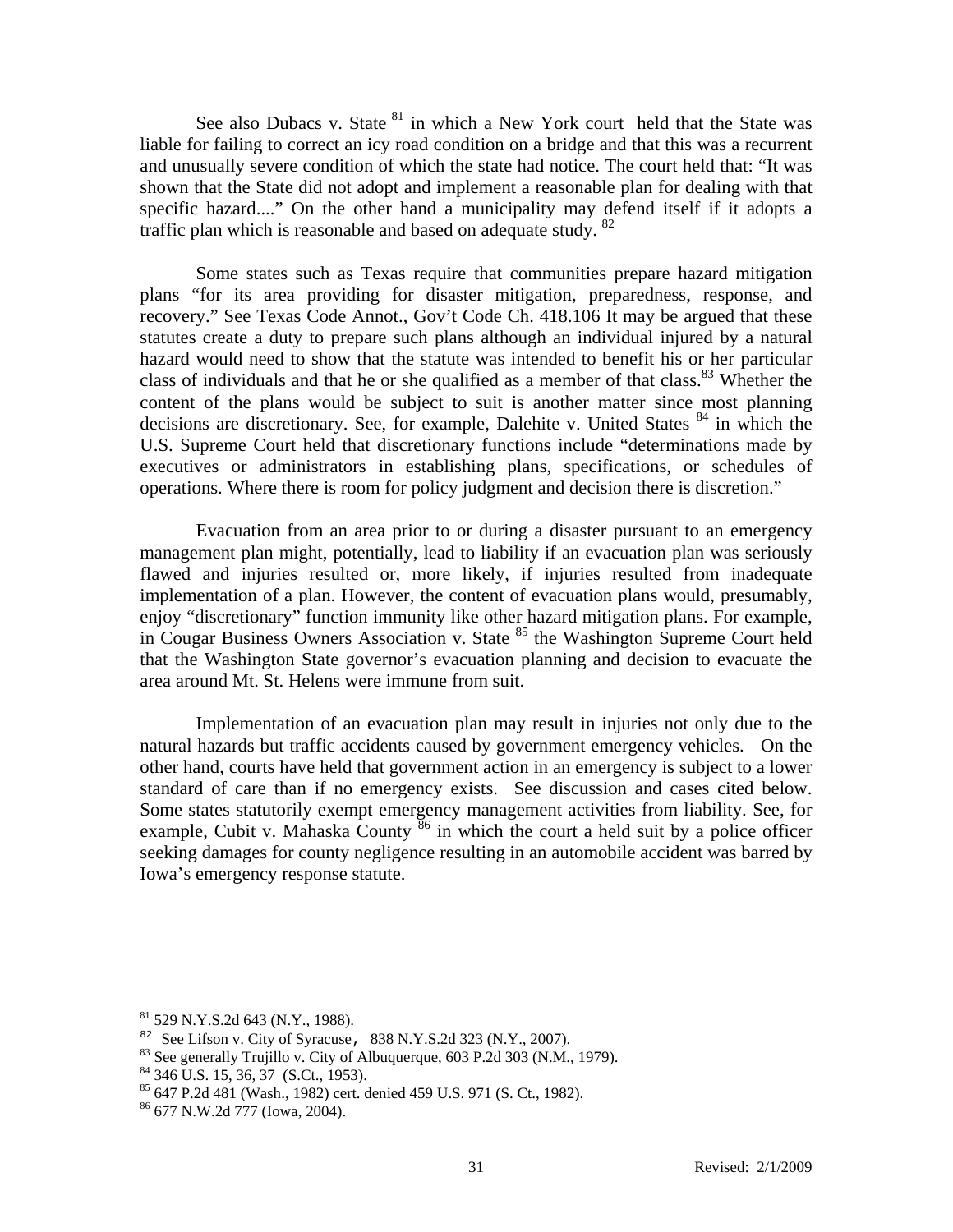#### **Emergency Services and Emergency Management**

 Governments provide a broad range of emergency services during and immediately after a natural disaster. These may include helicopter or boat rescue, traffic control, medical services, ambulance services, clearing roads of debris, fire-fighting, and emergency shelter and food.

 Governments, in general, have no duty to provide emergency services unless they are required to do so by statute. However, if governments attempt to provide assistance, they are, in general, held to the same standard of "reasonable" conduct (absent an emergency services state tort claim exemption) as private individuals. The Washington Supreme Court in Brown v. MacPerson's,  $Inc<sup>87</sup>$  stated the general rule with regard to rendering aid in emergency contexts: <sup>88</sup>

One who undertakes, albeit gratuitously, to render aid to or warn a person in danger is required by our law to exercise reasonable care in his efforts, however commendable…If a rescuer fails to exercise such care and consequently increases the risk of harm to those he is trying to assist, he is liable for any physical damage he causes.

 The care which governments and individuals must exercise in an "emergency" is less than when no emergency exists since government employees must make decisions quickly in the face of emergency and the standard for "reasonableness" is the action of a hypothetical individual performing in an actual emergency situation. See, Jones v. Munn<sup>89</sup> in which an Arizona court held that the "sudden emergency" doctrine applies where individual is "suddenly confronted with imminent peril." Governmental units are not responsible for foreseeing or acting to avoid highly speculative dangers.  $90$ 

 Courts have quite often refused to hold governmental units liable for failing to provide effective emergency services based upon a variety of theories: government actions were exempted by tort claim or emergency management acts; actions were "governmental" in nature and therefore subject to a sovereign immunity defense, or, the government acted reasonably under the "emergency" conditions. For examples of cases in which courts have refused to hold government units liable see Valevais v. City of New Bern  $91$  in which a North Carolina court held that a municipality was immune from suit for injuries resulting from its negligence or nonfeasance in fire fighting because this function is essentially "governmental" in scope. See also Westbrooks v. State  $92$  in which a California court held that a county was not liable for a death which occurred when heavy rains and flooding caused a highway bridge to collapse and the county sheriff set up a traffic control point 1.3 miles from the bridge but the deceased drove through the

 $87$  545 P.2d 13 (Wash., 1975).

<sup>88</sup> Id. at 18.

<sup>89 681</sup> P.2d 368 (Ariz., 1984).

 $90$  See City of Sarasota v. Eppard, 455 So. 2d 623 (Fla., 1984) (City not liable for failing to foresee "highly" unusual, extraordinary, or bizarre consequences".)<br><sup>91</sup> 178 S.E.2d 109 (N.C., 1970).

<sup>&</sup>lt;sup>92</sup> 219 Cal. Rptr. 674 (Cal., 1985).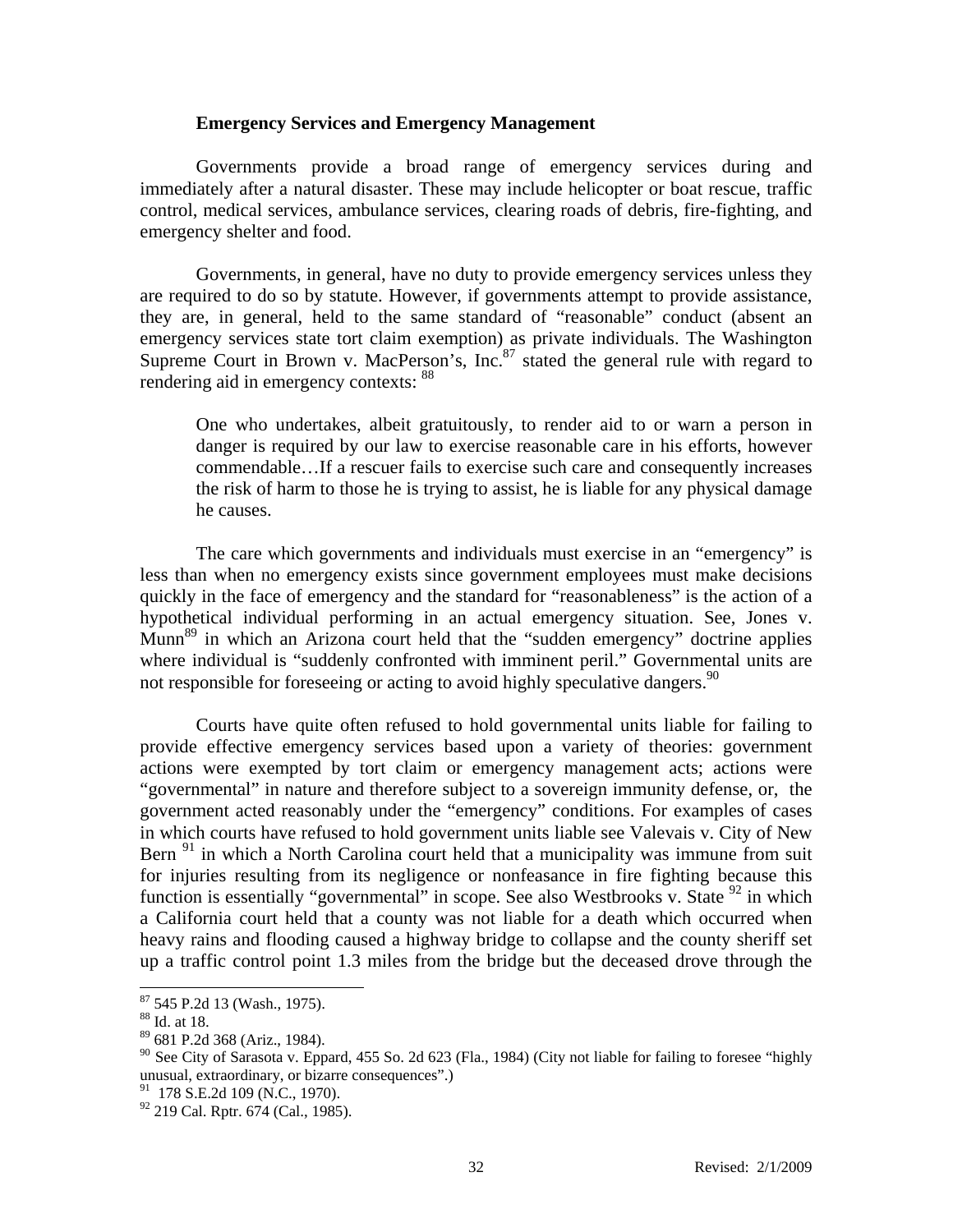control point and plunged into the river. The court held that there was no proof that the county's action had increased the actual risk of harm or the deceased had relied on the county's action, creating a "special relationship".

 In general, governments have no duty to rescue and one rescuer has no duty to another rescuer except to avoid affirmative misconduct.  $93$  See, for example, Decher v. City of Imperial Beach  $94$  in which a California court held that a city was not grossly negligent in rescue attempts for surfer although rescue workers used disfavored surf rescue methods. However, when a governmental official requests assistance of a private citizen in performance of his duties, he or she owes the citizen due care.  $95$ 

 In some instances private citizens are injured as a result of ambulance/car crashes, or fire-fighting in disaster contexts. The general tort rule is that, in the absence of an emergency (or a specific tort claim exemption), a police officer or other government worker is subject to the same standard of due care as any other driver.  $96$  However, normal speed limits do not apply to emergency vehicles, provided the drivers of the vehicles sound their sirens and use their flashing lights. <sup>97</sup>

 Most states have adopted statutes specifically exempting municipalities and its agencies for certain types of liability claims based upon emergency services. For example, Alaska Stat. Sec. 09.65.070(d)(5) immunizes municipalities and its agents from claims "based upon the exercise or performance of a duty or function upon the request of, or by the terms of an agreement or contract with the state to meet emergency public safety requirements." See also Cal. Civ. Code. #1714.5 which immunizes disaster service workers for services ordered by lawful authorities during a state or emergency. Utah Stat. #63-30d-201 retains government immunity for any injury or damage resulting from the implementation or the failure to implement measures to "respond to a national, state, or local emergency…." Nevada Revised Statutes #414.110) provides:

All functions under this chapter and all activities relating to emergency management are hereby declared to be governmental functions. Neither the State nor any political subdivision thereof nor other agencies of the state or political subdivision thereof…is liable for the death of or injury of persons, or for damage to property, as a result of any such activity.

 The Nevada Supreme Court considered the scope of this statute as applied to predisaster activities in a series of flood cases which illustrate the difficulties courts are having in deciding what is in an "emergency" and when protected activities begin. The

 $93$  See Sawicki v. Village of Ottawa Hills, 525 N.E.2d 468 (Oh., 1988).

<sup>&</sup>lt;sup>94</sup> 257 Cal., Rptr. 356 (Cal., 1989).

<sup>&</sup>lt;sup>95</sup> See, e.g., Walker v. Los Angeles County, 238 Cal. Rpt. 146 (Cal., 1987).<br><sup>96</sup> See Romero v. Richfield, 253 N.W.2d 152 (Minn., 1977).

 $97$  But see Fiser v. City of Ann Arbor, 339 N.W.2d 413 (Mich., 1983). (Police officers have a duty to drive in a reasonable manner even if it is determined that a statute provides general immunity from tort liability for operation of emergency vehicles) However this case was partially overruled on other grounds by Robinson v. City of Detroit, 613 N.W.2d 307 (Mich., 2000)).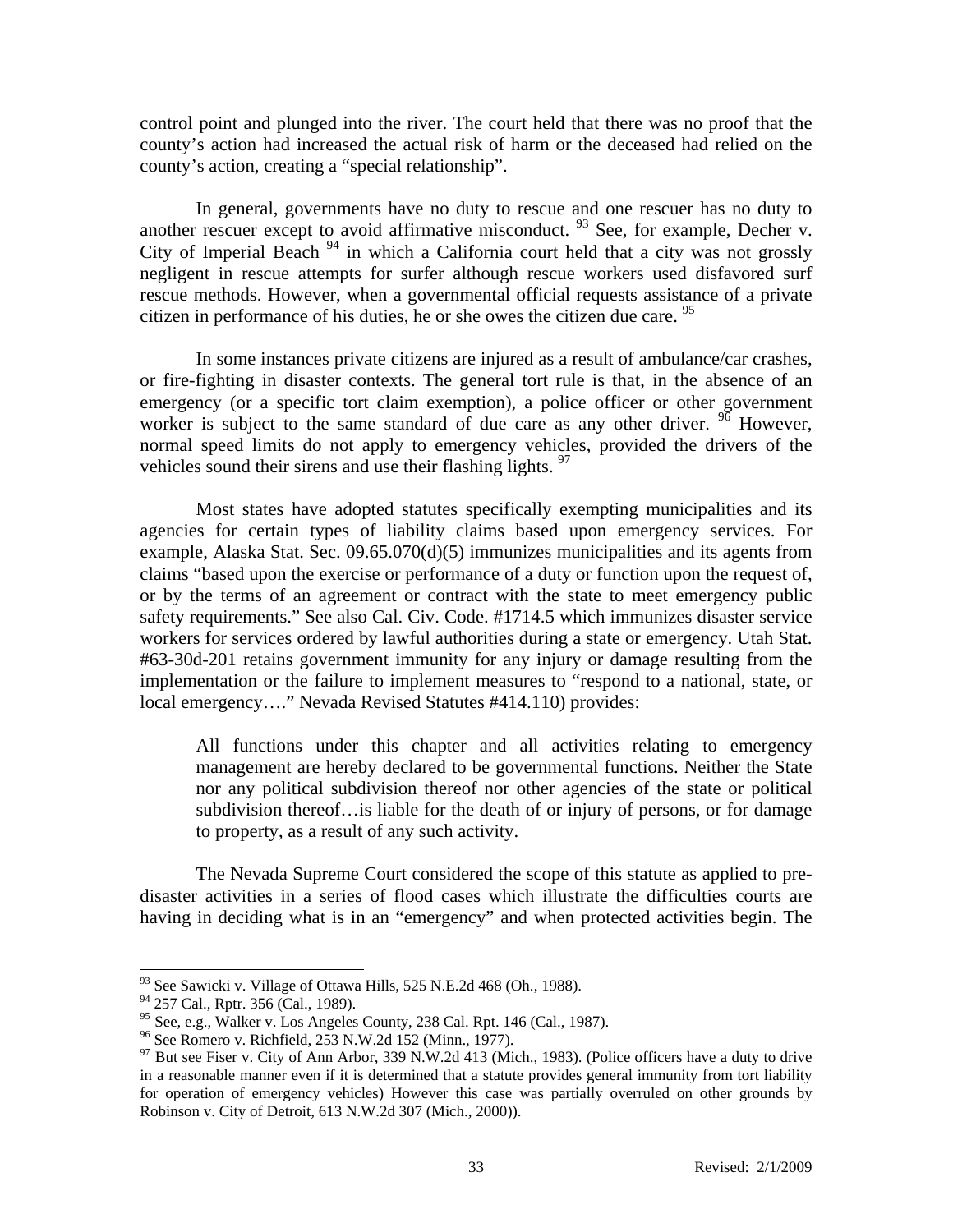court first interpreted this statute in Nylund v. Carson City<sup>98</sup>. In this case, flooding had damaged the plaintiff's condominium during the winter of 1996-1997. The landowner claimed that Carson City was liable for this flood damage because the city had routed flood waters down a street. The city claimed that it was not liable because its activities were exempted from liability by the state emergency management statute. The court agreed with the city and held that the emergency management statute covered "not only negligent emergency management, but also any previous negligence that contributed to the damage caused by the emergency management activities." The Court held that the city was not liable because flooding of the condominium was due to emergency measures involving the channelization of flood waters down a street and not due to design defects in the storm drainage system. In a later flood case, the court attempted to clarify the preemergency activities covered by the emergency management statute and held in Vermef v. City of Boulder City <sup>99</sup> that a government entity "is not immune from liability for its pre-emergency negligence that is not intertwined with damage caused by later negligent emergency management activities." With this reasoning, the court held that the city might be held liable for flood damages due to faulty construction of a drainage channel, constructed before the emergency existed but contributing to the flooding. Finally, in ASAP Storage v. City of Sparks, 100 the court partially overruled these two earlier cases and broadly held that whether a pre-emergency negligence is immune "turns solely on whether it was undertaken by the government in preparing for an emergency." But the court also held that the city of Sparks was potentially liable for "gross negligence, willful misconduct, or bad faith." In this case the City had prevented a landowner from entering an area prior to a flood. The landowner was, therefore, unable to remove materials which were damaged by flooding.

The Hawaii court of appeals held in Dyniewicz v. County of Hawaii  $^{101}$  that an emergency management statute (Hawaii Revised Stat. ##127-7) immunized the state and any political subdivision from personal injury claims arising during performance of civil defense functions whenever the state or political subdivision was engaged in disaster relief functions whether or not the governor has issued a disaster proclamation. The court held that pursuant to this statute the county could not be sued for (allegedly) inadequate flood warning signs.

Similarly, in Castile v. Lafayette City  $102$  a Louisiana court held that the immunity provision in the Louisiana Homeland Security and Emergency Assistance and Disaster Act (See La. R.S. 29:735) in some depth and absolved Lafayette City of legal responsibility for damages and injuries caused when employees put hurricane debris from Hurricane Lili at a road intersection and a traffic accident resulted. The court concluded that the Act covered not only preparedness but "response to and recovery from emergencies or disasters". However, another Louisiana court held the immunity

<sup>&</sup>lt;sup>98</sup> 34 P.3d 578, 581 (Nev., 2001).<br><sup>99</sup> 80 P.3d 445, 447 (Nev., 2003).

<sup>&</sup>lt;sup>100</sup> 173 P.3d 734, 744 (Nev., 2007).<br><sup>101</sup> 733 P.2d 1224 (Haw., 1987).<br><sup>102</sup> 896 So.2d 1261 (La., 2005), writ denied 05-0860, 902 So.2d 1029 (La., 2005).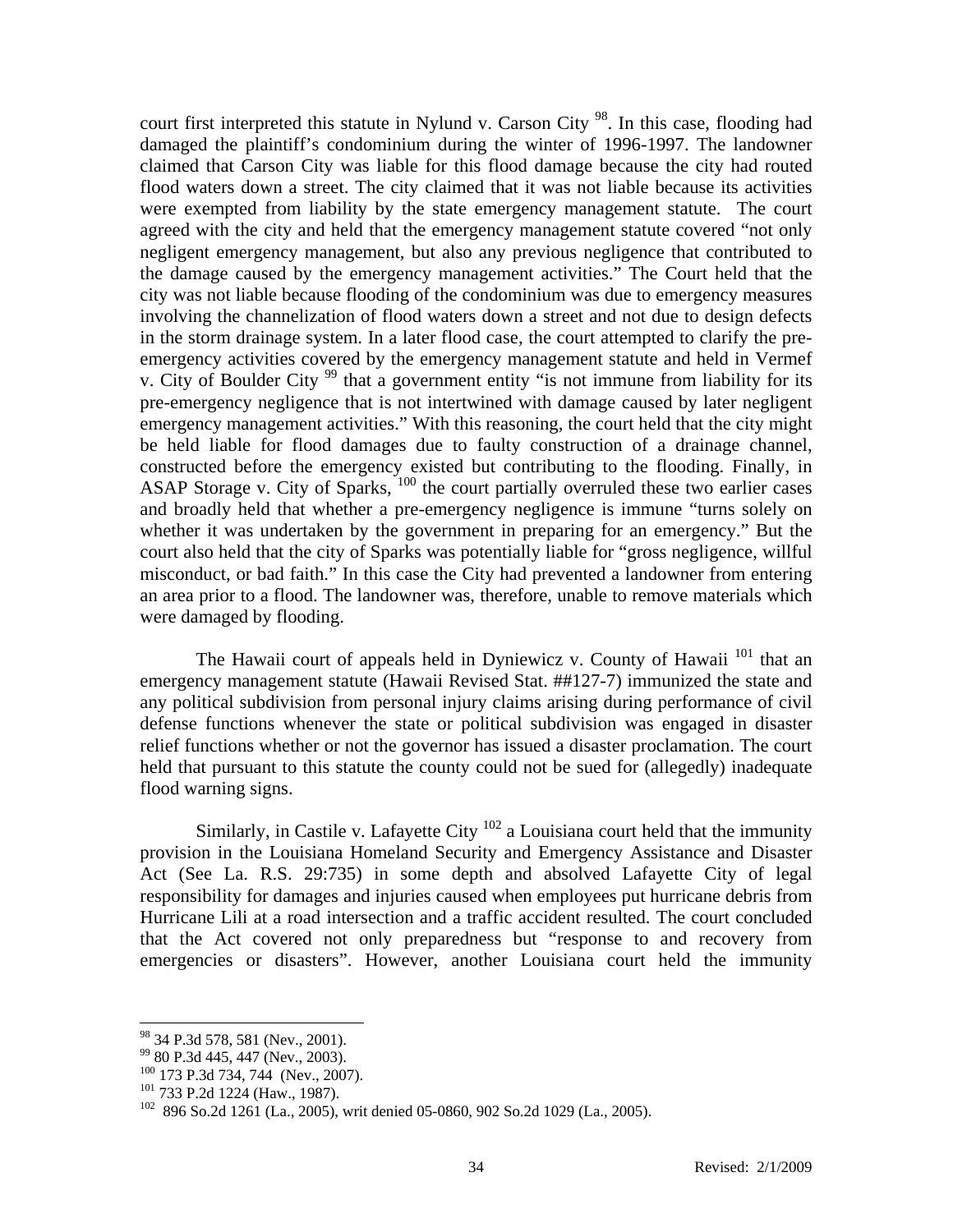provisions of this Act did not extend in time beyond the Governor's declaration of emergency.<sup>103</sup>

## **Training**

 Individuals injured by government flood-related activities may argue that injuries have been the result of improper training of governmental officials. The U.S. Supreme Court has recognized inadequate police training as the basis for Section 1983 civil rights liability where inadequate training amounts to "deliberate indifference" to Constitutional rights.104 However, for a successful Section 1983, the plaintiff must prove a Constitutional violation by the persons being trained or supervised.<sup>105</sup> Almost all successful cases involving allegations of inadequate training have involved police actions such as false arrests, false imprisonment, malicious prosecution, assault and battery. Successful suits have involved egregious situations and not mistakes, lack of expertise, or lack of overall competence.  $^{106}$  As stated by the court in Starstead v. City of Superior  $^{107}$ :

Liability has attached only when "The failure to supervise or the lack of proper training program was so severe as to reach the level of "gross negligence" or "deliberate indifference to the deprivation of the plaintiff's constitutional rights."

 For this reason, lack of training has apparently not succeeded as the ground for liability in any natural hazard suit to date. See, for example, in Lee v. Town of Estes Park, Colo., <sup>108</sup> a federal court of appeals held that the city of Estes Park was not liable under Section 1983 for failure to adequately train police officer for actions following the Lawn Lake flood. But, given the increasingly technical nature of hazard prediction, mapping, evacuation and other mitigation measures, allegations of lack of technical training may in the future be considered a contributing factor to "unreasonable conduct" suits based upon negligence even if it is not an adequate basis alone for a Section 1983 suit.

## **Intentional Destruction of Private Property During or After a Disaster**

 Courts have traditionally held that governments may, in some very limited circumstances, destroy private property during a disaster to prevent the spread of fire, or flood or may require the razing or raze private structures which are dangerous after a disaster without paying just compensation. Most of these cases have involved destruction of buildings during fires. However, government agencies breach levees with increasing frequency to provide additional flood storage or conveyance for urban areas with

<sup>&</sup>lt;sup>103</sup> See Clement v. Reeves, 935 So.2d 279 (La., 2006).

 $104$  See Canton v. Harris, 489 U.S. 378 (S.Ct., 1989) in which the Court held that inadequacy of training may serve as the basis for 1983 municipal liability.<br><sup>105</sup> See Ricciuti v. N.Y.C. Transit Authority, 124 F.3d 123 (2nd Cir., 1997).

 $106$  See Wedgeworth v. Hams, 592 F. Supp. 155 (D. Wis., 1984) in which the court rejected a1983 claim based upon allegedly inadequate screening, training and supervision because acts of city and agents were quasi-judicial and discretionary.).

 $^{107}$ 533 F.Supp. 1365 (D., Wis., 1982) citing Owens v. Haas, 601 F.2d 1242, 1246 (2<sup>nd</sup> Cir., 1979 <sup>108</sup> 820 F.2d 1112 (10th Cir., 1987).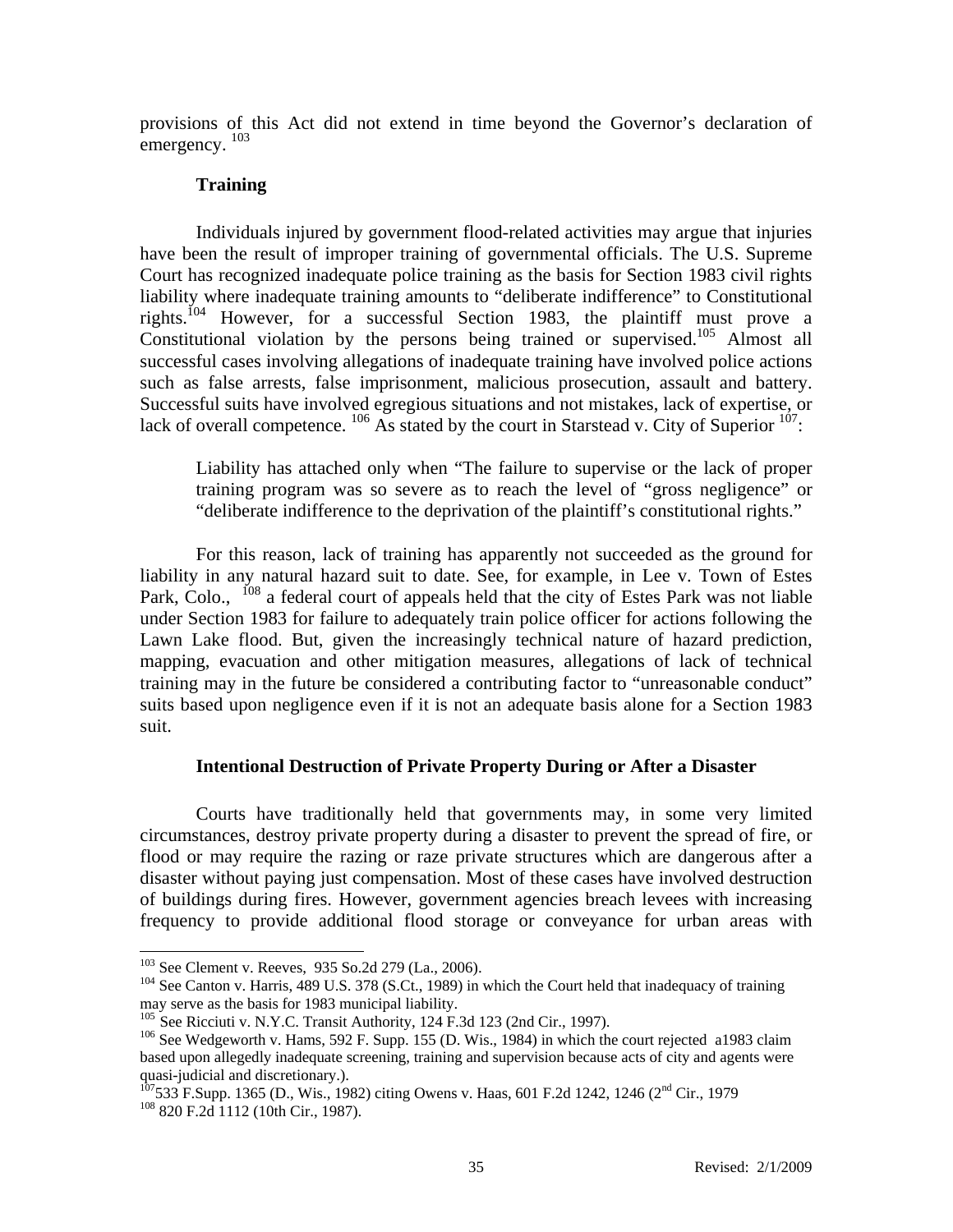resulting destruction of buildings and infrastructure. Such levee breaches may also result in law suits.

 Courts have been reluctant to allow destruction in an emergency without compensation unless there is a compelling and well-documented reason related to public health and safety. Courts have emphasized that governments must be able to prove that the structures are nuisances or pose a threat to safety. See, for example Boland v. City of Rapid City <sup>109</sup> a federal district court held the city of Rapid City had the power to destroy flood damaged private houses after the Rapid City Flood of 1972 to prevent a public disaster or abate a nuisance hazardous to the public health, safety or welfare but city had burden to prove that destruction was required. The city had not done this and was liable for a "taking".

In Oswalt v. County of Ramsey <sup>110</sup> a Minnesota court held that a landowner was entitled to compensation when a county refused to permit repair of a flood-damaged house. The house was valid nonconforming use under ordinance but county had failed to consider "useful life" of proposed improvement for purpose of amortization and had instead, in effect, condemned the house by refusing to issue a building permit.

#### **Emergency Shelters**

 Governmental units often designate public or private buildings as emergency shelters (flood, hurricane, tornado, earthquake). Injuries could result if a building was unable to withstand a natural hazard event or injuries occurred in the shelter during or after a natural hazard event.

 No court has apparently held a government liable for the failure of an emergency shelter. In addition, a court would likely characterize designation of a structure as an emergency shelter as "discretionary", particularly if the government unit warned that it did not insure the safety of the structure and that the structures should only be used as a "last resort". However, "unreasonable" operation of the shelter might result in a successful negligence suit if not exempted from suit by a state emergency management act such as Cal. Civ. Code. #1714.5.

#### **GOVERNMENT LIABILITY FOR REGULATING PRIVATE DEVELOPMENT**

## **"Taking" Without Payment of Just Compensation**

 Landowners in some instances claim that floodplain regulations violate their Fifth and Fourteen Amendments rights by taking their private property without payment of just compensation. They may raise the taking issue with hazard-related zoning, subdivision

<sup>&</sup>lt;sup>109</sup> 315 N.W.2d 496 (S.D., 1982). See also Rose v. City of Coalinga, 190 Cal. App. 3d 1627, 236 Cal. Rptr. 124 (Cal., 1987) (Court noted that governments have the power to damage or destroy private property in emergency situations (here after earthquake damage) but the power may be exercised only when such destruction is proven necessary.

<sup>110 371</sup> N.W. 2d 241 (Minn., 1985).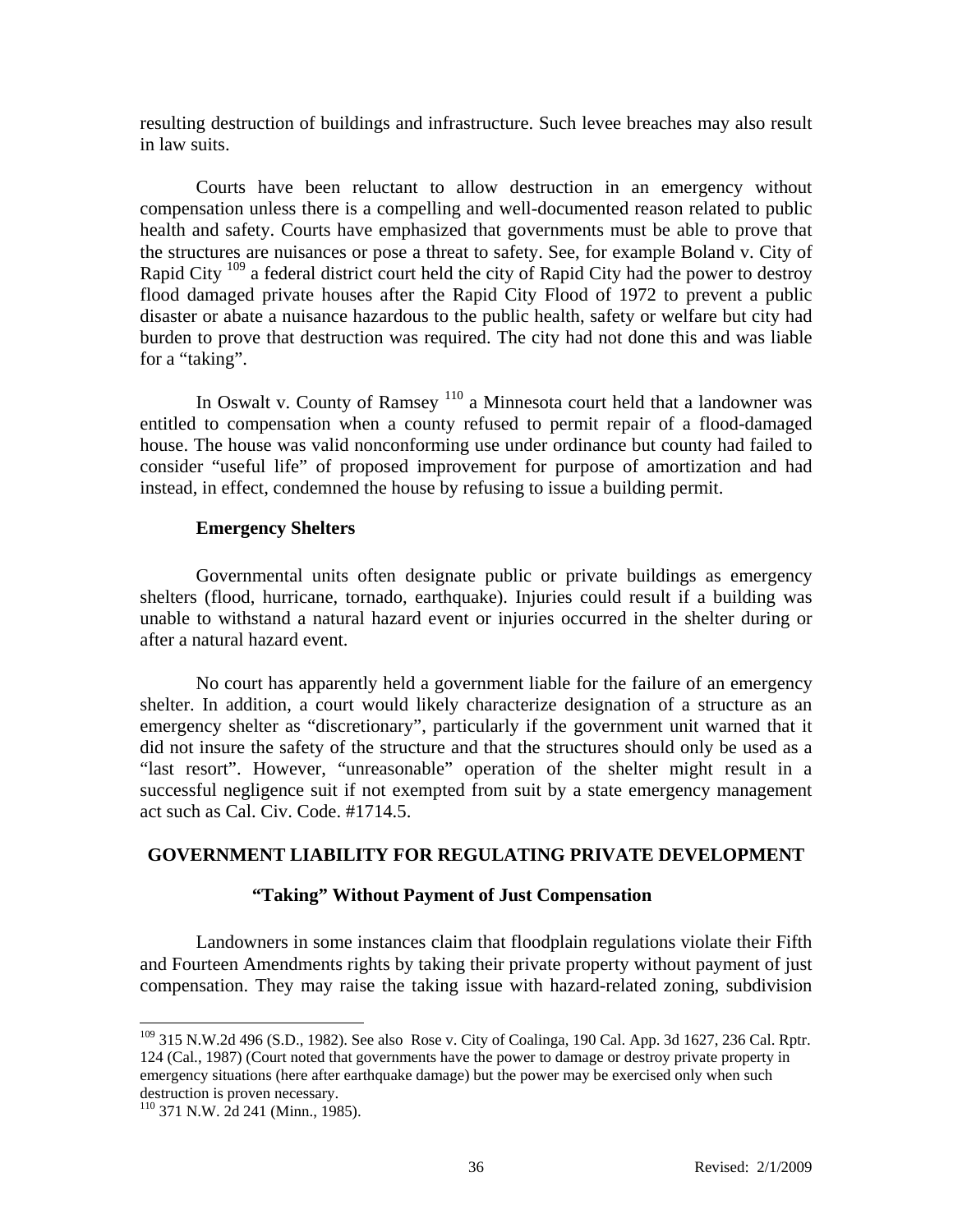controls, building and housing codes, special public safety codes and a variety of special permit requirements (e.g., erosion area, floodway, dune setbacks). Regulatory taking claims also overlap, somewhat, with tort negligence claims in regulatory permitting, enforcement, and inspections discussed in below.

 Landowners have succeeded in establishing an uncompensated "taking" in only a very small number of cases. An extensive discussion of the taking issue is beyond the scope of the paper. <sup>111</sup> Nevertheless, we will provide a brief summary.

#### **Factors Considered Be the Courts; Tests for Taking**

In deciding whether an uncompensated taking has occurred, courts consider a number of factors and apply a series of tests. $112$ 

--Impact on the landowner. Courts typically focus first on the impact of the regulations on the landowner. They determine whether plaintiff in fact owns the property in question or otherwise has an adequate property interest to challenge the regulations. <sup>113</sup> They examine the nature of this ownership interest (i.e., Is it qualified by "public trust" or "nuisance" considerations?)<sup>114</sup> They determine whether there has been any "physical" taking of the landowner's property and therefore a "categorical" taking. <sup>115</sup> They determine the economic impact of the regulations on the property and the diminution in value. 116 They determine whether the regulations deny all economic use of lands. If so, they generally hold that there is a "categorical" taking (with some important exceptions). <sup>117</sup> Courts also determine the extent to which the regulations interfere with landowner distinct investment backed expectations.  $^{118}$ 

--Balancing public needs and private rights. Assuming that there is no categorical taking due to physical taking or due to denial of all economic uses, courts balance public rights/needs and private interests. 119 In this balancing, they take into account the impact on the property owner (see list of considerations above) and the "character of the government action". Principle factors considered by the courts in examining the character of the government action include the regulatory goals, the relationship between the goals and the regulations, whether there is any physical interference with private lands, the extent to which landowners are singled out, and other factors.

<sup>&</sup>lt;sup>111</sup> See generally Kusler and Thomas, No Adverse Impact Floodplain Management and the Courts http://www.floods.org/PDF/ASFPM\_NAI\_Legal\_Paper\_1107.pdf; Thomas and Medlock, Mitigating Misery: Land Use and Protection of Property Rights Before the Next Big Flood, Vermont J. Env. L. 155 (2008).

<sup>&</sup>lt;sup>112</sup> See Lingle v. Chevron U.S.A., Inc., 544 U.S. 528 (S.Ct., 2005) for a summary of tests.<br><sup>113</sup> See Phillips Petroleum Co. v. Mississippi, 484 U.S. 469 (S.Ct., 1988).<br><sup>114</sup> See, e.g., McQueen v. South Carolina Coastal

<sup>&</sup>lt;sup>119</sup> See Penn Central Transp. Co. v. New York City, 438 U.S. 104, 124 (S.Ct., 1978); Agins v. City of Tiburon, 447 U.S. 255 (S.Ct., 1980).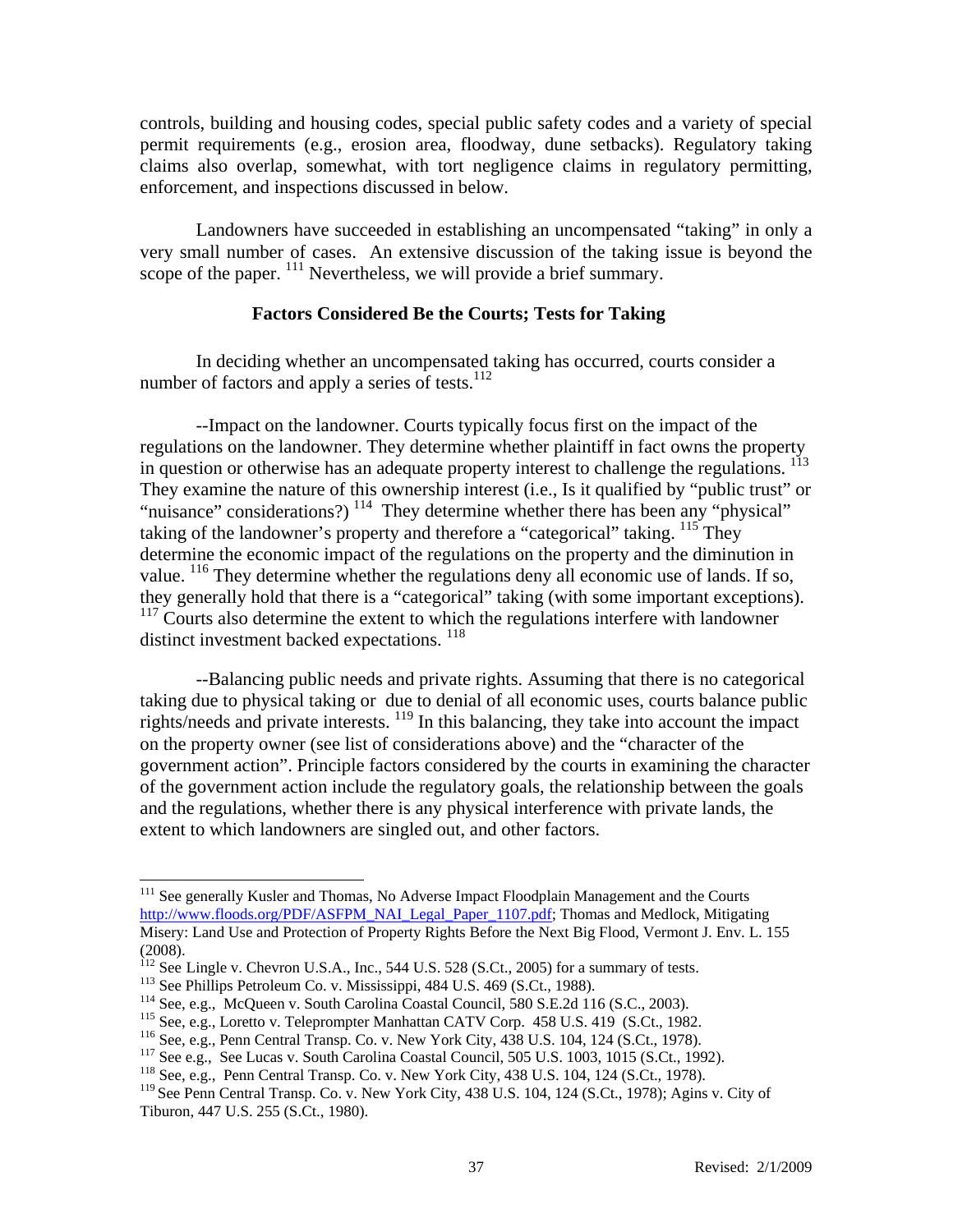Courts in a small number of older cases have held that hazard regulations were a taking based upon the impacts upon landowners alone because regulations denied all economic use or were a physical taking. 120

 As far as the author could determine, no court has held that hazard regulations are a taking in apply the balancing of public and private interests test for taking.

#### **Regulatory Contexts**

 $\overline{\phantom{a}}$ 

 Courts have sustained floodplain regulations against takings challenges in a broad range of contexts:

1. Challenges to "performance standard" hazard regulations. Such challenges have uniformly failed  $121$  because performance standard regulations do not prohibit structures outright in hazard areas but require that landowners refrain from activities which will increase hazards on other lands (e.g., blockage of a floodway) and incorporate hazard-reduction measures in new buildings. Such regulations do not prevent all economic use of private land. At most, they limit the types of use that may be made of the land and affect the construction costs.

 2. Challenges to denials of permits pursuant to performance standard regulations. Courts have also broadly upheld denials of individual permits or variances or refusal to approve subdivisions against claims of taking. 122

 3. Challenges to conditions attached to the approval of permits for development in the floodplain including "in lieu fee" or dedication requirements. Courts have upheld the conditional approval of permits or subdivision plats against takings challenges, providing the conditions are reasonable.<sup>123</sup> Conditions may include installation of stormwater

<sup>&</sup>lt;sup>120</sup> See, e.g., Morris County Land Imp. Co. v. Parsippany-Troy Hills Tp., 193 A.2d 232 (N.J., 1963) (Court invalidated in total a wetland/floodplain conservancy district which permitted no economic uses where the district was primarily designed to preserve wildlife and flood storage.)

<sup>&</sup>lt;sup>121</sup> See, e.g., Responsible Citizens v. City of Asheville, 302 S.E.2d 204 (N.C., 1983) (Court upheld performance standard floodplain regulations as not a taking.); Rolleston v. State, 266 S.E.2d 800 (Ga., 1980) (Court held that Georgia's Shore Assistance Act requiring permits for altering the shore is valid and not on its face a taking.)

<sup>&</sup>lt;sup>122</sup> See, e.g., Smith v. Town of Mendon, 822 N.E.2d 1214 (N.Y., 2004)(Court of appeals held that no taking occurred when the town conditioned site plan approval upon the filing of conservation restrictions for floodplain and erosion areas included in an environmental protection overlay district.); Vartelas v. Water Resources Comm'n., 153 A.2d 822 (Conn., 1959) (Court held that denial of a single permit with a particular design and construction materials pursuant to a Connecticut state level floodway program was not a taking.); Creten v. Board of County Commissioners, 466 P.2d 263 (Kan., 1970) (Court sustained denial of county permit for mobile home park in an industrial area subject to odor nuisances and flooding.); Falcone v. Zoning Board of Appeals, 389 N.E.2d 1032 (Mass, 1979) (Court held that zoning board of appeals did not exceed its authority in denying subdivision application for failure to comply with floodplain ordinance.); Kraiser v. Zoning Hearing Board, 406 A.2d 577 (Pa., 1979) (Court upheld decision of zoning board of township denying a variance for a duplex residential dwelling in a 100-year floodplain conservation zone based upon substantial evidence of drainage and flooding problems and the possibility of increasing hazards to other buildings.)

<sup>&</sup>lt;sup>123</sup> See, e.g., Smith v. Town of Mendon, 822 N.E.2d 1214 (N.Y., 2004) (Court of appeals held that no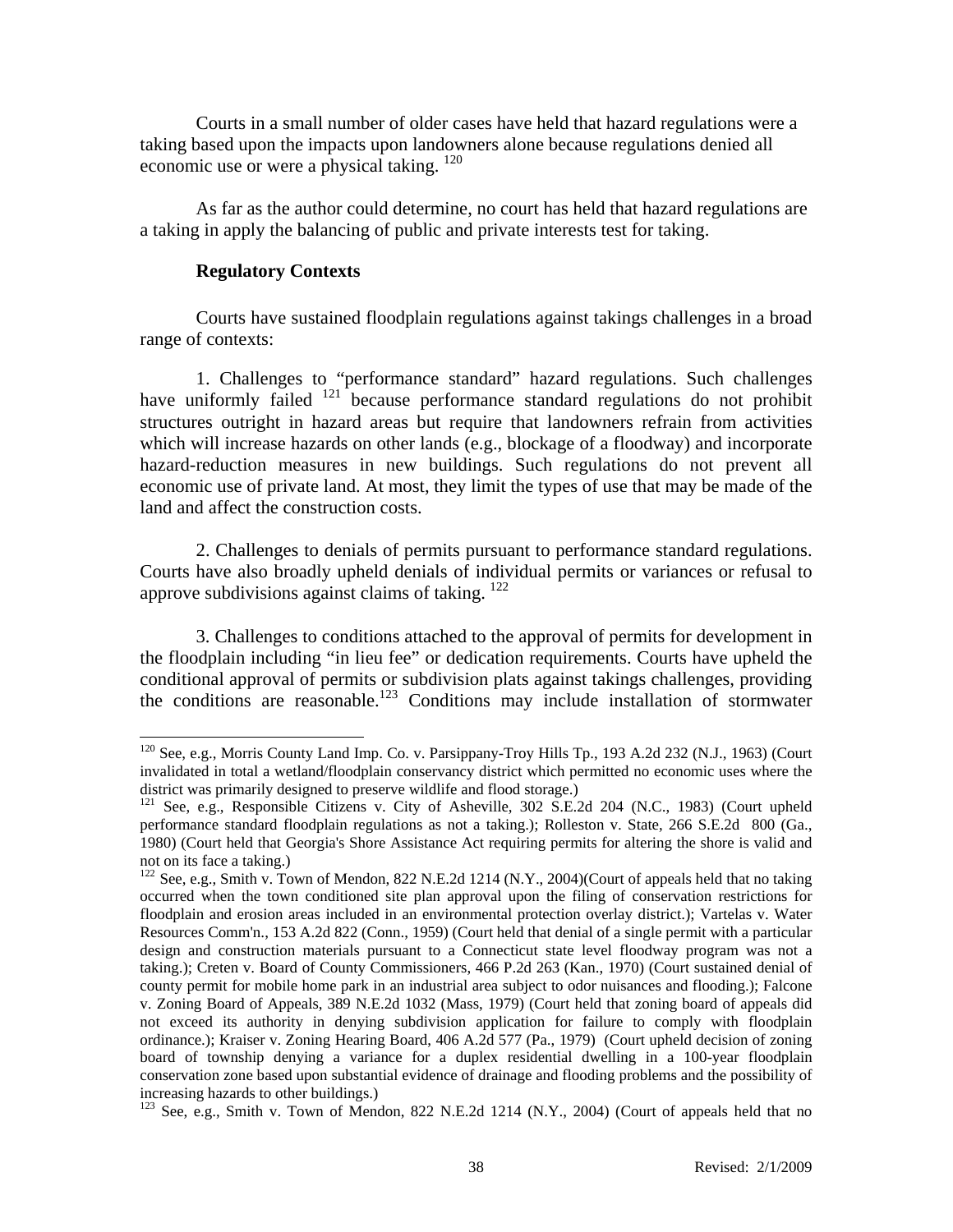drainage and detention facilities, protection of floodway conveyance capacity, and design and installation of roads designed to provide access during floods. Courts have also upheld open space reservation or dedication requirements although the Supreme Court in several cases has held invalid dedication requirements opening private lands to public use as not sufficiently related to or proportional to the impacts of the proposed activities.  $^{124}$ 

 On the other hand, courts have disapproved conditions as a violation of due process or, in some instances, as a taking where the statute or ordinance did not expressly authorize such conditions, the conditions were unreasonable (not related to the regulatory goals), or the condition was not proportional to and specifically related to the impact of the proposed use.  $^{125}$ 

 4. Challenges to delays in issuance of building permits, temporary moratoria on building or subdivision of lands in a hazard area, or moratoria on rebuilding after a disaster. Modest delays in issuing building permits in hazardous areas have consistently been held not to be a taking where the delays have been for good reasons and permit issuance not indefinitely prolonged. 126 Moratoria on development for specific periods of time have also been sustained in a variety of hazard contexts. <sup>127</sup>

taking occurred when the town conditioned site plan approval upon the filing of conservation restrictions for floodplain and erosion areas included in an environmental protection overlay district.); Longridge Estates v. City of Los Angeles, 6 Cal. Rptr. 900 (Calif., 1960) (Court held that city could reasonably charge subdivider for connection to use municipal storm drains and sewers where fees went exclusively for the construction of outlet sewers.); City of Buena Park v. Boyar, 8 Cal. Rptr. 674 (Calif., 1960) (Court upheld condition that \$50,000 be paid by developer to permit municipal construction of a drainage ditch to carry away surface waters from subdivision as a reasonable condition for subdivision plat approval.); County Council for Montgomery County v. Lee, 148 A.2d 568 (Md., 1959) (Court held that county could require that subdivider obtain drainage easements for construction of storm drainage outlet and file a performance bond to assure that the easements would be acquired.); Board of Supr's of Charlestown Tp., v. West Chestnut Realty Corp., 532 A.2d 942 (Pa., 1987) (Court held that denial of subdivision approval because a detailed stormwater plan was not provided was valid.)<br><sup>124</sup> See note 125, below.

<sup>&</sup>lt;sup>125</sup> The U.S. Supreme Court in Nollan v. California Coastal Commission, 483 U.S. 825 (S.Ct. 1987) held unconstitutional as a denial of due process and a taking the conditioning of a permit by the California Coastal Commission for expansion of a coastal residence upon dedication of an easement by the landowner to permit public use of the beach. The Court in this decision concluded that the conditions did not have a reasonable relationship to the goals of the regulation. See also Dolan v. City of Tigard, 512 U.S. 374 (S.Ct., 1994) in which the Supreme Court held that city regulations for the 100 year floodplain which required a property owner to donate a 15 foot bike path along the stream were not reasonably related to the flood loss reduction goals of the regulation and were, therefore, a taking. The Court stated that the municipality had to establish that the dedication requirement had "rough proportionality" to the burden on the public created by the proposed development. This case along with Nolan suggests that governmental units need to be particularly careful in imposing public access dedication requirements and make sure they are proportional to burdens.

<sup>&</sup>lt;sup>126</sup> See, e.g., C & D Partnership v. City of Gahanna, 474 N.E.2d 303 (Ohio, 1984) (Delay in processing subdivision permit due to potential flood problems not a taking.)

<sup>&</sup>lt;sup>127</sup> See, e.g., Tahoe-Sierra Preservation Council, Inc. v. Tahoe Regional Planning Agency, 535 U.S. 302 (S.Ct., 2002) (Court upheld Tahoe Regional Planning Agency temporary ordinances which had applied for 32 months to "high hazard" (steep slope) zones near Lake Tahoe against a claim that the ordinances were a taking of private property.); First English v. County of Los Angeles, 258 Cal. Rptr. 893 (1989) (On remand from the Supreme Court, the California court held that, as a matter of law, the Los Angeles County's interim floodplain regulation was not a taking.); Cappture Realty Corp. v. Board of Adjustment, 313 A.2d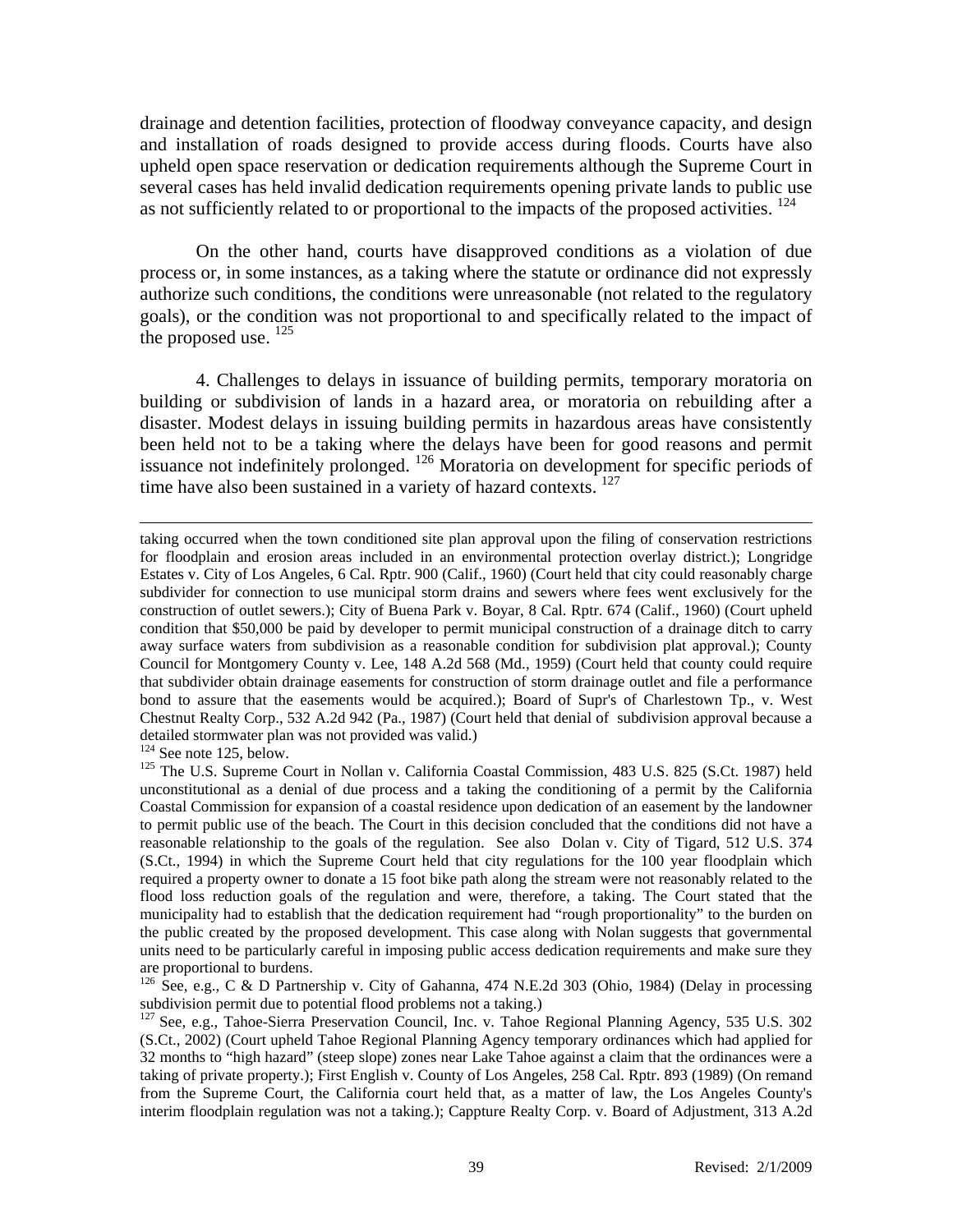5. Challenges to prohibition of construction in relatively narrow, high risk areas which often encompass only portions of lots. Courts have broadly upheld highly restrictive setbacks and other regulations for limited, high risk areas including floodways, erosion area setbacks, and dune regulations.<sup>128</sup>

 6. Challenges to highly restrictive regulations for broader hazard areas often encompassing whole properties. Courts have, with a few exceptions, sustained hazard regulations restricting larger areas to open space uses where they have found some economic use for lands. <sup>129</sup> Several older, contrary cases exist, however, but in these cases the courts found that no economic use existed for the regulated lands and there was no showing that proposed uses would cause safety threats or cause nuisances.<sup>130</sup>

 $\overline{\phantom{a}}$ 

<sup>129</sup> See, e.g., Gove v. Zoning Board of Appeals of Chatham, 831 N.E.2d 865 (Mass., 2005) (Court held that zoning board's denial of a residential building permit for a parcel of land located within a coastal conservancy district was not a taking because it did not deny the landowner all economically beneficial use of land and did not deprive her of distinct investment backed expectations.); Bonnie Briar Syndicate, Inc. v. Town of Mamaroneck, et. al. 721 N.E.2d 971 (N.Y., 1999) (Court rejected as a taking rezoning of 150 acre golf course property from residential to recreational use. A portion of this property was within the floodplain of the Sheldrake River and according to the court "the land helps control flooding by acting as a natural detention basin for rising water due to storms."); Turnpike Realty Co. v. Town of Dedham, 284 N.E.2d 891 (Mass., 1972), cert. denied, 409 U.S. 1108 (1973) (Court upheld zoning regulations essentially limiting the floodplain to open space uses despite testimony that the land was worth \$431,000 before regulations and \$53,000 after regulation.); Krahl v. Nine Mile Creek Watershed District, 283 N.W.2d 538 (Minn., 1979). (Court held that watershed district's floodplain encroachment regulations limiting fill to 20% of a floodplain property and affecting 2/3 of an 11 acre tract were not a unconstitutional taking.)

<sup>130</sup> See, for example, Morris County Land Imp. Co. v. Parsippany-Troy Hills Tp., 193 A.2d 232 (N.J., 1963) (Court invalidated in total a wetland conservancy district which permitted no economic uses where the district was primarily designed to preserve wildlife and flood storage.); Dooley v. Town Plan & Zoning Comm'n, 197 A.2d 770 (Conn., 1964) (Court held that open space floodplain zoning ordinance which denied all economic use of specific land was a taking.)

<sup>624 (</sup>N.J., 1973) (Court upheld interim zoning ordinance declaring a moratorium on construction in floodprone area until a flood control plan could be prepared unless special exception permits were obtained. The moratorium had been adopted in October 1971 and extended for yearly periods until November 1974.); Lindquist v. Omaha Realty, Inc., 247 N.W.2d 684 (S.D., 1976) (Court held that resolution of Rapid City Council which prohibited issuance of building permits for one block on either side of Rapid Creek after devastating flood of 1972 a valid exercise of police powers.)

<sup>&</sup>lt;sup>128</sup> See, e.g., Wyer v. Board of Environmental Protection, 747 A.2d 192 (Me. 2000). (Court held that denial of variance under sand dune laws not a taking because property could be used for parking, picnics, barbecues and other recreational uses.); Hall v. Board of Environmental Protection, 528 A.2d 453 (Me., 1987) (Court held that sand dune law was not a taking despite a prohibition of year-round structures since the owner could live in or rent out spaces for motorized campers connected to utilities.); Spiegle v. Beach Haven, 218 A.2d 129 (N.J., 1966) (Court sustained dune and fence ordinances for a beach area subject to severe storm damage where buildings had been destroyed in a 1962 storm. The regulation effectively prevented all building or rebuilding on several lots. The Court held that the plaintiff had not met his burden in proving a taking because the plaintiff had failed to prove "the existence of some present or potential beneficial use of which he has been deprived." Id. at 137.); Usdin v. State Dept. of Environmental Protection, 414 A.2d 280 (N.J., 1980); affirmed at 430 A.2 949 (N.J., 1981) (Court upheld against takings challenge state floodway regulations prohibiting structures for human occupancy, storage of materials, and depositing solid wastes because of threats to occupants of floodway lands and to occupants of other lands.); Maple Leaf Investors, Inc. v. The State Dept. of Ecology, 565 P.2d 1162 (Wash., 1977). (Court upheld denial of a permit for proposed houses in floodway of the Cedar River because there was danger to persons living in a floodway and to property downstream.)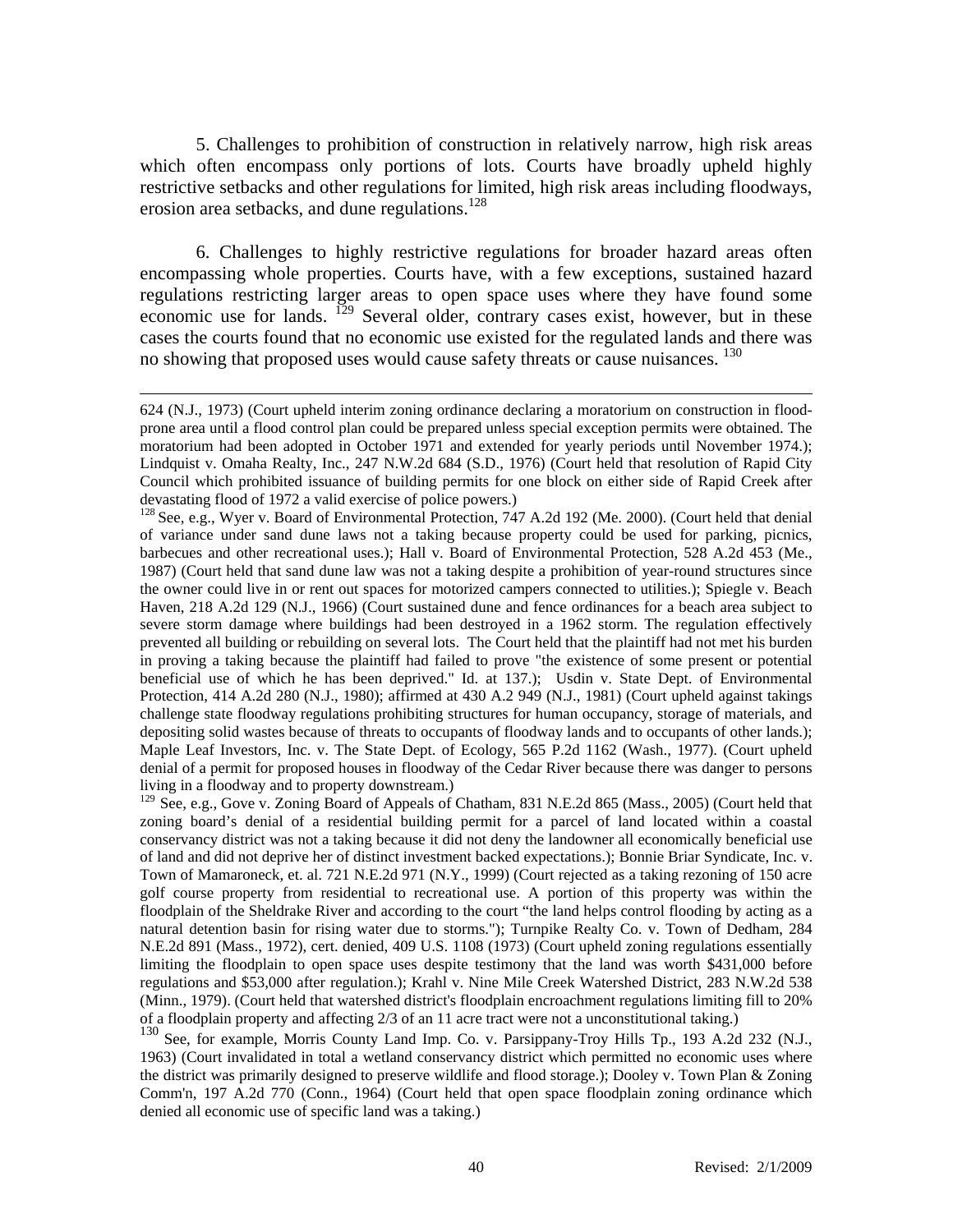## **TORT LIABILITY FOR FAILING TO ADEQUATELY REGULATE FLOOD PRONE AREAS**

 Landowners damaged by natural hazards caused by the failure of governmental units to adequately administer or enforce regulations sometimes sue governmental units for such inadequacies. Most but not all of these suits have failed.

## **Failing to Regulate**

 In general, governmental units have no duty to adopt regulations (absence a legislative mandate requiring adoption) and no liability results from failure to adopt a regulation. See, for example, Hinnigan v. Town of Jewett 131 in which a New York court held that State of New York was not liable for failing to assure the participation of towns in the National Flood Insurance Program and, similarly, that the town of Jewett was not liable for failing to meet the minimum federal standards of the NFIP thereby making flood insurance available in the town. The Court held that "no special relationship" existed between the state and landowner who had initiated the suit and that "…failure of the town to comply with Federal regulations was a mere withholding of a benefit."<sup>132</sup>

See also Carpenter v. Scherer-Mountain Ins. Agency  $133$  in which the court held that Lawrence County was entitled to a sovereign immunity defense in a suit by a landowner who had suffered flood damage and sued the country for negligence in failing to devise, implement, and enforce floodplain regulations programs in conformance with the National Flood Insurance Program (NFIP). The landowner argued that once the County agreed to join the National Flood Insurance Program it had a duty to implement that decision in a nonnegligent manner. Specifically, the landowner argued that county had failed to carry out two "mandatory" NFIP requirements: hiring a floodplain administrator and implementing a permit program to scrutinize development in the floodplain. But the court rejected these arguments and held that the sovereign immunity defense applied because the County's actions were "governmental" in nature.

On the other hand, a Georgia Court in Columbus, Ga. v. Smith,  $^{134}$  held that the Columbus was liable for failing to put limits on the increased amount of water which developers were allowed to run off into Bull Creek after complaints from landowners about periodic flooding and erosion of their properties. In addition, in another Georgia case, City of Columbus, Ga. v. Myszka<sup>135</sup> the court held the city of Columbus was liable for allowing uphill development approved and accepted by the city to increase the volume of water flowing through a stream and ditch with resulting flooding. This water included sewage. The court allowed punitive damages.

<sup>131 94</sup> A.D.2d 830 (N.Y., 1983).

<sup>&</sup>lt;sup>133</sup> 733 N.E.2d 1196 (Ohio, 1999). See also Central Nat. Ins. Co. v. City of Kansas City, Mo., 546 F. Supp. 1237 (Mo., 1982) (Court that the city had no liability for failing to regulate development which may have exacerbated flooding because regulation is a government function.).<br><sup>134</sup> 316 S.E.2d 761 (Ga., 1984).<br><sup>135</sup> 272 S.E.2d 302 (Ga., 1980).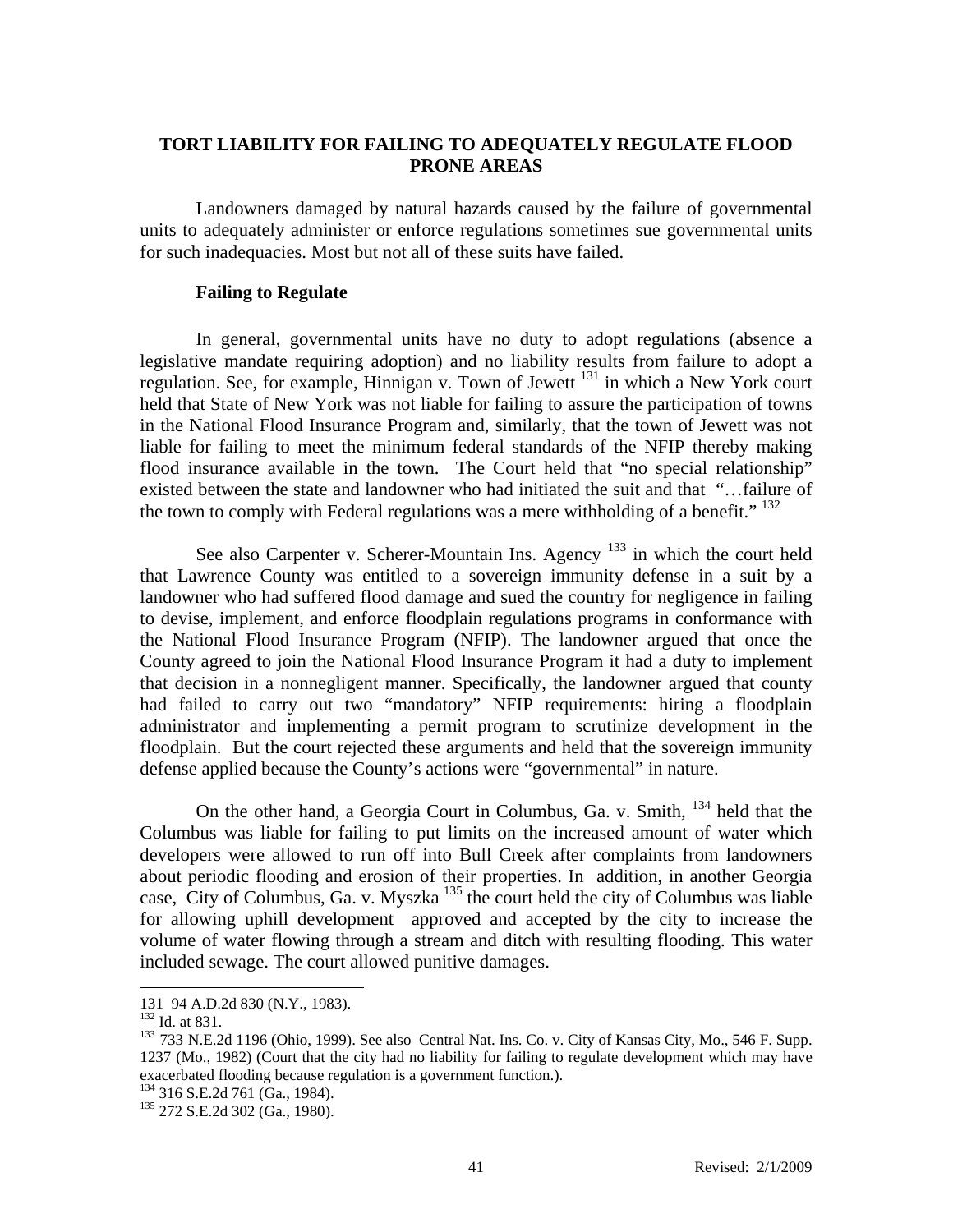The legislatures in some states like Minnesota have adopted statutes requiring local governments to adopt floodplain regulations.<sup>136</sup> These statutes create a duty to adopt regulations and might serve as the basis for suit if regulations were not then adopted and damages resulted. In NRCD v. NYSDEC  $^{137}$  a federal district court held the state of New York was liable for failing to adopt air pollution regulations as required by federal statute. However, the National Flood Insurance statute does not mandate community or state adoption of floodplain regulations and states or communities who enter the National Flood Insurance Program may drop out at any time.<sup>138</sup>

## **Failing to Adequately Consider Natural Hazards in Permitting**

 Many courts have held governmental units liable under negligence, trespass, water law theories for issuing permits or approving subdivisions where such approval results in substantial physical flood, erosion, or landslide hazard damage to other lands. The decisions turn upon a number of considerations: the water law rules in the state (e.g., common enemy, "reasonable use"), the degree of government involvement and control, and who owns the lands at the time of suit (e.g., government versus private). The decisions also turn upon statutory or regulatory provisions which may (or may not) create a regulatory duty to consider natural hazards in permitting and the precise language of the state tort claim act.

 In Hurst v. U.S., 139a federal district court held the Corps of Engineers liable for issuing a Section 404 permit for construction of jetties in the White River. The jetties were not constructed as called for in the permit and blocked flows in the river. As a result, a landowner was seriously flooded. The Corps knew that Hurst was violating the permit issued to him and the Corps violated its own regulations by failing to issue an order prohibiting any further work by Hurst on the project despite many requests by the landowner who was damaged. The district court initially held that the landowner could not sue the Corps pursuant to the Federal Tort Claims Act. On appeal the Eighth Circuit reversed the dismissal and remanded the case for findings on the claim that the Corps caused Hurst's damages by negligently failing to issue a prohibitory order. <sup>140</sup> On remand to the district court, the district court observed that "the Corps' regulations governing issuance of permits for projects in navigable waterways also indicates that the Corps should be concerned with minimizing the risks of flooding on surrounding property." $141$ . The court found that:  $142$ 

Because the Hursts were included in the class of persons meant to be offered some protection from flooding under the federal regulations governing the Corps,

<sup>&</sup>lt;sup>136</sup> See, e.g., County of Ramsey v. Stevens, 283 N.W. 2d 918 (Minn., 1979).<br><sup>137</sup> 668 F. Supp. 848 (D. N.Y., 1987).<br><sup>138</sup> See United States v. St. Bernard Parish, 756 F.2d 1116 (5<sup>th</sup> Cir., 1985).

<sup>&</sup>lt;sup>139</sup> 739 F. Supp. 1377 (D., 1990).<br><sup>140</sup> See Hurst v. United States, 882 F.2d 306 (8<sup>th</sup> Cir., 1989).<br><sup>141</sup> 739 at 1380.<br><sup>142</sup> Id. at 1381, 1382).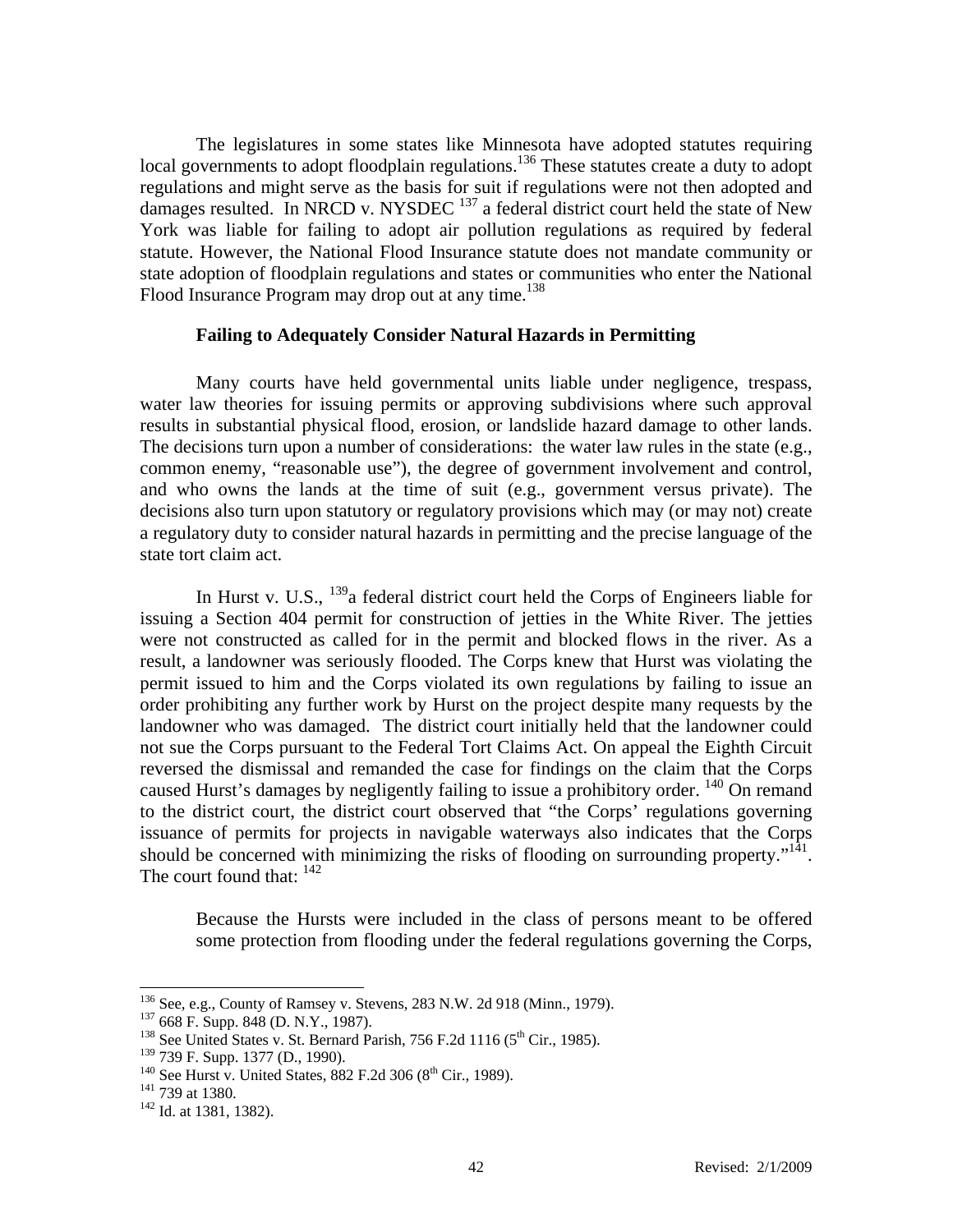the Corps' failure to enforce its own regulations amounts to negligence per se under South Dakota law.

 Courts in many other cases have held governmental units liable or potentially liable for issuing permits or approving subdivisions: <sup>143</sup>

 On the other hand, a comparable number of courts have held that governments not liable for flooding or other natural hazard damages caused by issuance or denial of building permits or subdivision approval because issuance is a discretionary or governmental function or because "permitting" was expressly exempted from liability by a state tort claim act.<sup>144</sup>

 $\overline{\phantom{a}}$ 

<sup>144</sup> See Annot., "Liability of Governmental Entity for Issuance of Permit for Construction Which Caused or Accelerated Flooding", 62 A.L.R.3d 514 (1975). This is no longer the majority rule but has been applied by courts in a fair number of cases. See Wilcox Associates v. Fairbanks North Star Borough, 603 P.2d 903

<sup>&</sup>lt;sup>143</sup> See, e.g., Eschete v. City of New Orleans, 245 So.2d 383 (La., 1971) (Court held that city could be held liable for approving subdivision which overtaxed drainage system and caused flooding.); Pennebaker v. Parish of Jefferson, 383 So.2d 484 (La., 1980) (Court held that parish could be held liable for increased flooding by allowing street improvements, building construction and street drainage without taking steps to prevent flooding.) ; Sheffet v. County of Los Angeles, 84 Cal. Rptr. 11 (Cal., 1970) ( Court held that county was liable when it approved subdivision and accepted dedication of road facilities which resulted in flood and erosion damages.) ; Frustuck v. City of Fairfax, 28 Cal. Rptr. 357 (Cal., 1963) (Court held that city was liable in inverse condemnation for having approved subdivisions and accepted drainage easements and having diverted increased waters onto private property.); Yue v. City of Auburn, 4 Cal. Rpts.2d 653 (Cal., 1992) ( Court held that city was potentially liable for approving subdivision which increased impervious surfaces without upgrading downstream stormwater facilities to convey increased flows.); City of Keller v. Wilson, 86 S.W.3d 693 (Tex., 2002) (City was liable for approving subdivisions based upon city's drainage plan but then failing to acquire 2.8 acres to implement the plan. This was partially reversed by City of Keller, 168 S.W.3d 802 (Tex., 2005); City Keller v. Wilson, 2-00-183-CV (Tex., App. 2007); Harris Cty. F. Con. V. Adam, 56 S.W.3d 665 (Tex., 2001) (Court held that Harris County Flood Control District was potentially liable for approval of a highway project (Beltway 8) which flooded private property.); Kite v. City of Westworth Village, 853 S.W.2d 200 (Tex., 1993) Court held that a "taking" without payment of just compensation potentially occurred where city approved a plat resulting in a diversion of water from its natural course and resulting damage.); County of Clark v. Powers, 611 P.2d 1072 (Nev., l980); (Court applied a 'reasonable use" rule for surface waters and held city liable for increased flooding due to urbanization and city's flood control activities); Columbus Ga. V. Smith, 316 S.E.2d 761 (Ga., 1984) (Court held the city liable for approving construction projects and other actions resulting in flooding of private property.);Pickle v. Board of County Comm'r of County of Platte, 764 P.2d 262 (Wyo., 1988) (Court held that county had duty to exercise reasonable care in reviewing subdivision plan and was potentially liable in negligence for flooding and problems with waste disposal because of a failure to use such care.); Peterson v. Oxford, 459 A.2d 100 (Conn., 1983) (Court held town liable for having accepted roads and drainage system including drainage easement in subdivision with resulting flooding.); Wilson v. Ramacher, 352 N.W.2d 389 (Minn. 1984) (Court held city potentially liable for inverse condemnation for increasing flooding by approval and acceptance of subdivision plats with associated drainage facilities although the city was not liable for permitting fill and approving and accepting plats as of plats under a negligence theory of action or pursuant to a "reasonable use" surface water law rule in Minnesota.); Myotte v. Mayfield, 375 N.E.2d 816 (Oh., 1977)( Court held city liable for flooding when it approved plans for storm sewers for an industrial park which increased the amount and acceleration of stormwater in a natural watercourse.); Docheff v. Broomfield, 632 P.2d 69 (Colo., 1980) (Court held city liable for flooding due to accepting streets and storm drains and approving subdivision and drainage plans. Court issued an injunction.); Hutcheson v. City of Keizer, 8 P.3d 1010 (Ore., 2000) (Court held that city could be held liable for city engineer's and public works director's inadequate review of drainage basin analysis and design plans for subdivision for conditions of subdivision approval and subsequent flooding and that such review was not discretionary.)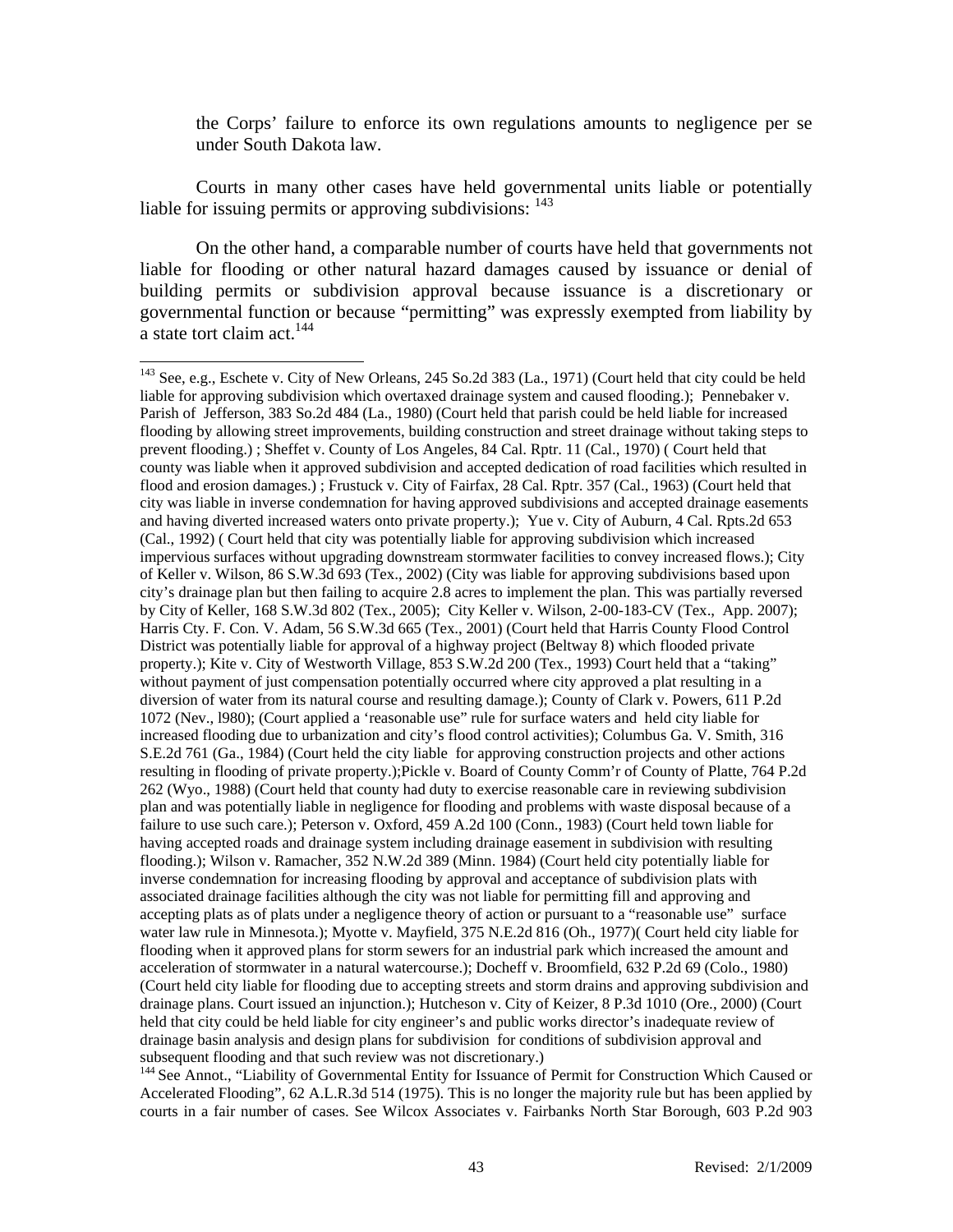It is to be noted that some of cases were decided based upon the "common enemy" or a comparable doctrine for surface waters.<sup>145</sup> This doctrine has been replaced by a "reasonable use" doctrine in most states and the outcome might well be different if the issues were litigated today.

 $\overline{\phantom{a}}$ 

(Alaska, 1979) and cases cited therein; Ferentchak v. Village of Frankfort, 475 N.E.2d 822 (Ill., 1985). An Illinois court in Ferentchak (supra) held that a village was not liable in regulating development for failing to establish adequate grade levels for residences to prevent flooding. The court (Id. at 827.) quoted from a Minnesota case in explaining its rationale (Citing Hoffert v. Owatonna Inn Towne Motel, Inc., 199 N.W.2d 158, 160 (Minn., 1972):

Building codes, the issuance of building permits, and building inspections are devices used by municipalities to make sure that construction within the corporate limits of the municipality meets the standards established. As such, they are designed to protect the public and are not meant to be an insurance policy by which the municipality guarantees that each building is built in compliance with the building codes and zoning codes. The charge for building permits is to offset expenses incurred by the city in promoting this public interest and in no way an insurance premium which makes the city liable for each item of defective construction in the premises.

For other cases see Cootey v. Sun Investment, Inc., 718 P.2d 1086 (Haw., 1986) (County not liable for having approved subdivision plans including drainage plans where flooding resulted. Court held that there was no breach of duty of care.); Okie v. Village of Hamburg, 609 N.Y.S.2d 986 (N.Y., 1994) (Village not liable for mistakenly issuing building permit and certificate of occupancy for structure in the floodplain because no special relationship existed between city and landowner and only a "public duty" existed between the village and the landowner.); Johnson v. County of Essex, 538 A.2d 448 (N.J., 1987) (No township liability for approving plats and building permits which increased flow of water under pipe due to statutory design immunity and discretionary immunity.); Darst v. Metropolitan St. Louis Sewer Dist., 757 S.W.2d 270 (Mo., 1988) (Sewer district not liable for allowing private filling of floodplain where this was permitted by the common enemy doctrine.); Patterson v. City of Bellevue, 681 P.2d 266 (Wash., 1984) (City not liable for increased flow due to urbanization despite adoption by city of a storm water ordinance.); Loveland v. Orem City Corp., 746 P.2d 763 (Utah, 1987) (City not liable for approval of subdivision plat without requiring fencing of canal where child subsequently drowned.); Ullery v. Contra Costa County, 248 Cal. Rptr. 727 (Cal., 1988) (Approval of permits and subdivision approval does not result in liability for landslide where local government refused dedication of natural creek as part of a drainage system. There was also insufficient evidence that erosion in creek had caused the slide.); Bargmann v. State, 600 N.W.2d 797 (Neb., 1999) (Court held that approval of plat and failure to enforce floodplain ordinance was not a regulatory taking. City had not been involved with the construction, development, or maintenance of subdivision.); Kemper v. Don Coleman, Jr. Builder, Inc., 726 So.2d 11 (La., 2000) (Court held that parish was not liable for approving a subdivision subject to flooding where subdivision was in compliance with floodplain regulations.); E.B. Metal & Rubber Industries, Inc., v. State, 444 NYS 2d 319 ALSO 84 Ad 2D 659 (N.Y., 1981); (Court held that there was no state liability for failing to enforce conditions on permit for dike.); Yox v. City of Whittier, 227 Cal.Rptr. 311 (Calif., 1086) (Court held that there was no city liability for surface runoff caused by private development where city had only issued permits and approved subdivision and construction on a private street was private.); Hibbs v. City of Riverdale, 478 S.E.2d 121, 122 (Ga., 1996) (Court observed that the sole act of approving a construction project which leads to an increase in surface water runoff cannot impose liability for creating or maintaining a nuisance. The court further observed however that:

(W)here a municipality negligently constructs or undertakes to maintain a sewer or drainage system which causes the repeated flooding of property, a continuing, abatable nuisance is established, for which the municipality is liable (quotation marks and citations omitted).

<sup>145</sup> See, e.g., Darst v. Metropolitan St. Louis Sewer Dist., 757 S.W.2d 270 (Mo., 1988).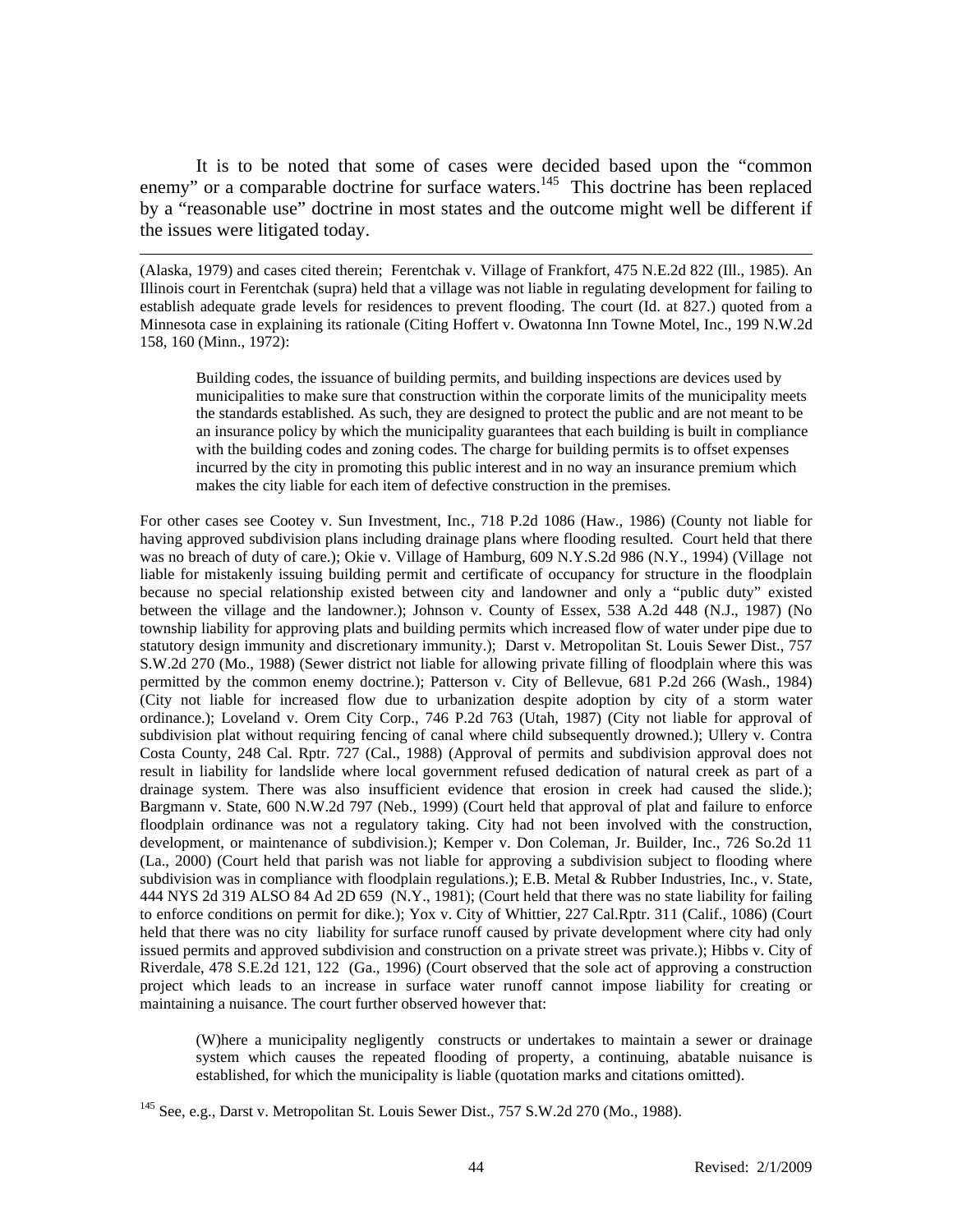Likely courts will increasingly hold governmental units liable for approving permits or subdivisions as more precise flood data becomes available for not only to major floods along main stem rivers and streams but smaller tributaries and stormwater systems. With such data available, communities can no longer argue that they are unaware of flood and erosion problems caused by development. In addition, computerized flood and erosion models now allow landowners damaged by increased flood or stormwater flows to calculate the effects specific structures, fills, and drainage works have on flood heights and velocities and erosion. This facilitates proof of damage and causation and avoids the sort of evidentiary problems illustrated by Provost v. Gwinnett County<sup>146</sup> in which a Georgia court held that the county was not liable for approving upstream property development because the jury found insufficient connection between development of upstream property and damage to downstream property.

 Courts have also held governments liable in some cases to permittees for erroneous issuance of building permits inconsistent with ordinance standards. <sup>147</sup> See, for example, Radach v. Gunderson  $148$  in which a Washington court held a city liable for expense of moving house which did not meet zoning setback requirements constructed pursuant to a permit issued by city.

Some states such as Alaska, California, New Jersey and Utah have adopted statutes immunizing from liability permit issuance and inspections (including both failure to adequately inspect and for health and safety violations that may exist on property after inspections). $^{149}$ 

#### **Acceptance of Dedicated Storm Sewers, Street, Other Facilities**

 Most courts which have considering the issue have held governmental units responsible for flood damages due to government regulatory approval of privately constructed storm sewers, and other flood-related facilities which were then dedicated to governmental units by subdividers, accepted by the governmental units, and then operated by government units. See for example Phillips v. King County<sup>150</sup> in which the court held that county actions in regulating development and enforcing drainage restrictions alone do not give rise to liability but active public use and maintenance of drainage facilities may. See Blau v. City of Los Angeles<sup>151</sup> in which the court held the city potentially liable under a theory of inverse condemnation for approving and accepting dedication of subdivision improvements and subsequent maintenance of an

<sup>&</sup>lt;sup>146</sup> 405 S.E.2d 754 (Ga., 1991).<br><sup>147</sup> See cases cited in "Municipal Tort Liability for Erroneous Issuance of Building Permits: A National Survey," 58 Wash. L. Rev. 537 (1983).

<sup>148 695</sup> P. 2d 128 (Wash., 1985).

<sup>149</sup> See Alaska Stat. # 09.65.070; Cal. Govt. C. ## 818.4, 818.6; N.J.S.A. ## 59:2-5, 59.2-6; Ut. C ## 63- 30d-301. See, e.g., Pinkowski v. Town of Monclair, 691 A.2d 837 (N.J.., 1997) (Court held that town subdivision approval for lot with underground cement pipe or culvert created no liability because state tort claim act barred claims based on issuance of permits.)<br><sup>150</sup> 968 P.2d 871 (1998).<br><sup>151</sup> 107 Cal. Rptr. 727 (Calif., 1973)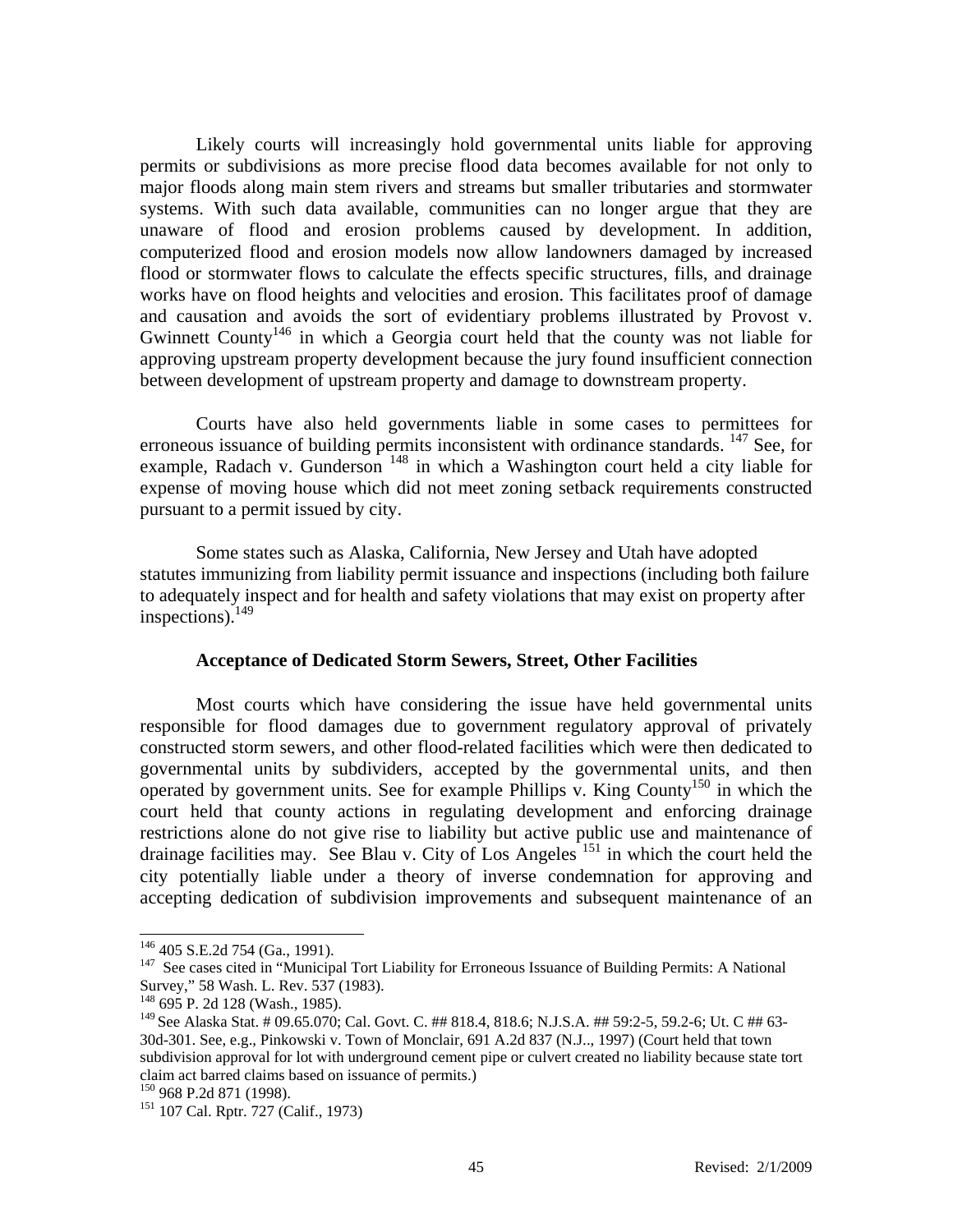area that resulted in landslide. See also City of Columbus v. Myszka 152 in which the court held that there was a continuing, abatable nuisance by city for approving and accepting uphill subdivision which caused flooding.<sup>153</sup>

However, a smaller number of courts have refused to find cities liable  $154$ .

## **Inadequate Inspections**

 Traditionally, failure of governments to carry out building inspections or negligence in such inspections was not subject to suit because inspections were either considered "governmental" or "discretionary" in nature or subject to the "public duty" doctrine. See, for example, Stemen v. Coffman <sup>155</sup> in which a Michigan court held city inspections and failure of city to require owners of multi-dwelling unit to abate alleged nuisance due to inadequate fire protection devices was discretionary; Pierce v. Spokane County  $^{156}$  in which a Washington court held that a city was not liable under the "public" duty" doctrine for negligent inspections; Dinsky v. Framingham <sup>157</sup> in which a Massachusetts court held that a city was not liable for negligent inspection where requirements pertaining to grading and proper drainage for flood area were not met. There was no special duty owed the landowner. In addition, many states such as Kansas, Alaska, California and Utah have adopted statutes specifically immunizing building inspection activities from suit. See, e.g., K.S.A. 75-6104.

155 285 N.W.2d 305 (Mich., 1979).

<sup>&</sup>lt;sup>152</sup> 272 S.E.2d 302 (Ga., 1980).

<sup>&</sup>lt;sup>153</sup> See also Powell v. Village of Mt. Zion, 410 N.E.2d 525 (Ill., 1980) (Court held that once village approves and adopts sewer system constructed by subdivision developer, village may be held liable for damage caused by it.); City of Watauga v. Taylor, 752 S.W.2d 199 (Tex. 1988) (Court held that city was not liable for approving plat for subdivision which increased flooding but held that city could be liable for an improper construction or maintenance of drainageway donated to and accepted by the city.); Albers v. County of Los Angeles, 398 P.2d 129 (Cal., 1965) (Court held that county was liable for inverse condemnation judgments aggregating \$5,360,000 for landslide damage caused by public placement of fill and landowner could recover not only difference in fair market value before and after slide but cost of stopping slide.); ABC Builders, Inc. v. Phillips, 632 P.2d 925 (Wyo., 1981) (Evidence of city's failure to maintain a drainage ditch was sufficient to establish city's liability for resulting landslide.); Barnhouse v. City of Pinole, 183 Cal. Rptr. 881 (Calif.,1982) (City and state were potentially liable for nuisance for inadequate drainage system which was approved and accepted by city.).<br>
<sup>154</sup> See, e.g., Jennings v. Wessel Const. Co., Inc., 428 N.E.2d 646 (Ill., 1981) (City not liable for accepting

defective sewer system.); M.H. Siegfried Real Estate v. City of Independence, 649 S.W.2d 893 (Mo., 1983) (City cannot be required to construct culverts to facilitate the flow of surface water when it assumes maintenance of streets possibly built by others.): Martinovich v. City of Sugar Creek, Mo, 617 S.W.2d 515 (Mo., 1981) (City not responsible for sewer and catch basin constructed by private developer and never accepted by the city.); Hibbs v. City of Riverdale, 490 S.E.2d 536 (Ga., 1997) (City not responsible for flooding due to dedicated drainage system because city never exercised "dominion" and "control" over the system.); Sousa v. Siler Development Company, 210 Cal. Rptr.146 (Cal., 1985) (City not liable for accepting drainage systems because there was no evidence that system had increased flooding.)

<sup>156 730</sup> P.2d 82 (Wash., 1986). See also Stone, F.F. & A. Renker, Jr., "Government Liability for Negligent Inspections", 57 Tul. L. Rev. 328 (1982); "Annot. Liability of Municipal Corporation for Negligent Performance of Building Inspectors Duties", 41 A.L.R.3d 567 (1972).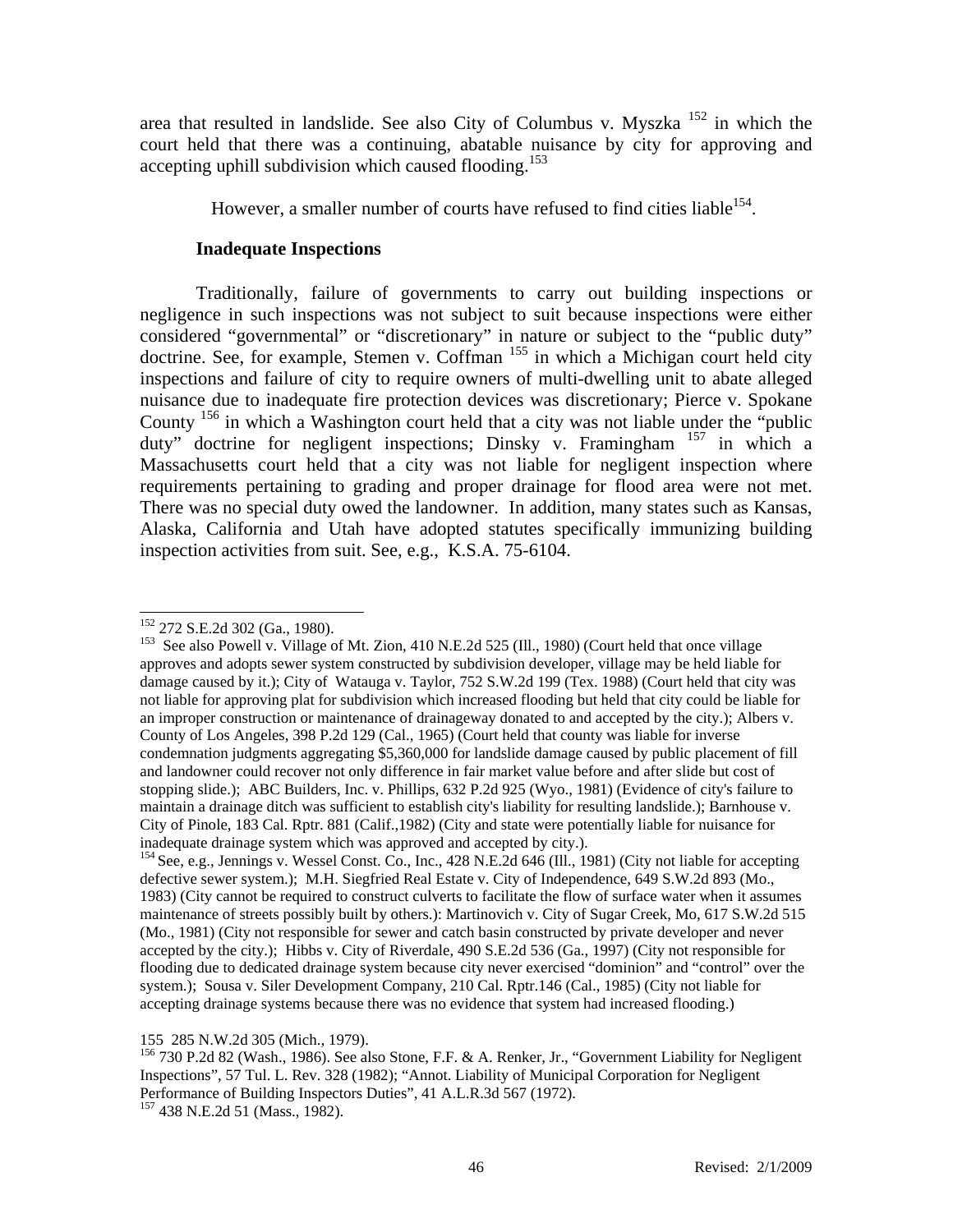But some courts have held governmental units responsible for inadequate inspections. See, for example, Tuffley v. City of Syracuse 158 in which a New York court held that a city was held liable based upon a theory of inverse condemnation for acts of city engineer in failing to adequately inspect building site and determine that culvert running under site was part of a city storm water drainage system. The court held that a "special relationship" existed here. See also Brown v. Syson <sup>159</sup> in which an Arizona court held that home purchaser's action against city for negligent inspection of home for violations of building codes was not barred by doctrine of sovereign immunity and public duty doctrine. See Brand v. Hartman <sup>160</sup> in which a Michigan court held that negligent performance of housing inspection pursuant to an ordinance requiring certificate of approval for which fee was charged by city was not a governmental function so as to render city immune from liability. See Trianon Park Condominium Ass'n, Inc. v. City of Hialeah  $161$  in which a Florida court held that a condominium association had cause of action against city for negligent inspections after roof of building which was subject to construction defects fell in after heavy rainstorm. Court held that inspections were nondiscretionary pursuant to tort claim act. The court observed that "(o)nce the City undertook to inspect, review and certify construction, it was obligated to do so reasonably and responsibly in accordance with acceptable standards of care."

#### **Inadequate Enforcement of Regulations**

 As with permit issuance and inspections, courts have generally considered enforcement of regulations a discretionary function and not subject to suit.<sup>162</sup> However, as with negligent inspections, courts have held governmental units liable in a few instances. See, for example, Radach v. Gunderson<sup>163</sup> in which a Washington court held a city liable for expense of moving an ocean-front house which did not meet zoning setback and which was constructed pursuant to a permit issued by city. The city was aware of violation before construction. The court considered acts of city to be "ministerial." See also Hurst v. U.S., discussed above, in which the court held the Corps of Engineers liable for failing to enforce a Section 404 permit. 164

## **LIABILITY FOR MEASURES DESIGNED TO COMPENSATE INDIVIDUALS FOR HAZARD LOSSES**

 In some instances, individuals damaged by natural hazards have sued governmental units for failing to provide flood insurance payments, disaster assistance, or other disaster-related benefits provided generally by governments to individuals damaged by natural hazards.

 $\overline{\phantom{a}}$ 

 $^{163}_{163}$  695 P.2d 128 (Wash., 1985).<br><sup>164</sup> See notes 139-142 above.

<sup>158 442</sup> N.Y.S.2d 326 (N.Y., 1981)

<sup>159 663</sup> P.2d 251 (Ariz., 1983) .<br>
<sup>160</sup> 332 N.W.2d 479 (Mich., 1983).<br>
<sup>161</sup> 423 So. 2d 911, 913 (Fla., 1983).<br>
<sup>162</sup> See, Dept. of Envtl. Protection v. Hardy, 907 So.2d 655 (Fla., 2005) (Identifying regulated wetlands an enforcing wetland regulations were discretionary functions and not subject to suit.)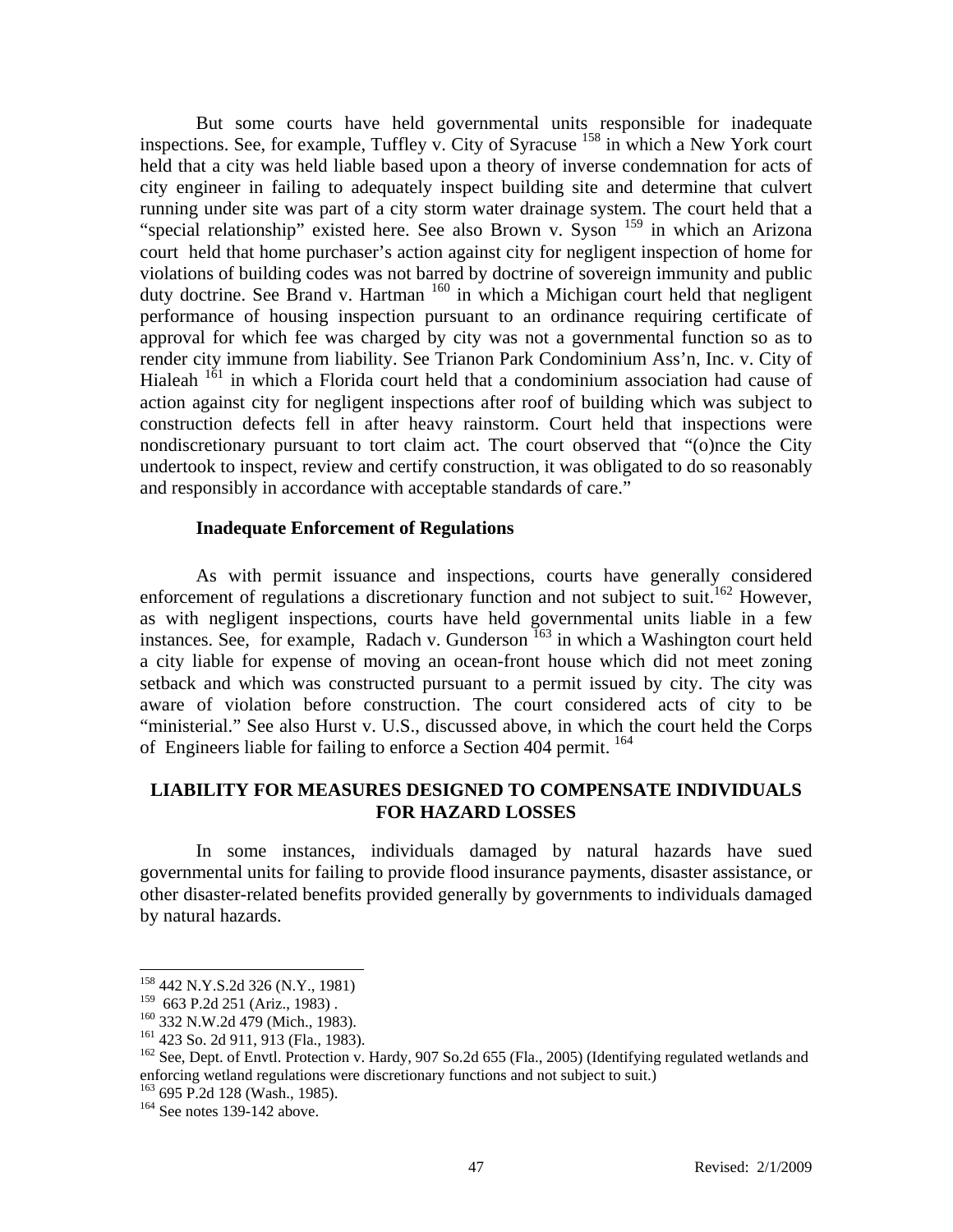#### **Flood Insurance**

 The National Flood Insurance Program provides flood and erosion insurance to over 4.5 million properties throughout the Nation. Some property owners with National Flood Insurance policies and flood or erosion damage have sued the Program if they are not satisfied with the insurance payments or have not been paid. Court decisions have applied the overall rules of contract and insurance law and interpreted the terms of National Flood Insurance contract.<sup>165</sup> Discussion of the many National Flood Insurance Program cases is beyond the scope of this paper.

 However, some broader aspects of the program have been challenged in court and are of interest here. For example, in Texas Landowners Rights Associations v. Harris County<sup>166</sup> a federal court of appeals upheld the overall constitutionality of the National Flood Insurance Program and held that denial of federally subsidized flood insurance to certain landowners and the community was a denial of "benefits" rather than denial of any "property right". Because of this, the court further held that landowners and the community could not claim a "taking" if insurance (benefits) or disaster relief (benefits) were denied for failure to comply with National Flood Insurance Program standards.

In Adolph v. Federal Emergency Management Agency <sup>167</sup> a U.S. court of appeals upheld parish floodplain regulations adopted in Louisiana to qualify the parish for the National Flood Insurance Program against a claim that the regulations were a taking of private property. The court not only reaffirmed Texas Landowners, above, but held that parish regulations adopted to implement the program are not a taking because they do not deprive landowners of all beneficial use of their lands.

In Commonwealth of Pennsylvania v. National Association of Flood Insurance <sup>168</sup> a federal district court rejected a billion dollar claim against the Federal Insurance Administration (FIA) by the state of Pennsylvania after tropical storm Agnes caused extensive damage in 1972 and further flooding and mudslides occurred in 1973. Pennsylvania argued that FIA had not adequately publicized the NFIP as required by the NFIP enabling statute and, therefore, many properties in Pennsylvania were uninsured. The court denied the claim and held that FIA had distributed brochures and carried out other public information activities and that the precise nature of such activities was discretionary.

 The Federal Emergency Management Agency has sued some private landowners and governments under a "subrogation" theory for causing flood damages which were compensated through National Flood Insurance Program. In United States v. Parish of St. Bernard <sup>169</sup> a federal court of appeals held that the U.S. could sue the parish or private

 $\overline{a}$ 

<sup>&</sup>lt;sup>165</sup> See Annot., "National Flood Insurance Risks and Coverage", 81 A.L.R. Fed 416 (1987); Neubauer, E., Digest of Litigation on the National Flood Insurance Program, Third Edition, Federal Emergency

Management Agency, Washington, D.C. (1988).<br><sup>166</sup> 453 F. Supp. 1025 (D.D.C., 1978), aff'd 598 F.2d 311 (1979), cert. denied, 444 U.S. 927 (1979). 167 854 F. 2d 732 (5<sup>th</sup> Cir., 1988).<br><sup>168</sup> 520 F. 2d 11 (3<sup>rd</sup> Cir., 1975), on remand, 420 F. Supp. 221 (M.D. Pa., 1976).

 $169$  756 F.2d 1116 (5<sup>th</sup> Cir., 1985), cert. denied, 106 474 U.S. 1070 (S.Ct., 1986).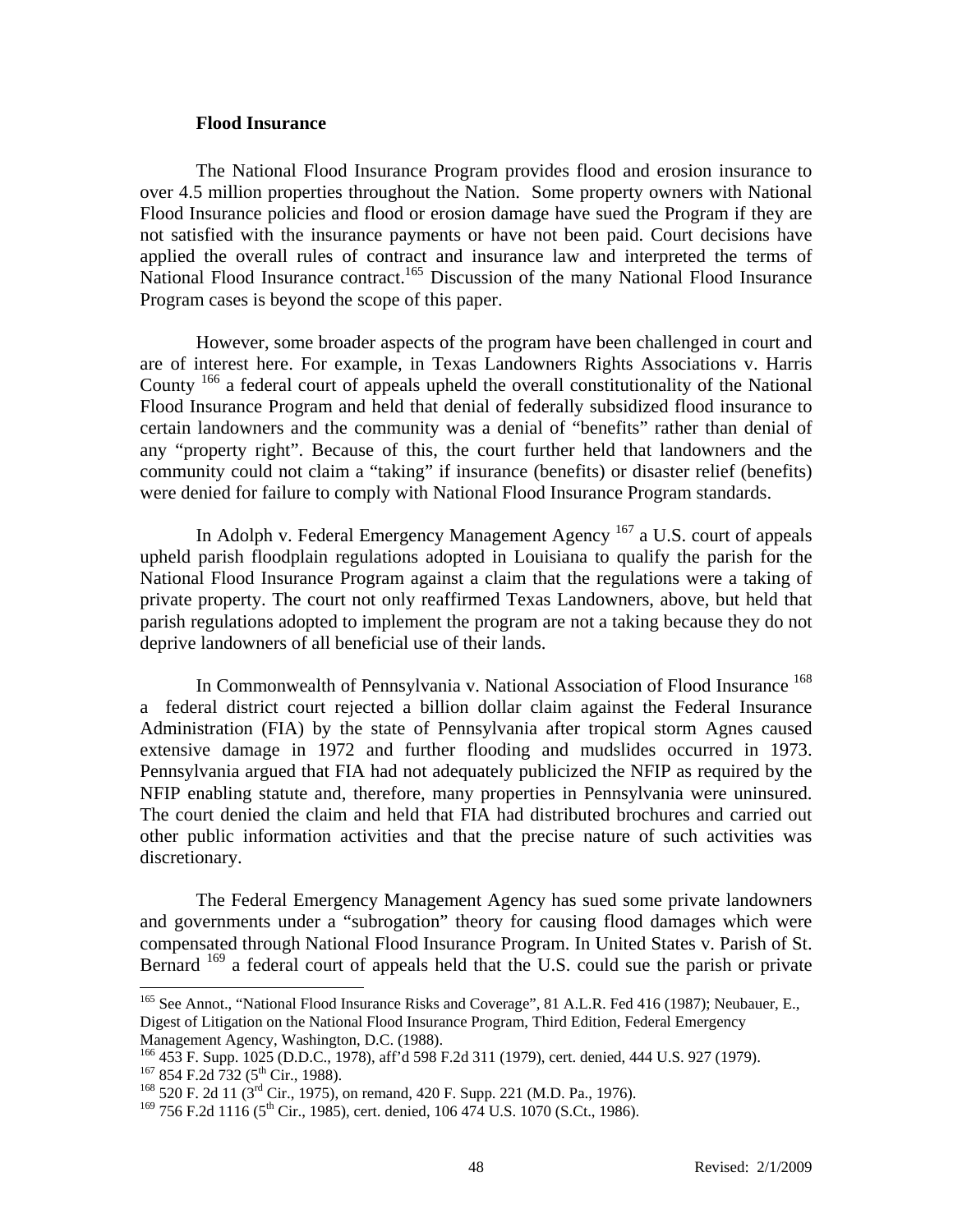landowners under the concept of subrogation for injuries caused by the parish or landowners resulting in claims paid by the National Flood Insurance Program under certain common law rights of recovery. The court held, however, that FIA (Federal Insurance Administration) could not enjoin parish violations nor could the FIA sue the parish under a theory that a contract existed between the community and FIA to comply with federal regulations.

#### **Disaster Assistance**

 $\overline{a}$ 

 Federal disaster assistance programs provide several types of assistance to individuals damaged by natural hazards including disaster assistance grants and low interest loans. Individuals failing to receive such assistance have, in some instances, filed law suits in an attempt to gain assistance. Suits have usually failed based upon a "discretionary" action defense.<sup>170</sup>

 But a small number of courts have concluded funding is mandatory or that particular procedures should be followed.<sup>171</sup>

#### **CONCLUSIONS**

Governments face the greatest risk of liability when they increase flood hazards and flood losses on private lands by filling, grading, ditching or constructing roads, bridges, dams, levees, sea walls, or stormwater systems. This is particularly true when governments fail to adequately maintain and operate flood control and stormwater structures. Courts hold governments liable like private landowners when governments own and manage government property (including flood control structures).

Courts are much less likely to hold governments held liable for the failure of nonstructural flood loss reduction measures such as warning systems, flood maps, emergency planning, and emergency operations because government ownership of land is

<sup>&</sup>lt;sup>170</sup> See, for example: Rosas v. Brock, 826 F.2d 1004 ( $11<sup>th</sup> Cir.$ , 1987) (Disaster payments are

discretionary.); U.S. v. Day, 857 F.2d 1184 ( $8<sup>th</sup>$  Cir., 1988) (SBA did not abuse its discretion in refusing to defer loan obligations.); Gettler v. Lyng, 857 F.2d 1195 ( $8<sup>th</sup>$  Cir., 1988) (Special disaster assistance program was discretionary and the rules adopted to implement it were not arbitrary, capricious or an abuse of discretion.); California-Nevada Meth. Homes v. Fed. Emergency Mangt Agency, 152 F. Supp.2d 1202 (D.Cal., 2001) (FEMA decisions regarding allocation of earthquake relief funds are not subject to judicial review.) United Power Association v. Federal Emergency Mangt. Agency, A2-99-180 (D., N.D., 2000) (Power Company did not a right to disaster assistance for damages due to flooding at Devil's Lake because this was discretionary. Court held that discretionary exemption to Tort Claim Act did not apply to due process claim.)

 $171$  Hall v. Lyng, 828 F.2d 428 (8th Cir., 1987) (Government could be compelled to provide mandatory disaster payments where wheat farmers were prevented from planting as a result of spring floods.); Graham v. Fed. Emergency Management Agency, 149 F.3d 997 (9th Cir., 1998) (FEMA does not have unlimited discretion to distribute funds under Individual and Family Grant Program.); McWaters v. Federal Emergency Management Agency, 05-5488, Section "K" (3) (D., Louis., 2006) (FEMA not liable for failure to provide disaster assistance but court mandated FEMA compliance with specific procedures.); Association of Community Org. For Reform Now v. FEMA, Civil Case No 06cy1521 (RJL) (D.C. 11-29- 2006) (Court issued injunctive relief requiring FEMA to provide adequate written notice for any decisions denying long term housing benefits to victims of Katrina.).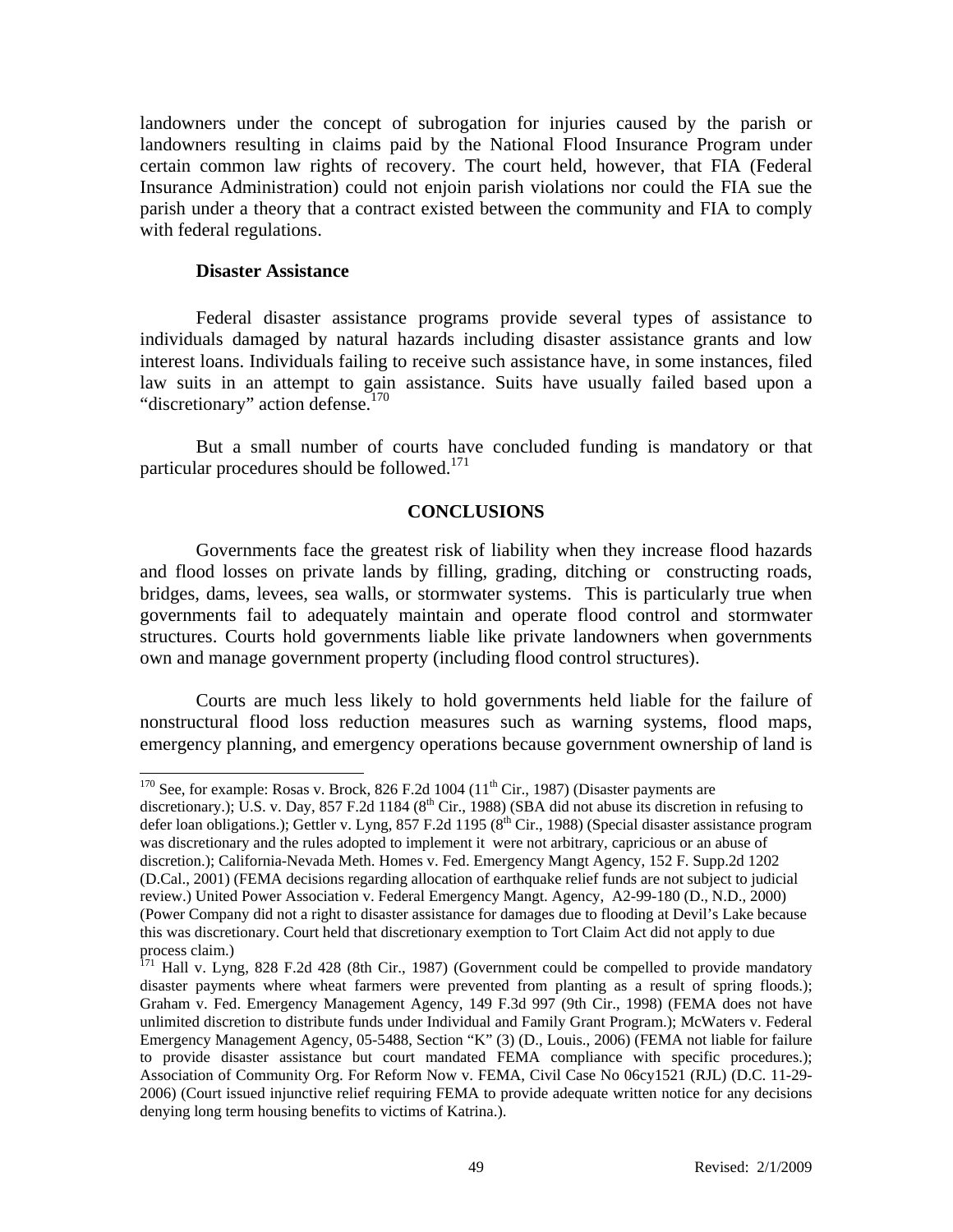not involved and these activities are highly discretionary. Courts are even less likely to hold governments liable for "taking" private property through the adoption of floodplain regulations. However, courts may hold governments liable for issuing building permits or approving subdivisions which increase flood or erosion problems on other properties. This is particularly true if governments accept dedications of inadequately designed roads, storm water facilities and other infrastructure.

Governments face particularly large damage awards from class action suits based upon the failure of state and local levees and dams because, nationally, many levees and dams are substandard and poorly maintained. Catastrophic losses may occur when levees or dams fail. Governments may be either held strictly liable or liable for negligence (unreasonable conduct) when such losses occur. Such losses must be reasonably anticipated.

Given the increasingly probability of successful suits due to scientific and engineering advances in proof of causation and standards for "reasonable" floodplain conduct, governments should anticipate damage awards in floodplain management decision-making. This is particularly true for levees and dams. As a matter of public policy, liability risks should be reflected in calculating benefit/cost ratios.

## **REDUCING POTENTIAL LIABILITY**

How may governmental units reduce potential liability for hazard loss reduction measures? Several recommendations may be made which apply to both structural and nonstructural measures:

- Stay out of flood hazard areas if possible including public buildings and construction of roads, sewer and water supply systems Apply a "no adverse impact" standard if you do need to occupy flood hazard areas as suggested by the Association of State Floodplain Managers.<sup>172</sup>
- Act "reasonably" if you act at all. Be prepared to defend the reasonableness of your conduct.
- Carry out a community flood liability audit and flood loss reduction plan: Map flood areas. Identify locations where public activities have increased flood hazards (e.g. bridges). Develop and implement hazard reduction and loss reduction plans for these and other areas.
- Do not increase flooding on other lands (depth of flooding, amount, velocity, erosion, point of discharge). Apply a no adverse impact standard in locating and constructing public works, and, in regulating private activities.
- Do not attempt to hide behind Act of God or "not knowing" defense. These defenses are increasingly unsuccessful. Acknowledge flood issues, evaluate hazards, and make positive decisions to address hazards.
- Encourage private landowners in flood hazard areas to purchase flood insurance. Landowners rarely sue if they are compensated by insurance.

 $\overline{a}$ 

 $172$  For a description of "no adverse impact" floodplain management including case study examples, a tool kit, and legal analysis see the Association of State Floodplain Manager's Web site, www.floods.org.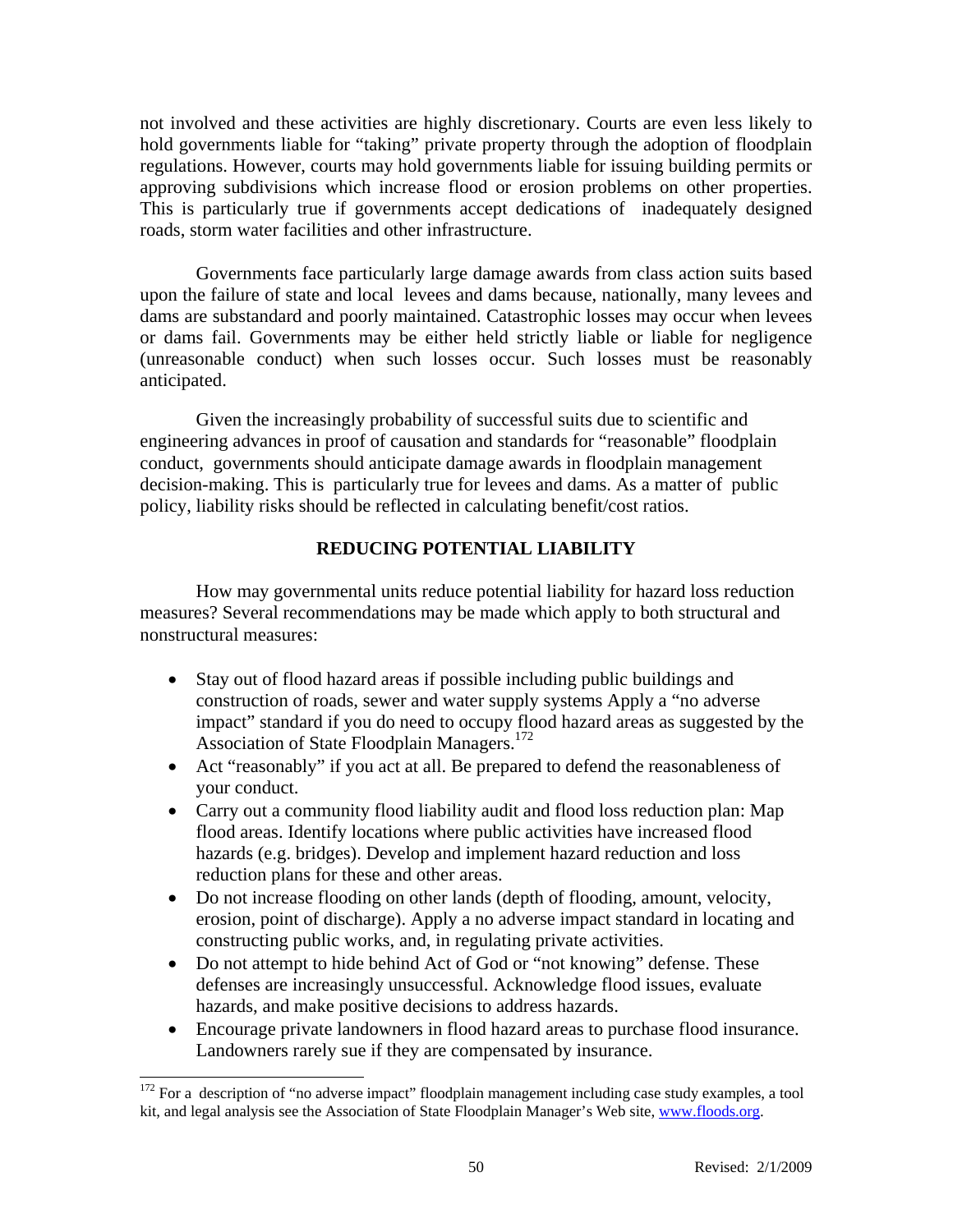Additional, more specific suggestions for reducing potential liability with **structural measures** (e.g., dikes, dams, levees, stormwater, groins, jetty's) include:

- Incorporate a wide safety factor in all designs. Apply a no adverse impact standard to ensure that structures do not shift flood impacts to other properties.
- Consider and publicize residual risks for dams, levees, other structures. Reflect residual risks in calculating benefit/cost ratios and in all phases of design and implementation. Reflect residual risk in flood insurance mapping and insurance rates.
- Approach the maintenance and operation of structural measures with particular care.
- Submit location, design frequency, overall design decisions to government policy makers so that costs, other factors are taken into account and these decisions become "discretionary" .
- Utilize "future conditions" for calculating flood flows so that structures are not overtopped by larger flows caused by increased runoff from development.

Additional, more specific suggestions for reducing potential liability for **nonstructural measures** (e.g., flood predictions, warnings, warning signs, evacuation plans, emergency shelters) include:

- Act "reasonably" in light of the evolving state of the art in flood loss reduction including evolving technologies.
- Relate the degree of care exercised to the degree of risk.
- Exceed minimums and the norms in designing, implementing, operating and maintaining measures.
- Subject design decisions to discretionary review by legislative bodies or policymakers in executive agencies taking into account cost, risks, other factors.
- Be particularly careful with "ministerial" activities such as dissemination of hazard information.

Additional, more specific suggestions for reducing potential liability with **regulations** include:

- Apply performance standard approaches.
- Consider impacts of permitting decisions on adjacent landowners including the cumulative impacts of such decisions. Apply a no adverse impact standard.
- Consider future conditions to calibrate flood levels so that permitted buildings and other structures are not damaged by future flood levels.
- Be fair and even-handed. In evaluating the appropriateness of a proposed activity, consider the impact on other properties as if all similarly situated properties were permitted to cause the same impact.
- Consider the cumulative impacts of development, subdivisions, fill and grading, stormwater systems.